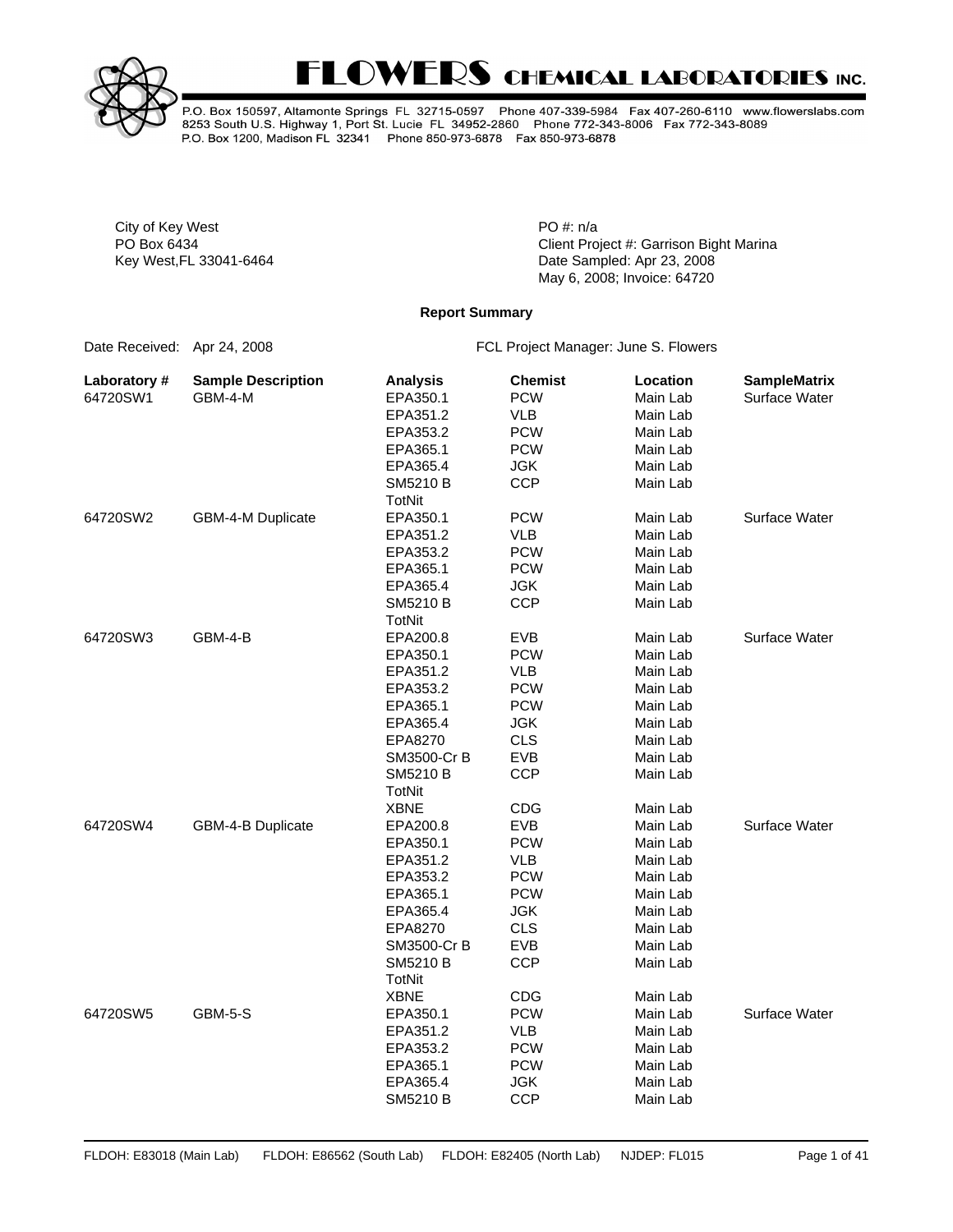



| City of Key West<br>PO Box 6434 | Key West, FL 33041-6464 |                                            | $PO \#: n/a$                    | Client Project #: Garrison Bight Marina<br>Date Sampled: Apr 23, 2008 |               |
|---------------------------------|-------------------------|--------------------------------------------|---------------------------------|-----------------------------------------------------------------------|---------------|
| 64720SW6                        | GBM-5-S Duplicate       | TotNit<br>EPA350.1<br>EPA351.2<br>EPA353.2 | <b>PCW</b><br>VLB<br><b>PCW</b> | May 6, 2008; Invoice: 64720<br>Main Lab<br>Main Lab<br>Main Lab       | Surface Water |

|           |                   | EPA365.1        | <b>PCW</b> | Main Lab |               |
|-----------|-------------------|-----------------|------------|----------|---------------|
|           |                   | EPA365.4        | <b>JGK</b> | Main Lab |               |
|           |                   | <b>SM5210 B</b> | <b>CCP</b> | Main Lab |               |
|           |                   | TotNit          |            |          |               |
| 64720SW7  | GBM-5-M           | EPA350.1        | <b>PCW</b> | Main Lab | Surface Water |
|           |                   | EPA351.2        | <b>VLB</b> | Main Lab |               |
|           |                   | EPA353.2        | <b>PCW</b> | Main Lab |               |
|           |                   | EPA365.1        | <b>PCW</b> | Main Lab |               |
|           |                   | EPA365.4        | <b>JGK</b> | Main Lab |               |
|           |                   | <b>SM5210 B</b> | <b>CCP</b> | Main Lab |               |
|           |                   | TotNit          |            |          |               |
| 64720SW8  | GBM-5-M Duplicate | EPA350.1        | <b>PCW</b> | Main Lab | Surface Water |
|           |                   | EPA351.2        | <b>VLB</b> | Main Lab |               |
|           |                   | EPA353.2        | <b>PCW</b> | Main Lab |               |
|           |                   | EPA365.1        | <b>PCW</b> | Main Lab |               |
|           |                   | EPA365.4        | <b>JGK</b> | Main Lab |               |
|           |                   | <b>SM5210 B</b> | <b>CCP</b> | Main Lab |               |
|           |                   | <b>TotNit</b>   |            |          |               |
| 64720SW9  | GBM-5-B           | EPA200.8        | <b>EVB</b> | Main Lab | Surface Water |
|           |                   | EPA350.1        | <b>PCW</b> | Main Lab |               |
|           |                   | EPA351.2        | <b>VLB</b> | Main Lab |               |
|           |                   | EPA353.2        | <b>PCW</b> | Main Lab |               |
|           |                   | EPA365.1        | <b>PCW</b> | Main Lab |               |
|           |                   | EPA365.4        | <b>JGK</b> | Main Lab |               |
|           |                   | EPA8270         | <b>CLS</b> | Main Lab |               |
|           |                   | SM3500-Cr B     | EVB        | Main Lab |               |
|           |                   | SM5210 B        | <b>CCP</b> | Main Lab |               |
|           |                   | TotNit          |            |          |               |
|           |                   | <b>XBNE</b>     | <b>CDG</b> | Main Lab |               |
| 64720SW10 | GBM-5-B Duplicate | EPA200.8        | <b>EVB</b> | Main Lab | Surface Water |
|           |                   | EPA350.1        | <b>PCW</b> | Main Lab |               |
|           |                   | EPA351.2        | VLB        | Main Lab |               |
|           |                   | EPA353.2        | <b>PCW</b> | Main Lab |               |
|           |                   | EPA365.1        | <b>PCW</b> | Main Lab |               |
|           |                   | EPA365.4        | <b>JGK</b> | Main Lab |               |
|           |                   | EPA8270         | <b>CLS</b> | Main Lab |               |
|           |                   | SM3500-Cr B     | <b>EVB</b> | Main Lab |               |
|           |                   | <b>SM5210 B</b> | <b>CCP</b> | Main Lab |               |
|           |                   | TotNit          |            |          |               |
|           |                   | <b>XBNE</b>     | <b>CDG</b> | Main Lab |               |
| 64720SW11 | GBM-2-B           | EPA200.8        | <b>EVB</b> | Main Lab | Surface Water |
|           |                   | EPA350.1        | <b>PCW</b> | Main Lab |               |
|           |                   | EPA351.2        | <b>VLB</b> | Main Lab |               |
|           |                   |                 |            |          |               |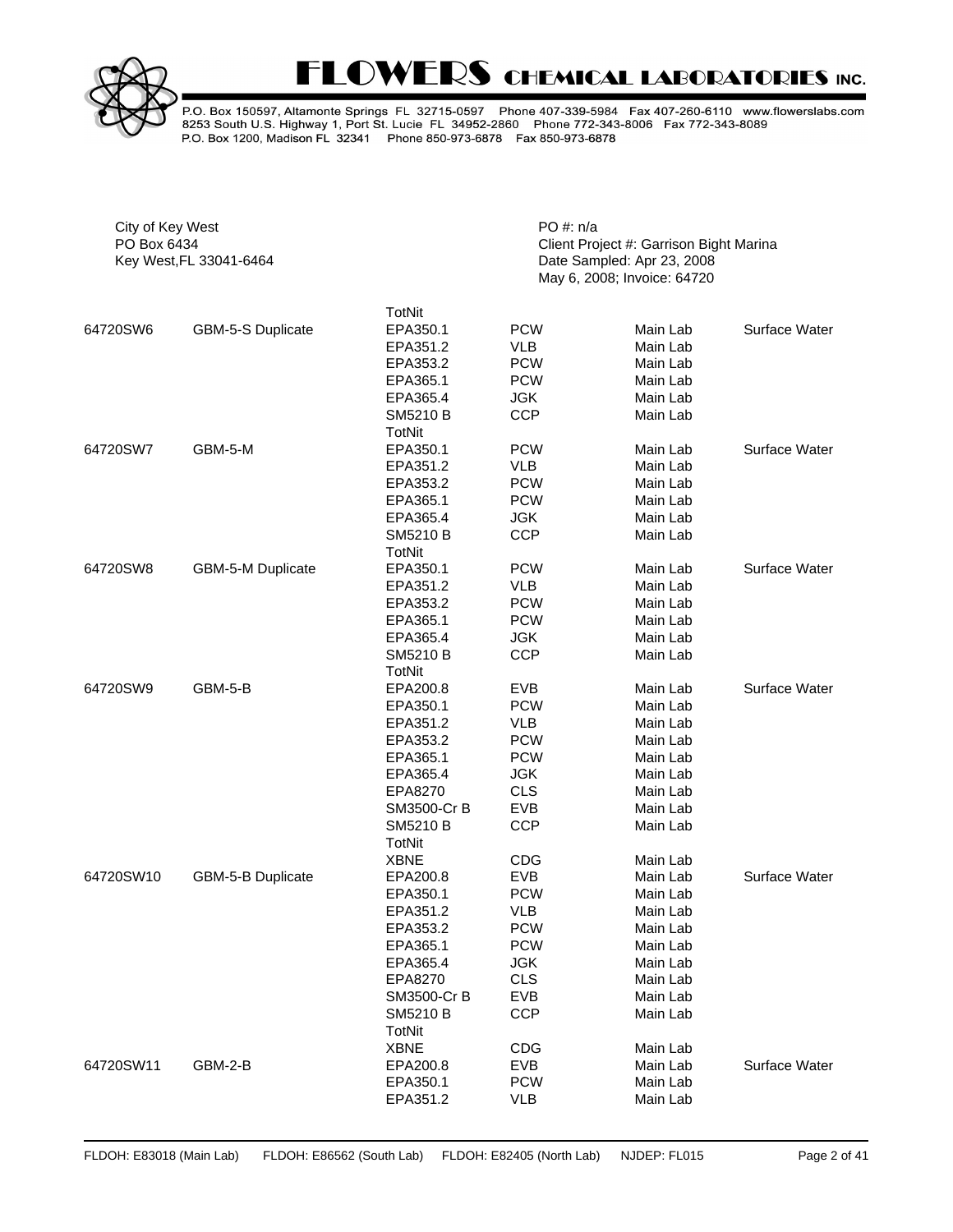

| City of Key West<br>PO Box 6434 |                         |                      | PO #: n/a         | Client Project #: Garrison Bight Marina                   |               |
|---------------------------------|-------------------------|----------------------|-------------------|-----------------------------------------------------------|---------------|
|                                 | Key West, FL 33041-6464 |                      |                   | Date Sampled: Apr 23, 2008<br>May 6, 2008; Invoice: 64720 |               |
|                                 |                         | EPA353.2             | <b>PCW</b>        | Main Lab                                                  |               |
|                                 |                         | EPA365.1             | <b>PCW</b>        | Main Lab                                                  |               |
|                                 |                         | EPA365.4             | <b>JGK</b>        | Main Lab                                                  |               |
|                                 |                         | EPA8270              | <b>CLS</b>        | Main Lab                                                  |               |
|                                 |                         | SM3500-Cr B          | <b>EVB</b>        | Main Lab                                                  |               |
|                                 |                         | <b>SM5210 B</b>      | <b>CCP</b>        | Main Lab                                                  |               |
|                                 |                         | TotNit               |                   |                                                           |               |
|                                 |                         | <b>XBNE</b>          | <b>CDG</b>        | Main Lab                                                  |               |
| 64720SW12                       | GBM-2-B Duplicate       | EPA200.8             | <b>EVB</b>        | Main Lab                                                  | Surface Water |
|                                 |                         | EPA350.1             | <b>PCW</b>        | Main Lab                                                  |               |
|                                 |                         | EPA351.2             | VLB               | Main Lab                                                  |               |
|                                 |                         | EPA353.2             | <b>PCW</b>        | Main Lab                                                  |               |
|                                 |                         | EPA365.1             | <b>PCW</b>        | Main Lab                                                  |               |
|                                 |                         | EPA365.4             | <b>JGK</b>        | Main Lab                                                  |               |
|                                 |                         | EPA8270              | <b>CLS</b>        | Main Lab                                                  |               |
|                                 |                         | SM3500-Cr B          | <b>EVB</b>        | Main Lab                                                  |               |
|                                 |                         | SM5210 B             | <b>CCP</b>        | Main Lab                                                  |               |
|                                 |                         | TotNit               |                   |                                                           |               |
|                                 |                         | <b>XBNE</b>          | <b>CDG</b>        | Main Lab                                                  |               |
| 64720SW13                       | GBM-3-S                 | EPA350.1             | <b>PCW</b>        | Main Lab                                                  | Surface Water |
|                                 |                         | EPA351.2             | <b>VLB</b>        | Main Lab                                                  |               |
|                                 |                         | EPA353.2             | <b>PCW</b>        | Main Lab                                                  |               |
|                                 |                         | EPA365.1             | <b>PCW</b>        | Main Lab                                                  |               |
|                                 |                         | EPA365.4             | JGK               | Main Lab                                                  |               |
|                                 |                         | SM5210 B             | <b>CCP</b>        | Main Lab                                                  |               |
|                                 |                         | TotNit               |                   |                                                           | Surface Water |
| 64720SW14                       | GBM-3-S Duplicate       | EPA350.1<br>EPA351.2 | <b>PCW</b><br>VLB | Main Lab<br>Main Lab                                      |               |
|                                 |                         | EPA353.2             | <b>PCW</b>        | Main Lab                                                  |               |
|                                 |                         | EPA365.1             | <b>PCW</b>        | Main Lab                                                  |               |
|                                 |                         | EPA365.4             | JGK               | Main Lab                                                  |               |
|                                 |                         | SM5210 B             | <b>CCP</b>        | Main Lab                                                  |               |
|                                 |                         | <b>TotNit</b>        |                   |                                                           |               |
| 64720SW15                       | GBM-3-M                 | EPA350.1             | <b>PCW</b>        | Main Lab                                                  | Surface Water |
|                                 |                         | EPA351.2             | <b>VLB</b>        | Main Lab                                                  |               |
|                                 |                         | EPA353.2             | <b>PCW</b>        | Main Lab                                                  |               |
|                                 |                         | EPA365.1             | <b>PCW</b>        | Main Lab                                                  |               |
|                                 |                         | EPA365.4             | <b>JGK</b>        | Main Lab                                                  |               |
|                                 |                         | <b>SM5210 B</b>      | <b>CCP</b>        | Main Lab                                                  |               |
|                                 |                         | <b>TotNit</b>        |                   |                                                           |               |
| 64720SW16                       | GBM-3-M Duplicate       | EPA350.1             | <b>PCW</b>        | Main Lab                                                  | Surface Water |
|                                 |                         | EPA351.2             | VLB               | Main Lab                                                  |               |
|                                 |                         | EPA353.2             | <b>PCW</b>        | Main Lab                                                  |               |
|                                 |                         | EPA365.1             | <b>PCW</b>        | Main Lab                                                  |               |
|                                 |                         | EPA365.4             | <b>JGK</b>        | Main Lab                                                  |               |
|                                 |                         | SM5210 B             | <b>CCP</b>        | Main Lab                                                  |               |
|                                 |                         | <b>TotNit</b>        |                   |                                                           |               |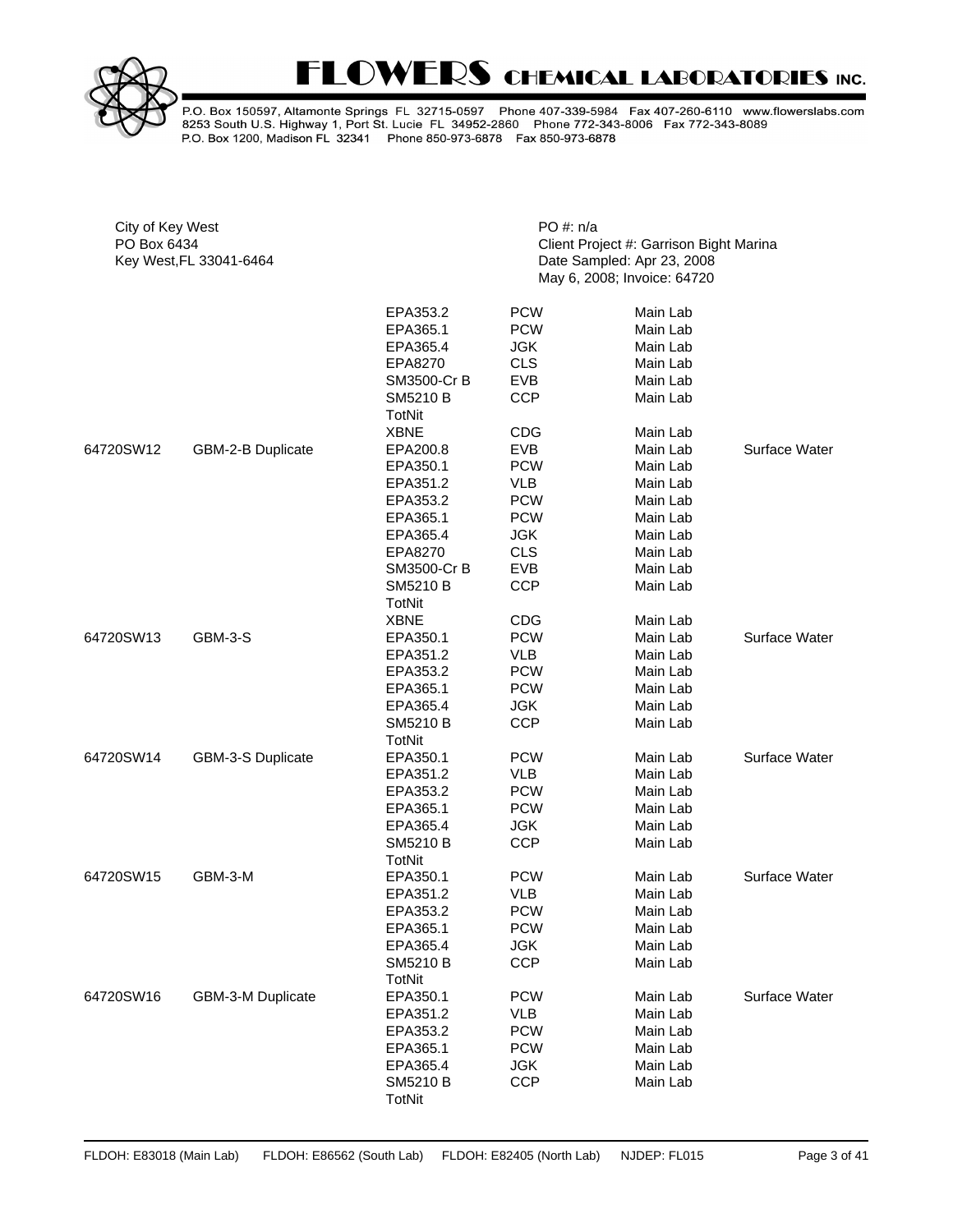

| City of Key West<br>PO Box 6434 | Key West, FL 33041-6464 |                                                                                                                              |                                                                                                                            | PO #: n/a<br>Client Project #: Garrison Bight Marina<br>Date Sampled: Apr 23, 2008<br>May 6, 2008; Invoice: 64720 |                                                                                                                      |               |  |  |
|---------------------------------|-------------------------|------------------------------------------------------------------------------------------------------------------------------|----------------------------------------------------------------------------------------------------------------------------|-------------------------------------------------------------------------------------------------------------------|----------------------------------------------------------------------------------------------------------------------|---------------|--|--|
| 64720SW17                       | GBM-3-B                 |                                                                                                                              | <b>EVB</b><br><b>PCW</b><br><b>VLB</b><br><b>PCW</b><br><b>PCW</b><br><b>JGK</b><br><b>CLS</b><br><b>EVB</b><br><b>CCP</b> |                                                                                                                   | Main Lab<br>Main Lab<br>Main Lab<br>Main Lab<br>Main Lab<br>Main Lab<br>Main Lab<br>Main Lab<br>Main Lab             | Surface Water |  |  |
| 64720SW18                       | GBM-3-B Duplicate       | XBNE<br>EPA200.8<br>EPA350.1<br>EPA351.2<br>EPA353.2<br>EPA365.1<br>EPA365.4<br>EPA8270<br>SM3500-Cr B<br>SM5210 B<br>TotNit | <b>CDG</b><br><b>EVB</b><br><b>PCW</b><br>VLB<br><b>PCW</b><br><b>PCW</b><br>JGK<br><b>CLS</b><br><b>EVB</b><br><b>CCP</b> |                                                                                                                   | Main Lab<br>Main Lab<br>Main Lab<br>Main Lab<br>Main Lab<br>Main Lab<br>Main Lab<br>Main Lab<br>Main Lab<br>Main Lab | Surface Water |  |  |
| 64720SW19                       | GBM-4-S                 | <b>XBNE</b><br>EPA350.1<br>EPA351.2<br>EPA353.2<br>EPA365.1<br>EPA365.4<br>SM5210 B<br>TotNit                                | <b>CDG</b><br><b>PCW</b><br><b>VLB</b><br><b>PCW</b><br><b>PCW</b><br>JGK<br><b>CCP</b>                                    |                                                                                                                   | Main Lab<br>Main Lab<br>Main Lab<br>Main Lab<br>Main Lab<br>Main Lab<br>Main Lab                                     | Surface Water |  |  |
| 64720SW20                       | GBM-4-S Duplicate       | EPA350.1<br>EPA351.2<br>EPA353.2<br>EPA365.1<br>EPA365.4<br>SM5210 B<br>TotNit                                               | <b>PCW</b><br>VLB<br><b>PCW</b><br><b>PCW</b><br>JGK<br><b>CCP</b>                                                         |                                                                                                                   | Main Lab<br>Main Lab<br>Main Lab<br>Main Lab<br>Main Lab<br>Main Lab                                                 | Surface Water |  |  |
| 64720SW21                       | <b>GBM-1-S</b>          | EPA350.1<br>EPA351.2<br>EPA353.2<br>EPA365.1<br>EPA365.4<br>SM5210 B<br><b>TotNit</b>                                        | <b>PCW</b><br>VLB<br><b>PCW</b><br><b>PCW</b><br>JGK<br><b>CCP</b>                                                         |                                                                                                                   | Main Lab<br>Main Lab<br>Main Lab<br>Main Lab<br>Main Lab<br>Main Lab                                                 | Surface Water |  |  |
| 64720SW22                       | GBM-1-S Duplicate       | EPA350.1<br>EPA351.2<br>EPA353.2<br>EPA365.1                                                                                 | <b>PCW</b><br>VLB<br><b>PCW</b><br><b>PCW</b>                                                                              |                                                                                                                   | Main Lab<br>Main Lab<br>Main Lab<br>Main Lab                                                                         | Surface Water |  |  |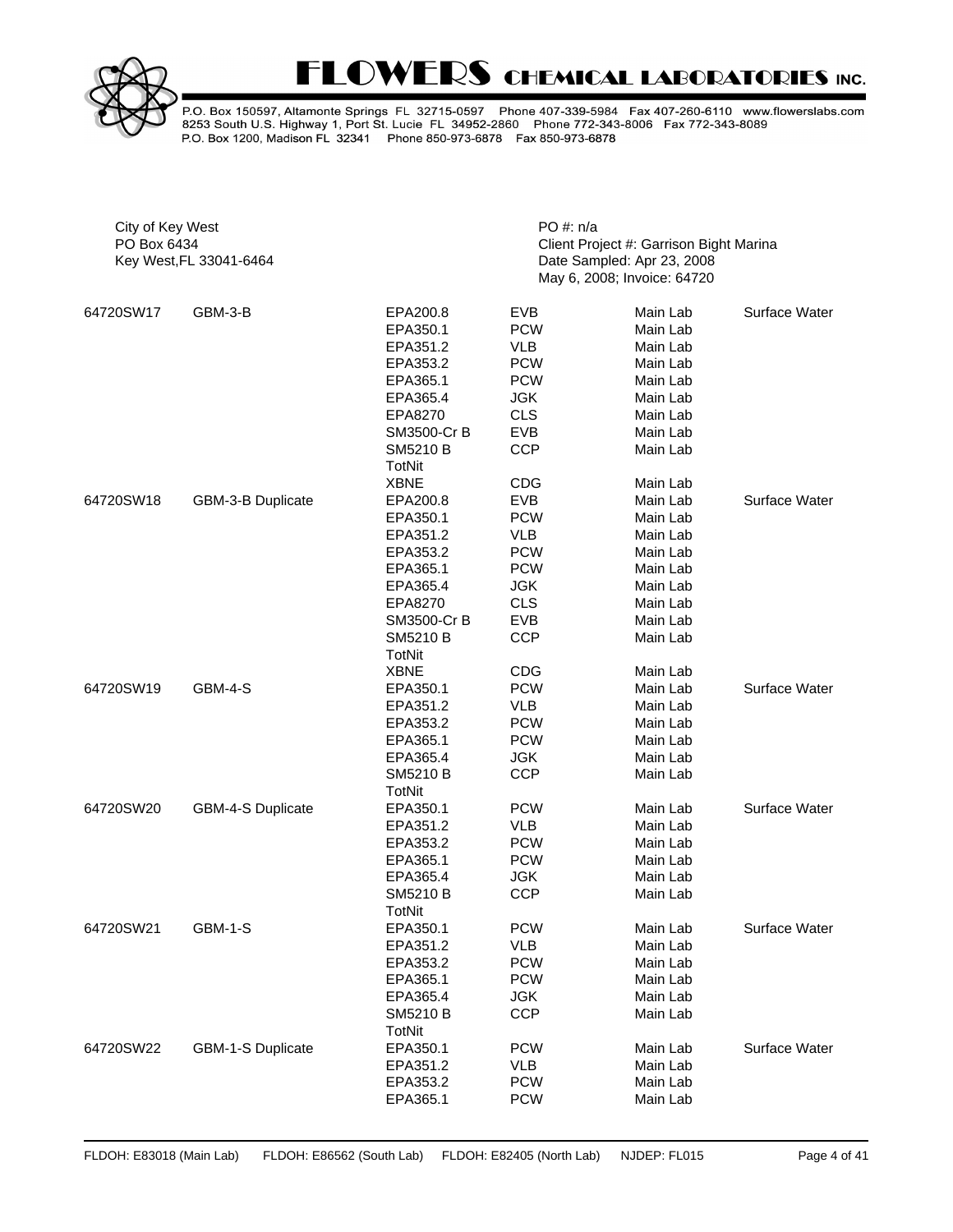

| City of Key West<br>PO Box 6434 | Key West, FL 33041-6464 |                                       |                          | PO #: n/a<br>Client Project #: Garrison Bight Marina<br>Date Sampled: Apr 23, 2008<br>May 6, 2008; Invoice: 64720 |               |  |  |  |
|---------------------------------|-------------------------|---------------------------------------|--------------------------|-------------------------------------------------------------------------------------------------------------------|---------------|--|--|--|
|                                 |                         | EPA365.4<br>SM5210 B<br><b>TotNit</b> | <b>JGK</b><br><b>CCP</b> | Main Lab<br>Main Lab                                                                                              |               |  |  |  |
| 64720SW23                       | GBM-1-M                 | EPA350.1                              | <b>PCW</b>               | Main Lab                                                                                                          | Surface Water |  |  |  |
|                                 |                         | EPA351.2                              | <b>VLB</b>               | Main Lab                                                                                                          |               |  |  |  |
|                                 |                         | EPA353.2                              | <b>PCW</b>               | Main Lab                                                                                                          |               |  |  |  |
|                                 |                         | EPA365.1                              | <b>PCW</b>               | Main Lab                                                                                                          |               |  |  |  |
|                                 |                         | EPA365.4                              | JGK                      | Main Lab                                                                                                          |               |  |  |  |
|                                 |                         | SM5210 B<br><b>TotNit</b>             | <b>CCP</b>               | Main Lab                                                                                                          |               |  |  |  |
| 64720SW24                       | GBM-1-M Duplicate       | EPA350.1                              | <b>PCW</b>               | Main Lab                                                                                                          | Surface Water |  |  |  |
|                                 |                         | EPA351.2                              | <b>VLB</b>               | Main Lab                                                                                                          |               |  |  |  |
|                                 |                         | EPA353.2                              | <b>PCW</b>               | Main Lab                                                                                                          |               |  |  |  |
|                                 |                         | EPA365.1                              | <b>PCW</b>               | Main Lab                                                                                                          |               |  |  |  |
|                                 |                         | EPA365.4                              | <b>VLB</b>               | Main Lab                                                                                                          |               |  |  |  |
|                                 |                         | <b>SM5210 B</b><br>TotNit             | <b>CCP</b>               | Main Lab                                                                                                          |               |  |  |  |
| 64720SW25                       | GBM-1-B                 | EPA200.8                              | <b>EVB</b>               | Main Lab                                                                                                          | Surface Water |  |  |  |
|                                 |                         | EPA350.1                              | <b>PCW</b>               | Main Lab                                                                                                          |               |  |  |  |
|                                 |                         | EPA351.2                              | VLB                      | Main Lab                                                                                                          |               |  |  |  |
|                                 |                         | EPA353.2                              | <b>PCW</b>               | Main Lab                                                                                                          |               |  |  |  |
|                                 |                         | EPA365.1<br>EPA365.4                  | <b>PCW</b><br>VLB        | Main Lab<br>Main Lab                                                                                              |               |  |  |  |
|                                 |                         | EPA8270                               | <b>CLS</b>               | Main Lab                                                                                                          |               |  |  |  |
|                                 |                         | SM3500-Cr B                           | <b>EVB</b>               | Main Lab                                                                                                          |               |  |  |  |
|                                 |                         | SM5210 B                              | <b>CCP</b>               | Main Lab                                                                                                          |               |  |  |  |
|                                 |                         | TotNit                                |                          |                                                                                                                   |               |  |  |  |
|                                 |                         | <b>XBNE</b>                           | <b>CDG</b>               | Main Lab                                                                                                          |               |  |  |  |
| 64720SW26                       | GBM-1-B Duplicate       | EPA200.8                              | <b>EVB</b>               | Main Lab                                                                                                          | Surface Water |  |  |  |
|                                 |                         | EPA350.1                              | <b>PCW</b>               | Main Lab                                                                                                          |               |  |  |  |
|                                 |                         | EPA351.2                              | VLB                      | Main Lab                                                                                                          |               |  |  |  |
|                                 |                         | EPA353.2                              | <b>PCW</b>               | Main Lab                                                                                                          |               |  |  |  |
|                                 |                         | EPA365.1                              | <b>PCW</b>               | Main Lab                                                                                                          |               |  |  |  |
|                                 |                         | EPA365.4                              | VLB                      | Main Lab                                                                                                          |               |  |  |  |
|                                 |                         | EPA8270                               | <b>CLS</b>               | Main Lab                                                                                                          |               |  |  |  |
|                                 |                         | SM3500-Cr B                           | <b>EVB</b>               | Main Lab                                                                                                          |               |  |  |  |
|                                 |                         | SM5210 B<br>TotNit                    | <b>CCP</b>               | Main Lab                                                                                                          |               |  |  |  |
|                                 |                         | <b>XBNE</b>                           | <b>CDG</b>               | Main Lab                                                                                                          |               |  |  |  |
| 64720SW27                       | <b>GBM-2-S</b>          | EPA350.1                              | <b>PCW</b>               | Main Lab                                                                                                          | Surface Water |  |  |  |
|                                 |                         | EPA351.2                              | VLB                      | Main Lab                                                                                                          |               |  |  |  |
|                                 |                         | EPA353.2                              | <b>PCW</b>               | Main Lab                                                                                                          |               |  |  |  |
|                                 |                         | EPA365.1                              | <b>PCW</b>               | Main Lab                                                                                                          |               |  |  |  |
|                                 |                         | EPA365.4                              | VLB                      | Main Lab                                                                                                          |               |  |  |  |
|                                 |                         | SM5210 B<br>TotNit                    | <b>CCP</b>               | Main Lab                                                                                                          |               |  |  |  |
| 64720SW28                       | GBM-2-S Duplicate       | EPA350.1                              | <b>PCW</b>               | Main Lab                                                                                                          | Surface Water |  |  |  |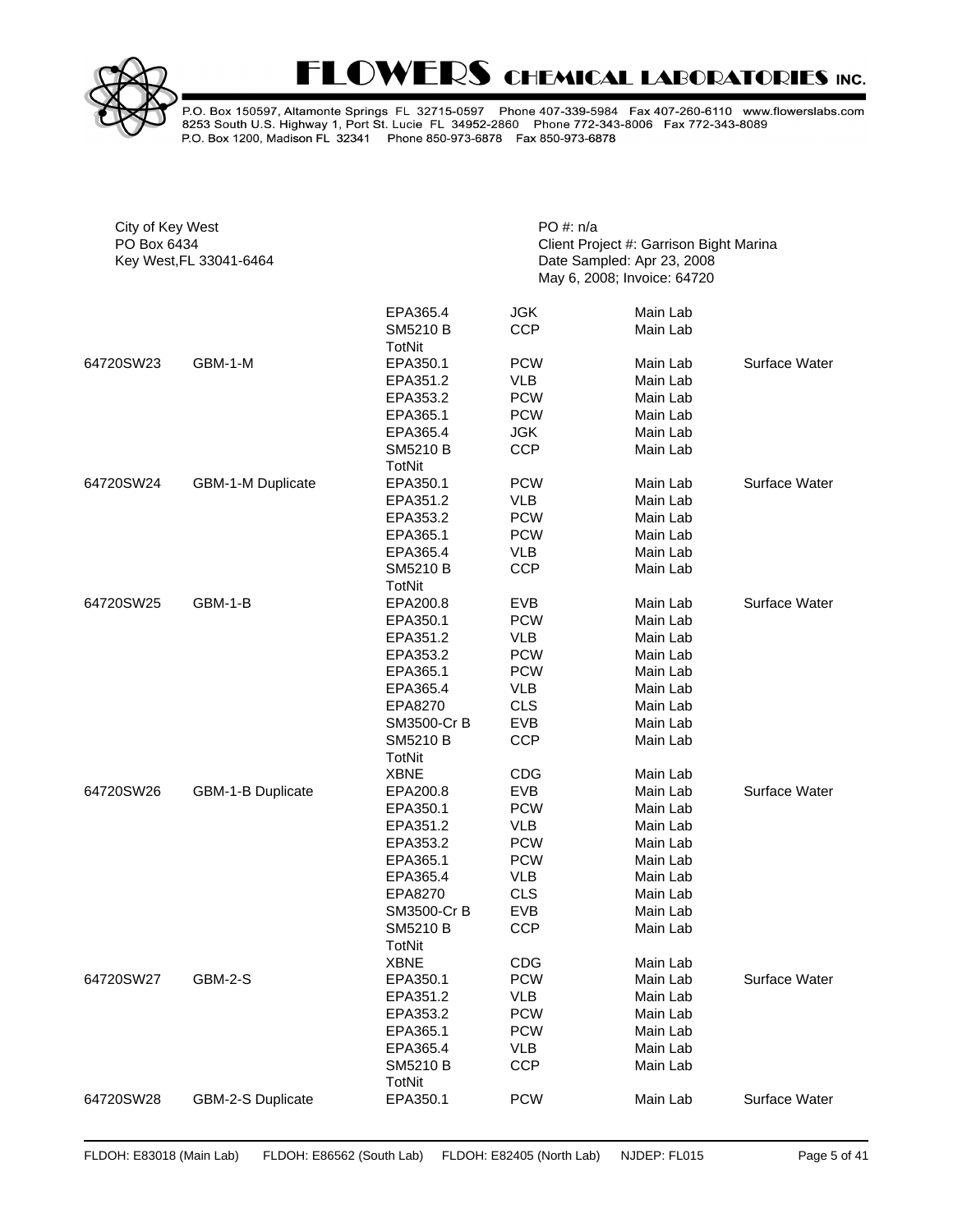



P.O. Box 150597, Altamonte Springs FL 32715-0597 Phone 407-339-5984 Fax 407-260-6110 www.flowerslabs.com 8253 South U.S. Highway 1, Port St. Lucie FL 34952-2860 Phone 772-343-8006 Fax 772-343-8089 P.O. Box 1200, Madison FL 32341 Phone 850-973-6878 Fax 850-973-6878

| City of Key West<br>PO Box 6434 | Key West, FL 33041-6464 |                 | $PO \#: n/a$ | Client Project #: Garrison Bight Marina<br>Date Sampled: Apr 23, 2008<br>May 6, 2008; Invoice: 64720 |               |
|---------------------------------|-------------------------|-----------------|--------------|------------------------------------------------------------------------------------------------------|---------------|
|                                 |                         | EPA351.2        | VLB          | Main Lab                                                                                             |               |
|                                 |                         | EPA353.2        | <b>PCW</b>   | Main Lab                                                                                             |               |
|                                 |                         | EPA365.1        | <b>PCW</b>   | Main Lab                                                                                             |               |
|                                 |                         | EPA365.4        | VLB          | Main Lab                                                                                             |               |
|                                 |                         | SM5210 B        | <b>CCP</b>   | Main Lab                                                                                             |               |
|                                 |                         | TotNit          |              |                                                                                                      |               |
| 64720SW29                       | GBM-2-M                 | EPA350.1        | <b>PCW</b>   | Main Lab                                                                                             | Surface Water |
|                                 |                         | EPA351.2        | VLB          | Main Lab                                                                                             |               |
|                                 |                         | EPA353.2        | <b>PCW</b>   | Main Lab                                                                                             |               |
|                                 |                         | EPA365.1        | <b>PCW</b>   | Main Lab                                                                                             |               |
|                                 |                         | EPA365.4        | VLB          | Main Lab                                                                                             |               |
|                                 |                         | <b>SM5210 B</b> | <b>CCP</b>   | Main Lab                                                                                             |               |
|                                 |                         | TotNit          |              |                                                                                                      |               |
| 64720SW30                       | GBM-2-M Duplicate       | EPA350.1        | <b>PCW</b>   | Main Lab                                                                                             | Surface Water |
|                                 |                         | EPA351.2        | VLB          | Main Lab                                                                                             |               |
|                                 |                         | EPA353.2        | <b>PCW</b>   | Main Lab                                                                                             |               |
|                                 |                         | EPA365.1        | <b>PCW</b>   | Main Lab                                                                                             |               |
|                                 |                         | EPA365.4        | VLB          | Main Lab                                                                                             |               |
|                                 |                         | <b>SM5210 B</b> | <b>CCP</b>   | Main Lab                                                                                             |               |
|                                 |                         | TotNit          |              |                                                                                                      |               |

#### **Certificate of Results**

Sample integrity was certified prior to analysis. Test results meet all requirements of the NELAC Standards except as noted in the Quality Control Report. Uncertainties for these data are available on request. This report may not be reproduced in part; results relate only to items tested.



Jefferson S. Flowers, Ph.D. President/Technical Director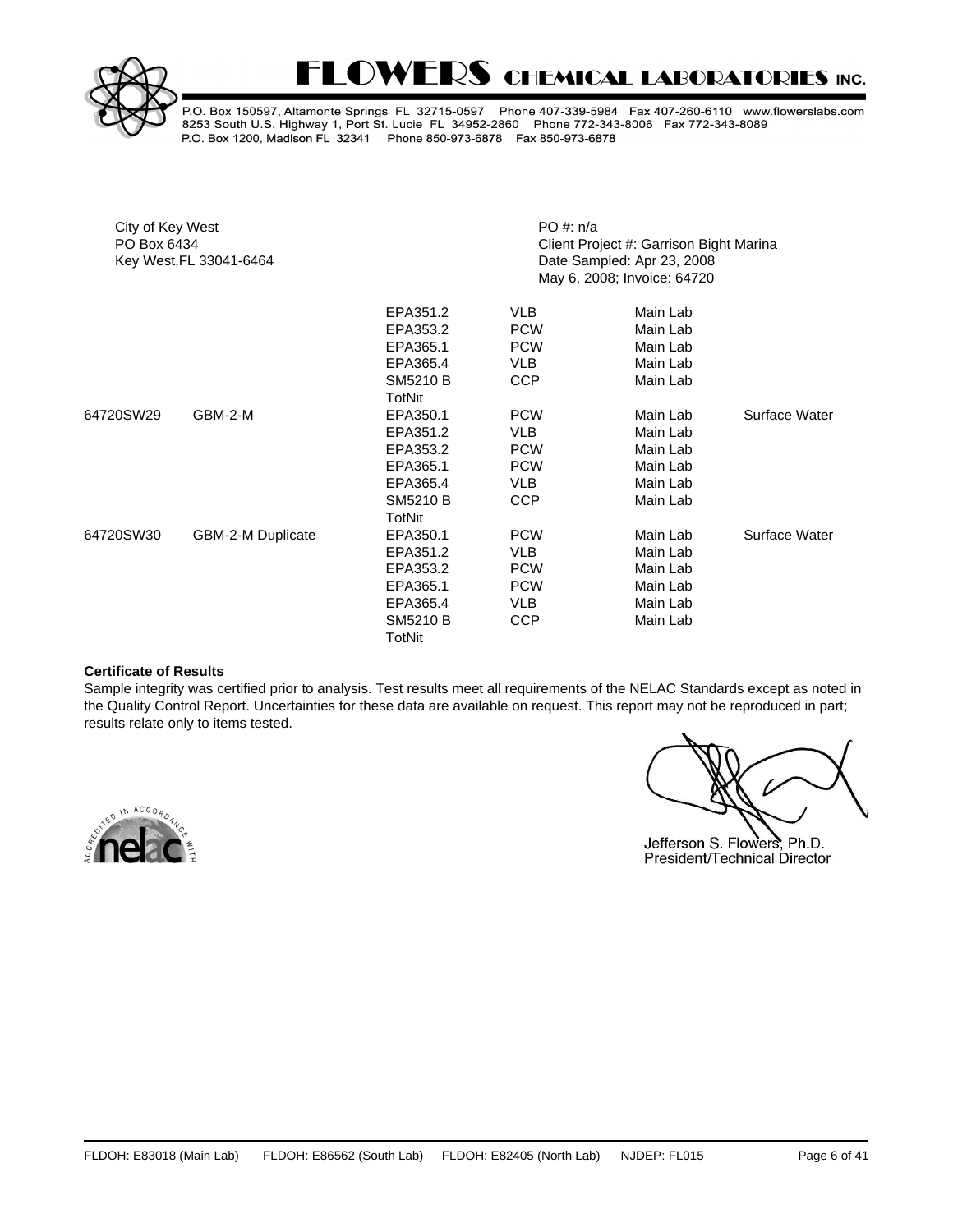

P.O. Box 150597, Altamonte Springs FL 32715-0597 Phone 407 - 339 - 5984<br>8253 South U.S. Highway 1, Port St. Lucie FL 34952-2860 Phone 772 - 343<br>P.O. Box 1200, Madison FL 32341 Phone 850-973-6878 Fax 850-973-6878 Fax 407 - 260 - 6110 www.flowerslabs.com Fax 772 - 343 - 8089 Phone 772 - 343 - 8006

City of Key West **PO** #: n/a

PO Box 6434<br>
Rey West, FL 33041-6464<br>
Key West, FL 33041-6464<br>
Client Project #: Garrison Bight Marina Date Sampled: Apr 23, 2008 May 6, 2008; Invoice: 64720

#### **Analysis Report**

| Sampled: 04/23/08 05:45 PM<br>Lab #: 64720SW1        | Desc:         | GBM-4-M                        |      |            |            |                 |                 |            |          |          |
|------------------------------------------------------|---------------|--------------------------------|------|------------|------------|-----------------|-----------------|------------|----------|----------|
| <b>Parameter</b>                                     | <b>Result</b> | <b>Units</b>                   | DF   | <b>MDL</b> | <b>PQL</b> | <b>QC Batch</b> | <b>Method</b>   | CAS#       | Analyzed |          |
| Total Nitrogen(as N)                                 | 0.535         |                                | 0    |            |            |                 | TotNit          | 17778-88-0 |          |          |
| Orthophosphate(as P)                                 | 0.00200 U     | mg/L                           | 1.00 | 0.00200    | 0.00400    | 10103087        | EPA365.1        | 14265-44-2 | 04/25/08 | 09:37 AM |
| Nitrate(as N)                                        | 0.0291        | mg/L                           | 1.00 | 0.0100     | 0.0200     | 10103093        | EPA353.2        | 14797-55-8 | 04/25/08 | 11:37 AM |
| Nitrite(as N)                                        | 0.0200 U      | mg/L                           | 1.00 | 0.0200     | 0.0400     | 10103093        | EPA353.2        | 14797-65-0 | 04/25/08 | 11:37 AM |
| Total Phosphorous(as P)                              | 0.845         | mg/L                           | 1.00 | 0.100      | 0.200      | 10103305        | EPA365.4        | 7723-14-0  | 04/29/08 |          |
| TKN(as N)                                            | 0.506         | mg/L                           | 1.00 | 0.200      | 0.400      | 10103307        | EPA351.2        | 7727-37-9  |          |          |
| BOD <sub>5day</sub>                                  | 2.00 U        | mg/L                           | 1.00 | 2.00       | 2.00       | 10103358        | <b>SM5210 B</b> | E1640606   | 04/25/08 | 11:30 AM |
| Ammonia (as N)                                       | 0.0100 U      | mg/L                           | 1.00 | 0.0100     | 0.0200     | 10103484        | EPA350.1        | 7664-41-7  | 05/01/08 |          |
| Unionized NH3(as N)                                  | 0.000100 U    | mg/L                           | 1.00 | 0.000100   | 0.000200   | 10103486        | EPA350.1        |            | 05/01/08 |          |
| <b>Lab #: 64720SW2</b><br>Sampled: 04/23/08 05:45 PM |               | <b>Desc:</b> GBM-4-M Duplicate |      |            |            |                 |                 |            |          |          |
| <b>Parameter</b>                                     | <b>Result</b> | <b>Units</b>                   | DF   | <b>MDL</b> | <b>PQL</b> | <b>QC Batch</b> | <b>Method</b>   | CAS#       | Analyzed |          |
| Total Nitrogen(as N)                                 | 0.435         |                                | 0    |            |            |                 | <b>TotNit</b>   | 17778-88-0 |          |          |
| Orthophosphate(as P)                                 | 0.00200 U     | mg/L                           | 1.00 | 0.00200    | 0.00400    | 10103087        | EPA365.1        | 14265-44-2 | 04/25/08 | 09:38 AM |
| Nitrate(as N)                                        | 0.0318        | mg/L                           | 1.00 | 0.0100     | 0.0200     | 10103093        | EPA353.2        | 14797-55-8 | 04/25/08 | 11:38 AM |
| Nitrite(as N)                                        | 0.0200 U      | mg/L                           | 1.00 | 0.0200     | 0.0400     | 10103093        | EPA353.2        | 14797-65-0 | 04/25/08 | 11:38 AM |
| Total Phosphorous(as P)                              | 0.751         | mg/L                           | 1.00 | 0.100      | 0.200      | 10103305        | EPA365.4        | 7723-14-0  | 04/29/08 |          |
| TKN(as N)                                            | 0.404         | mg/L                           | 1.00 | 0.200      | 0.400      | 10103307        | EPA351.2        | 7727-37-9  |          |          |
| BOD5day                                              | 2.00 U        | mg/L                           | 1.00 | 2.00       | 2.00       | 10103358        | <b>SM5210 B</b> | E1640606   | 04/25/08 | 11:30 AM |
| Ammonia (as N)                                       | 0.0100 U      | mg/L                           | 1.00 | 0.0100     | 0.0200     | 10103484        | EPA350.1        | 7664-41-7  | 05/01/08 |          |
| Unionized NH3(as N)                                  | 0.000100 U    | mg/L                           | 1.00 | 0.000100   | 0.000200   | 10103486        | EPA350.1        |            | 05/01/08 |          |
| <b>Lab #: 64720SW3</b><br>Sampled: 04/23/08 05:50 PM |               | Desc: GBM-4-B                  |      |            |            |                 |                 |            |          |          |
| <b>Parameter</b>                                     | <b>Result</b> | <b>Units</b>                   | DF   | <b>MDL</b> | <b>PQL</b> | <b>QC Batch</b> | <b>Method</b>   | CAS#       | Analyzed |          |
| Total Nitrogen(as N)                                 | 0.360         |                                | 0    |            |            |                 | TotNit          | 17778-88-0 |          |          |
| Orthophosphate(as P)                                 | 0.00200 U     | mg/L                           | 1.00 | 0.00200    | 0.00400    | 10103087        | EPA365.1        | 14265-44-2 | 04/25/08 | 09:39 AM |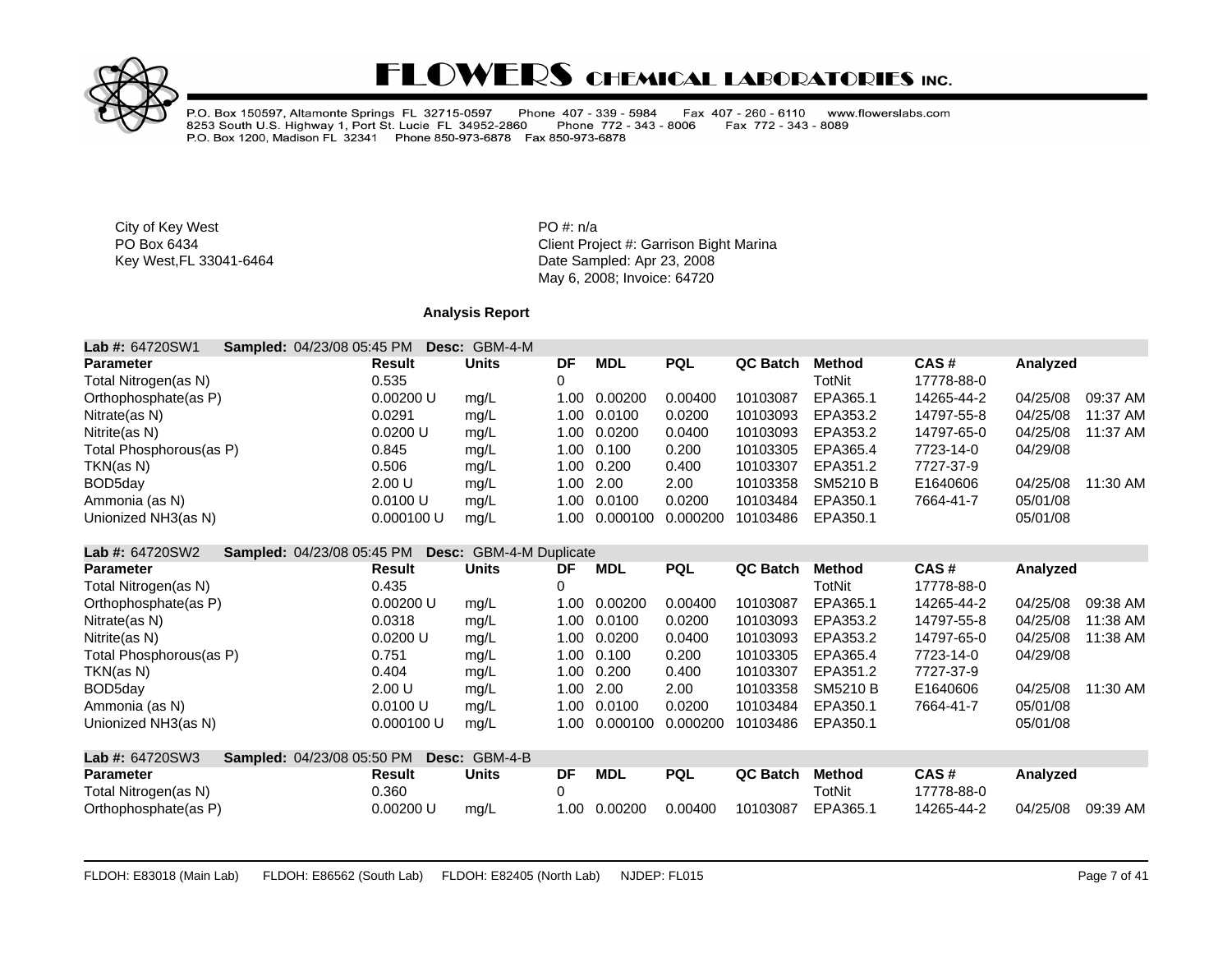

P.O. Box 150597, Altamonte Springs FL 32715-0597 Phone 407 - 339 - 5984<br>8253 South U.S. Highway 1, Port St. Lucie FL 34952-2860 Phone 772 - 343<br>P.O. Box 1200, Madison FL 32341 Phone 850-973-6878 Fax 850-973-6878 Fax 407 - 260 - 6110 www.flowerslabs.com Phone 772 - 343 - 8006 Fax 772 - 343 - 8089

City of Key West **PO** #: n/a

PO Box 6434 **PO Box 6434** Client Project #: Garrison Bight Marina Key West,FL 33041-6464 **Date Sampled: Apr 23, 2008** May 6, 2008; Invoice: 64720

#### **Lab #:** 64720SW3 **Sampled:** 04/23/08 05:50 PM **Desc:** GBM-4-B

| <b>Parameter</b>               | <b>Result</b> | <b>Units</b> | DF   | <b>MDL</b> | <b>PQL</b> | <b>QC Batch</b> | <b>Method</b>   | CAS#          | Analyzed |          |
|--------------------------------|---------------|--------------|------|------------|------------|-----------------|-----------------|---------------|----------|----------|
| Nitrate(as N)                  | 0.0319        | mg/L         | 1.00 | 0.0100     | 0.0200     | 10103093        | EPA353.2        | 14797-55-8    | 04/25/08 | 11:39 AM |
| Nitrite(as N)                  | 0.0200 U      | mg/L         | 1.00 | 0.0200     | 0.0400     | 10103093        | EPA353.2        | 14797-65-0    | 04/25/08 | 11:39 AM |
| Arsenic                        | 0.171         | mg/L         | 1.00 | 0.00100    | 0.00200    | 10103136        | EPA200.8        | 7440-38-2     | 04/25/08 |          |
| Cadmium                        | 0.00100 U     | mg/L         | 1.00 | 0.00100    | 0.00200    | 10103136        | EPA200.8        | 7440-43-9     | 04/25/08 |          |
| Copper                         | 0.0206        | mg/L         | 1.00 | 0.00100    | 0.00200    | 10103136        | EPA200.8        | 7440-50-8     | 04/25/08 |          |
| Lead                           | 0.001931      | mg/L         | 1.00 | 0.00100    | 0.00200    | 10103136        | EPA200.8        | 7439-92-1     | 04/25/08 |          |
| Zinc                           | 0.0349        | mg/L         | 1.00 | 0.0100     | 0.0200     | 10103136        | EPA200.8        | 7440-66-6     | 04/25/08 |          |
| Chromium, Hexavalent           | 0.0100 U      | mg/L         | 1.00 | 0.0100     | 0.0200     | 10103155        | SM3500-Cr B     | 1333-82-0     | 04/28/08 | 08:35 AM |
| Total Phosphorous(as P)        | 0.833         | mg/L         | 1.00 | 0.100      | 0.200      | 10103305        | EPA365.4        | 7723-14-0     | 04/29/08 |          |
| TKN(as N)                      | 0.3281        | mg/L         | 1.00 | 0.200      | 0.400      | 10103307        | EPA351.2        | 7727-37-9     |          |          |
| BOD5day                        | 2.00 U        | mg/L         | 1.00 | 2.00       | 2.00       | 10103358        | <b>SM5210 B</b> | E1640606      | 04/25/08 | 11:30 AM |
| <b>Base Neutral Extraction</b> | 1000          | mL           | 1.00 |            |            | 10103476        | <b>XBNE</b>     |               | 04/28/08 |          |
| Ammonia (as N)                 | 0.0100 U      | mg/L         | 1.00 | 0.0100     | 0.0200     | 10103484        | EPA350.1        | 7664-41-7     | 05/01/08 |          |
| Unionized NH3(as N)            | 0.000100 U    | mg/L         | 1.00 | 0.000100   | 0.000200   | 10103486        | EPA350.1        |               | 05/01/08 |          |
| 1-methyl-Naphthalene           | $0.200$ U     | ug/L         | 1.00 | 0.200      | 0.400      | 10103693        | EPA8270         | 090-12-0      | 05/02/08 |          |
| 2-methyl-Naphthalene           | 0.200 U       | ug/L         | 1.00 | 0.200      | 0.400      | 10103693        | EPA8270         | $91 - 57 - 6$ | 05/02/08 |          |
| Acenaphthene                   | 0.200 U       | ug/L         | 1.00 | 0.200      | 0.400      | 10103693        | EPA8270         | 83-32-9       | 05/02/08 |          |
| Acenaphthylene                 | 0.200 U       | ug/L         | 1.00 | 0.200      | 0.400      | 10103693        | EPA8270         | 208-96-8      | 05/02/08 |          |
| Anthracene                     | 0.200U        | ug/L         | 1.00 | 0.200      | 0.400      | 10103693        | EPA8270         | 120-12-7      | 05/02/08 |          |
| Benzo(a)anthracene             | $0.200$ U     | ug/L         | 1.00 | 0.200      | 0.400      | 10103693        | EPA8270         | 56-55-3       | 05/02/08 |          |
| Benzo(a)pyrene                 | $0.200$ U     | ug/L         | 1.00 | 0.200      | 0.400      | 10103693        | EPA8270         | $50-32-8$     | 05/02/08 |          |
| Benzo(b)fluoranthene           | 0.100 U       | ug/L         | 1.00 | 0.100      | 0.200      | 10103693        | EPA8270         | 205-99-2      | 05/02/08 |          |
| Benzo(g,h,i)perylene           | $0.200$ U     | ug/L         | 1.00 | 0.200      | 0.400      | 10103693        | EPA8270         | 191-24-2      | 05/02/08 |          |
| Benzo(k)fluoranthene           | 0.200 U       | ug/L         | 1.00 | 0.200      | 0.400      | 10103693        | EPA8270         | 207-08-9      | 05/02/08 |          |
| Chrysene                       | 0.200 U       | ug/L         | 1.00 | 0.200      | 0.400      | 10103693        | EPA8270         | 218-01-9      | 05/02/08 |          |
| Dibenz(a,h)anthracene          | 0.200 U       | ug/L         | 1.00 | 0.200      | 0.400      | 10103693        | EPA8270         | 53-70-3       | 05/02/08 |          |
| Fluoranthene                   | 0.200 U       | ug/L         | 1.00 | 0.200      | 0.400      | 10103693        | EPA8270         | 206-44-0      | 05/02/08 |          |
| Fluorene                       | 0.200 U       | ug/L         | 1.00 | 0.200      | 0.400      | 10103693        | EPA8270         | 86-73-7       | 05/02/08 |          |
| Indeno(1,2,3-cd)pyrene         | 0.200 U       | ug/L         | 1.00 | 0.200      | 0.400      | 10103693        | EPA8270         | 193-39-5      | 05/02/08 |          |
|                                |               |              |      |            |            |                 |                 |               |          |          |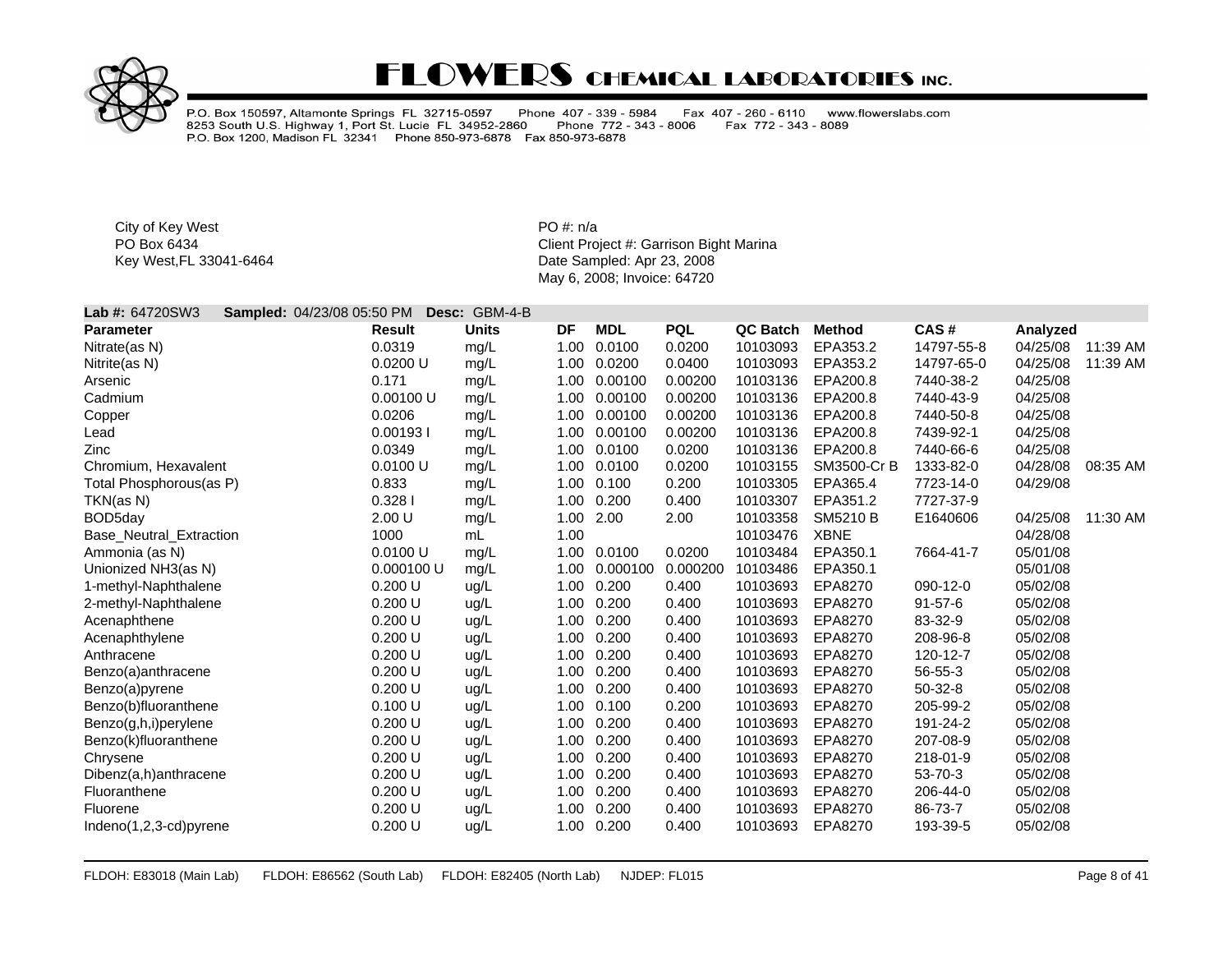

P.O. Box 150597, Altamonte Springs FL 32715-0597 Phone 407 - 339 - 5984 Fax 407 - 260 - 6110 www.flowerslabs.com 8253 South U.S. Highway 1, Port St. Lucie FL 34952-2860 Phone 772 - 343 - 8006 Fax 772 - 343 - 8089 P.O. Box 1200. Madison FL 32341 Phone 850-973-6878 Fax 850-973-6878

City of Key West **PO #:** n/a

PO Box 6434 **PO Box 6434** Client Project #: Garrison Bight Marina Key West, FL 33041-6464 **Date Sampled: Apr 23, 2008** May 6, 2008; Invoice: 64720

#### **Lab #:** 64720SW3 **Sampled:** 04/23/08 05:50 PM **Desc:** GBM-4-B

| <b>Parameter</b>                 | <b>Result</b> | Units | DF   | <b>MDL</b>  | <b>PQL</b> | QC Batch | Method  | CAS#          | Analyzed |
|----------------------------------|---------------|-------|------|-------------|------------|----------|---------|---------------|----------|
| Naphthalene                      | 0.200 U       | ug/L  | 1.00 | 0.200       | 0.400      | 10103693 | EPA8270 | $91 - 20 - 3$ | 05/02/08 |
| Phenanthrene                     | 0.200 U       | ug/L  | 1.00 | 0.200       | 0.400      | 10103693 | EPA8270 | $85 - 01 - 8$ | 05/02/08 |
| Pyrene                           | 0.200 U       | ug/L  | 1.00 | 0.200       | 0.400      | 10103693 | EPA8270 | 129-00-0      | 05/02/08 |
| Surr:2-Fluorobiphenyl (131-196%) | 72.20%        |       |      | 1.00 0.0100 | 0.0200     | 10103693 | EPA8270 | 321-60-8      | 05/02/08 |
| Surr:Nitrobenzene-d5 (166-249%)  | 116.68%       |       | 1.00 | 0.0100      | 0.400      | 10103693 | EPA8270 |               | 05/02/08 |
| Surr:Terphenyl-d14 (132-198%)    | 91.90%        |       |      | 1.00 0.0100 | 0.0200     | 10103693 | EPA8270 |               | 05/02/08 |

#### **Lab #:** 64720SW4 **Sampled:** 04/23/08 05:50 PM **Desc:** GBM-4-B Duplicate **Parameter Result Units DF MDL PQL QC Batch Method CAS # Analyzed** Total Nitrogen(as N)  $0.708$  0.708 0 0 TotNit 17778-88-0 Orthophosphate(as P) 0.00200 U mg/L 1.00 0.00200 0.00400 10103087 EPA365.1 14265-44-2 04/25/08 09:40 AM Nitrate(as N) 0.0317 mg/L 1.00 0.0100 0.0200 10103093 EPA353.2 14797-55-8 04/25/08 11:40 AM Nitrite(as N) 0.0200 U mg/L 1.00 0.0200 0.0400 10103093 EPA353.2 14797-65-0 04/25/08 11:40 AM Arsenic 0.190 mg/L 1.00 0.00100 0.00200 10103136 EPA200.8 7440-38-2 04/25/08 Cadmium 0.00100 U mg/L 1.00 0.00100 0.00200 10103136 EPA200.8 7440-43-9 04/25/08 Copper 0.0218 mg/L 1.00 0.00100 0.00200 10103136 EPA200.8 7440-50-8 04/25/08 Lead 0.00184 I mg/L 1.00 0.00100 0.00200 10103136 EPA200.8 7439-92-1 04/25/08 Zinc 0.0395 mg/L 1.00 0.0100 0.0200 10103136 EPA200.8 7440-66-6 04/25/08 Chromium, Hexavalent 0.0100 U mg/L 1.00 0.0100 0.0200 10103155 SM3500-Cr B 1333-82-0 04/28/08 08:35 AM Total Phosphorous(as P) 0.702 J mg/L 1.00 0.100 0.200 10103305 EPA365.4 7723-14-0 04/29/08 TKN(as N) 0.676 mg/L 1.00 0.200 0.400 10103307 EPA351.2 7727-37-9 BOD5day 2.00 U mg/L 1.00 2.00 2.00 10103358 SM5210 B E1640606 04/25/08 11:30 AM Base\_Neutral\_Extraction 1000 mL 1.00 10103476 XBNE 04/28/08 Ammonia (as N) 0.220 mg/L 1.00 0.0100 0.0200 10103484 EPA350.1 7664-41-7 05/01/08 Unionized NH3(as N) 0.00125 mg/L 1.00 0.000100 0.000200 10103486 EPA350.1 05/01/08 1-methyl-Naphthalene 0.200 U ug/L 1.00 0.200 0.400 10103693 EPA8270 090-12-0 05/02/08 2-methyl-Naphthalene 0.200 U ug/L 1.00 0.200 0.400 10103693 EPA8270 91-57-6 05/02/08 Acenaphthene 0.200 U ug/L 1.00 0.200 0.400 10103693 EPA8270 83-32-9 05/02/08 Acenaphthylene 0.200 U ug/L 1.00 0.200 0.400 10103693 EPA8270 208-96-8 05/02/08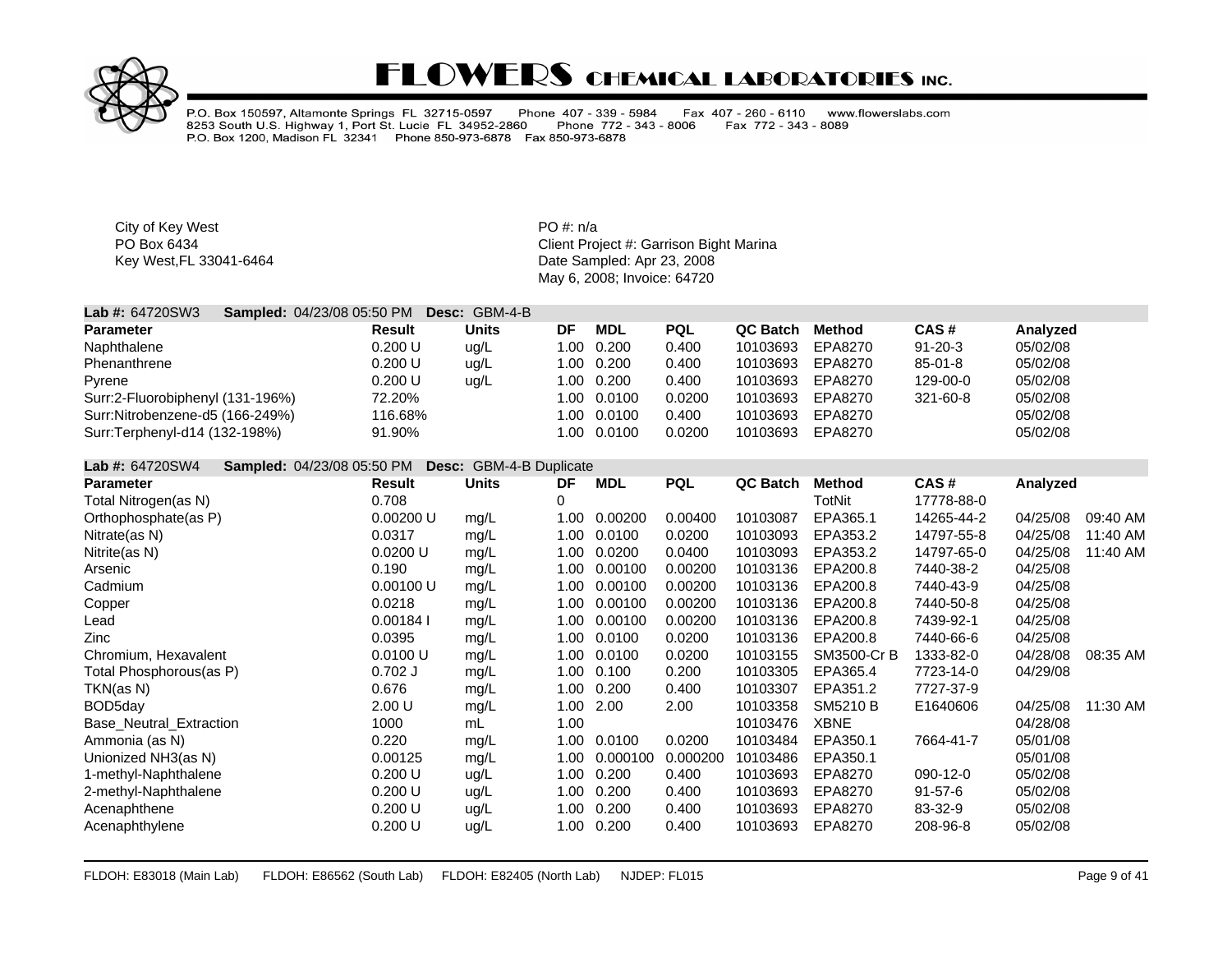

P.O. Box 150597, Altamonte Springs FL 32715-0597 Phone 407 - 339 - 5984<br>8253 South U.S. Highway 1, Port St. Lucie FL 34952-2860 Phone 772 - 343<br>P.O. Box 1200, Madison FL 32341 Phone 850-973-6878 Fax 850-973-6878 Fax 407 - 260 - 6110 www.flowerslabs.com Phone 772 - 343 - 8006 Fax 772 - 343 - 8089

City of Key West **PO** #: n/a

PO Box 6434<br>
Rey West, FL 33041-6464<br>
Key West, FL 33041-6464<br>
Client Project #: Garrison Bight Marina Date Sampled: Apr 23, 2008 May 6, 2008; Invoice: 64720

| Lab #: 64720SW4                  | Sampled: 04/23/08 05:50 PM | Desc:        | <b>GBM-4-B Duplicate</b> |            |            |                 |               |                |          |  |
|----------------------------------|----------------------------|--------------|--------------------------|------------|------------|-----------------|---------------|----------------|----------|--|
| <b>Parameter</b>                 | Result                     | <b>Units</b> | DF                       | <b>MDL</b> | <b>PQL</b> | <b>QC Batch</b> | <b>Method</b> | CAS#           | Analyzed |  |
| Anthracene                       | 0.200 U                    | ug/L         | 1.00                     | 0.200      | 0.400      | 10103693        | EPA8270       | 120-12-7       | 05/02/08 |  |
| Benzo(a)anthracene               | 0.200 U                    | ug/L         | 1.00                     | 0.200      | 0.400      | 10103693        | EPA8270       | 56-55-3        | 05/02/08 |  |
| Benzo(a)pyrene                   | 0.200 U                    | ug/L         | 1.00                     | 0.200      | 0.400      | 10103693        | EPA8270       | $50-32-8$      | 05/02/08 |  |
| Benzo(b)fluoranthene             | 0.100 U                    | ug/L         | 1.00                     | 0.100      | 0.200      | 10103693        | EPA8270       | 205-99-2       | 05/02/08 |  |
| Benzo(g,h,i)perylene             | 0.200 U                    | ug/L         | 1.00                     | 0.200      | 0.400      | 10103693        | EPA8270       | 191-24-2       | 05/02/08 |  |
| Benzo(k)fluoranthene             | 0.200 U                    | ug/L         | 1.00                     | 0.200      | 0.400      | 10103693        | EPA8270       | 207-08-9       | 05/02/08 |  |
| Chrysene                         | 0.200 U                    | ug/L         | 1.00                     | 0.200      | 0.400      | 10103693        | EPA8270       | 218-01-9       | 05/02/08 |  |
| Dibenz(a,h)anthracene            | 0.200 U                    | ug/L         | 1.00                     | 0.200      | 0.400      | 10103693        | EPA8270       | $53 - 70 - 3$  | 05/02/08 |  |
| Fluoranthene                     | 0.200 U                    | ug/L         | 1.00                     | 0.200      | 0.400      | 10103693        | EPA8270       | 206-44-0       | 05/02/08 |  |
| Fluorene                         | 0.200 U                    | ug/L         | 1.00                     | 0.200      | 0.400      | 10103693        | EPA8270       | 86-73-7        | 05/02/08 |  |
| Indeno(1,2,3-cd)pyrene           | 0.200 U                    | ug/L         | 1.00                     | 0.200      | 0.400      | 10103693        | EPA8270       | 193-39-5       | 05/02/08 |  |
| Naphthalene                      | 0.200 U                    | ug/L         | 1.00                     | 0.200      | 0.400      | 10103693        | EPA8270       | $91 - 20 - 3$  | 05/02/08 |  |
| Phenanthrene                     | 0.200 U                    | ug/L         | 1.00                     | 0.200      | 0.400      | 10103693        | EPA8270       | $85 - 01 - 8$  | 05/02/08 |  |
| Pyrene                           | 0.200 U                    | ug/L         | 1.00                     | 0.200      | 0.400      | 10103693        | EPA8270       | 129-00-0       | 05/02/08 |  |
| Surr:2-Fluorobiphenyl (131-196%) | 65.14%                     |              | 1.00                     | 0.0100     | 0.0200     | 10103693        | EPA8270       | $321 - 60 - 8$ | 05/02/08 |  |
| Surr:Nitrobenzene-d5 (166-249%)  | 108.26%                    |              | 1.00                     | 0.0100     | 0.400      | 10103693        | EPA8270       |                | 05/02/08 |  |
| Surr:Terphenyl-d14 (132-198%)    | 89.64%                     |              | 1.00                     | 0.0100     | 0.0200     | 10103693        | EPA8270       |                | 05/02/08 |  |

|                         | <b>Result</b> | Units                             | DF | MDL           | <b>PQL</b>                                                              | QC Batch | Method          | CAS#       |          |          |
|-------------------------|---------------|-----------------------------------|----|---------------|-------------------------------------------------------------------------|----------|-----------------|------------|----------|----------|
|                         | 0.350         |                                   |    |               |                                                                         |          | TotNit          | 17778-88-0 |          |          |
| Orthophosphate(as P)    | 0.00200 U     | mq/L                              |    | 0.00200       | 0.00400                                                                 | 10103087 | EPA365.1        | 14265-44-2 | 04/25/08 | 09:40 AM |
|                         | 0.0283        | mg/L                              |    | 0.0100        | 0.0200                                                                  | 10103093 | EPA353.2        | 14797-55-8 | 04/25/08 | 11:41 AM |
|                         | 0.0200 U      | mq/L                              |    | 0.0200        | 0.0400                                                                  | 10103093 | EPA353.2        | 14797-65-0 | 04/25/08 | 11:41 AM |
| Total Phosphorous(as P) | 0.576         | mg/L                              |    | 0.100         | 0.200                                                                   | 10103305 | EPA365.4        | 7723-14-0  | 04/29/08 |          |
|                         | 0.3211        | mq/L                              |    |               | 0.400                                                                   | 10103307 | EPA351.2        | 7727-37-9  |          |          |
|                         | 2.00 U        | mg/L                              |    |               | 2.00                                                                    | 10103358 | <b>SM5210 B</b> | E1640606   | 04/25/08 | 11:30 AM |
|                         | 0.0100 U      | mq/L                              |    | 0.0100        | 0.0200                                                                  | 10103484 | EPA350.1        | 7664-41-7  | 05/01/08 |          |
|                         | 0.000100 U    | mq/L                              |    |               | 0.000200                                                                | 10103486 | EPA350.1        |            | 05/01/08 |          |
|                         |               | <b>Sampled:</b> 04/23/08 05:10 PM |    | Desc: GBM-5-5 | 1.00<br>1.00<br>1.00<br>1.00<br>1.00 0.200<br>1.00 2.00<br>1.00<br>1.00 | 0.000100 |                 |            |          | Analyzed |

**Lab #:** 64720SW5 **Sampled:** 04/23/08 05:10 PM **Desc:** GBM-5-S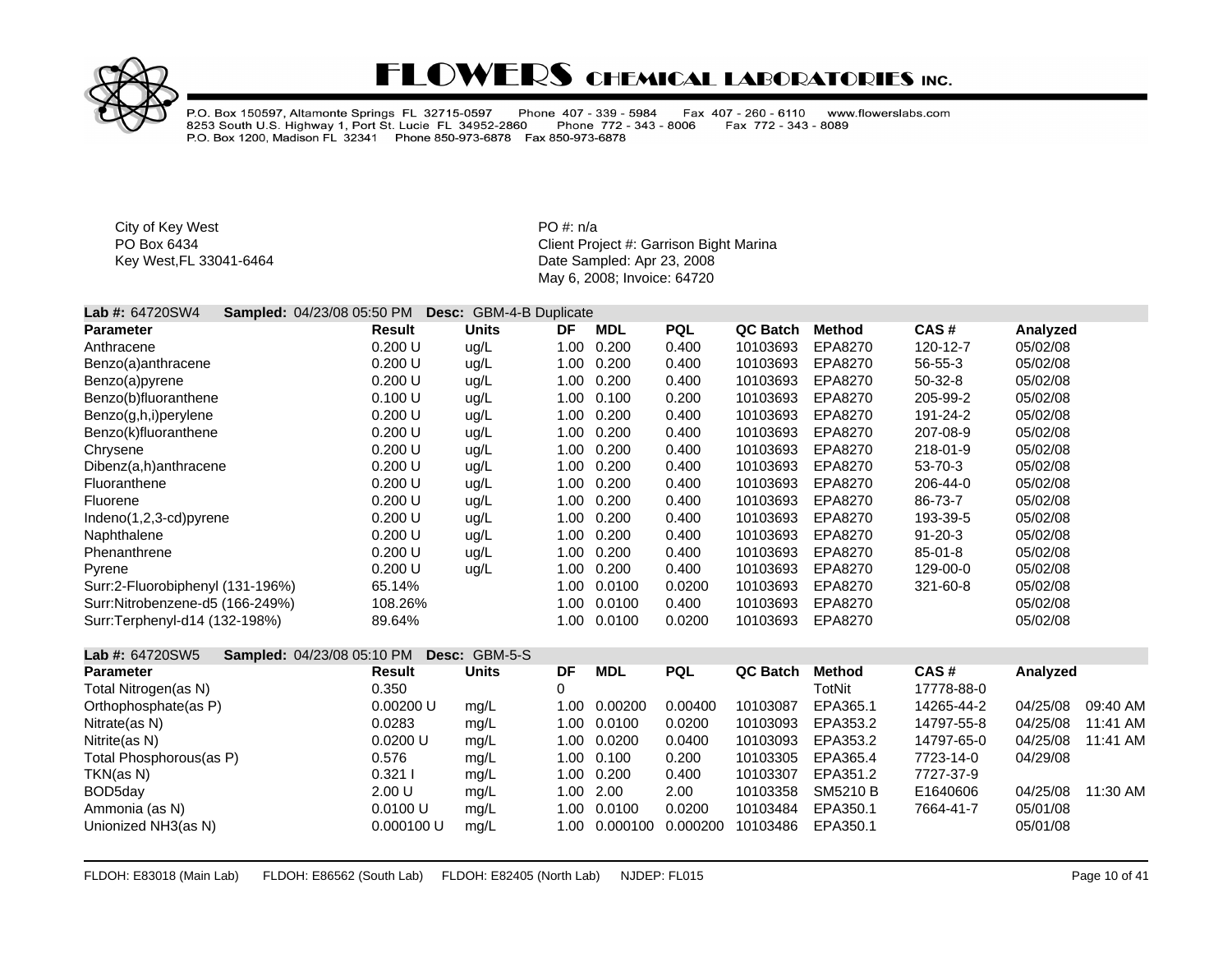

P.O. Box 150597, Altamonte Springs FL 32715-0597 Phone 407 - 339 - 5984<br>8253 South U.S. Highway 1, Port St. Lucie FL 34952-2860 Phone 772 - 343<br>P.O. Box 1200, Madison FL 32341 Phone 850-973-6878 Fax 850-973-6878 Fax 407 - 260 - 6110 www.flowerslabs.com Phone 772 - 343 - 8006 Fax 772 - 343 - 8089

City of Key West **PO** #: n/a

| Lab #: 64720SW6                          | Sampled: 04/23/08 05:10 PM<br>Desc: |               | <b>GBM-5-S Duplicate</b> |            |            |                 |                                |                    |          |          |
|------------------------------------------|-------------------------------------|---------------|--------------------------|------------|------------|-----------------|--------------------------------|--------------------|----------|----------|
| <b>Parameter</b>                         | <b>Result</b>                       | <b>Units</b>  | DF                       | <b>MDL</b> | <b>PQL</b> | <b>QC Batch</b> | <b>Method</b>                  | CAS#               | Analyzed |          |
| Total Nitrogen(as N)                     | 0.639                               |               | 0                        |            |            |                 | TotNit                         | 17778-88-0         |          |          |
| Orthophosphate(as P)                     | 0.00200 U                           | mg/L          | 1.00                     | 0.00200    | 0.00400    | 10103087        | EPA365.1                       | 14265-44-2         | 04/25/08 | 09:41 AM |
| Nitrate(as N)                            | 0.0277                              | mg/L          | 1.00                     | 0.0100     | 0.0200     | 10103093        | EPA353.2                       | 14797-55-8         | 04/25/08 | 11:42 AM |
| Nitrite(as N)                            | 0.0200 U                            | mg/L          | 1.00                     | 0.0200     | 0.0400     | 10103093        | EPA353.2                       | 14797-65-0         | 04/25/08 | 11:42 AM |
| Total Phosphorous(as P)                  | 0.759                               | mg/L          | 1.00                     | 0.100      | 0.200      | 10103305        | EPA365.4                       | 7723-14-0          | 04/29/08 |          |
| TKN(as N)                                | 0.611                               | mg/L          | 1.00                     | 0.200      | 0.400      | 10103307        | EPA351.2                       | 7727-37-9          |          |          |
| BOD <sub>5day</sub>                      | 2.00 U                              | mg/L          | 1.00                     | 2.00       | 2.00       | 10103358        | SM5210 B                       | E1640606           | 04/25/08 | 11:30 AM |
| Ammonia (as N)                           | 0.0100 U                            | mg/L          | 1.00                     | 0.0100     | 0.0200     | 10103484        | EPA350.1                       | 7664-41-7          | 05/01/08 |          |
| Unionized NH3(as N)                      | 0.000100 U                          | mg/L          | 1.00                     | 0.000100   | 0.000200   | 10103486        | EPA350.1                       |                    | 05/01/08 |          |
| Lab #: 64720SW7                          | Sampled: 04/23/08 05:15 PM          | Desc: GBM-5-M |                          |            |            |                 |                                |                    |          |          |
| <b>Parameter</b>                         | <b>Result</b>                       | <b>Units</b>  | DF                       | <b>MDL</b> | <b>PQL</b> | <b>QC Batch</b> | <b>Method</b>                  | CAS#               | Analyzed |          |
| Total Nitrogen(as N)                     | 0.502                               |               | $\Omega$                 |            |            |                 | <b>TotNit</b>                  | 17778-88-0         |          |          |
| Orthophosphate(as P)                     | 0.00200 U                           | mg/L          | 1.00                     | 0.00200    | 0.00400    | 10103087        | EPA365.1                       | 14265-44-2         | 04/25/08 | 09:42 AM |
| Nitrate(as N)                            | 0.0285                              | mg/L          | 1.00                     | 0.0100     | 0.0200     | 10103093        | EPA353.2                       | 14797-55-8         | 04/25/08 | 11:43 AM |
| Nitrite(as N)                            | 0.0200 U                            | mg/L          | 1.00                     | 0.0200     | 0.0400     | 10103093        | EPA353.2                       | 14797-65-0         | 04/25/08 | 11:43 AM |
| Total Phosphorous(as P)                  | 0.735                               | mg/L          | 1.00                     | 0.100      | 0.200      | 10103305        | EPA365.4                       | 7723-14-0          | 04/29/08 |          |
| TKN(as N)                                | 0.473                               | mg/L          | 1.00                     | 0.200      | 0.400      | 10103307        | EPA351.2                       | 7727-37-9          |          |          |
| BOD5day                                  | 2.00 U                              | mg/L          | 1.00                     | 2.00       | 2.00       | 10103358        | <b>SM5210 B</b>                | E1640606           | 04/25/08 | 11:30 AM |
| Ammonia (as N)                           | 0.0100 U                            | mg/L          | 1.00                     | 0.0100     | 0.0200     | 10103484        | EPA350.1                       | 7664-41-7          | 05/01/08 |          |
| Unionized NH3(as N)                      | 0.000100 U                          | mg/L          | 1.00                     | 0.000100   | 0.000200   | 10103486        | EPA350.1                       |                    | 05/01/08 |          |
| Lab #: 64720SW8                          | <b>Sampled: 04/23/08 05:15 PM</b>   |               | Desc: GBM-5-M Duplicate  |            |            |                 |                                |                    |          |          |
| <b>Parameter</b><br>Total Nitrogen(as N) | <b>Result</b><br>0.426              | <b>Units</b>  | DF<br>0                  | <b>MDL</b> | <b>PQL</b> | <b>QC Batch</b> | <b>Method</b><br><b>TotNit</b> | CAS#<br>17778-88-0 | Analyzed |          |
| Orthophosphate(as P)                     | 0.00200 U                           | mg/L          | 1.00                     | 0.00200    | 0.00400    | 10103087        | EPA365.1                       | 14265-44-2         | 04/25/08 | 09:43 AM |
| Nitrate(as N)                            | 0.0285                              | mg/L          | 1.00                     | 0.0100     | 0.0200     | 10103093        | EPA353.2                       | 14797-55-8         | 04/25/08 | 11:45 AM |
|                                          |                                     |               |                          |            |            |                 |                                |                    |          |          |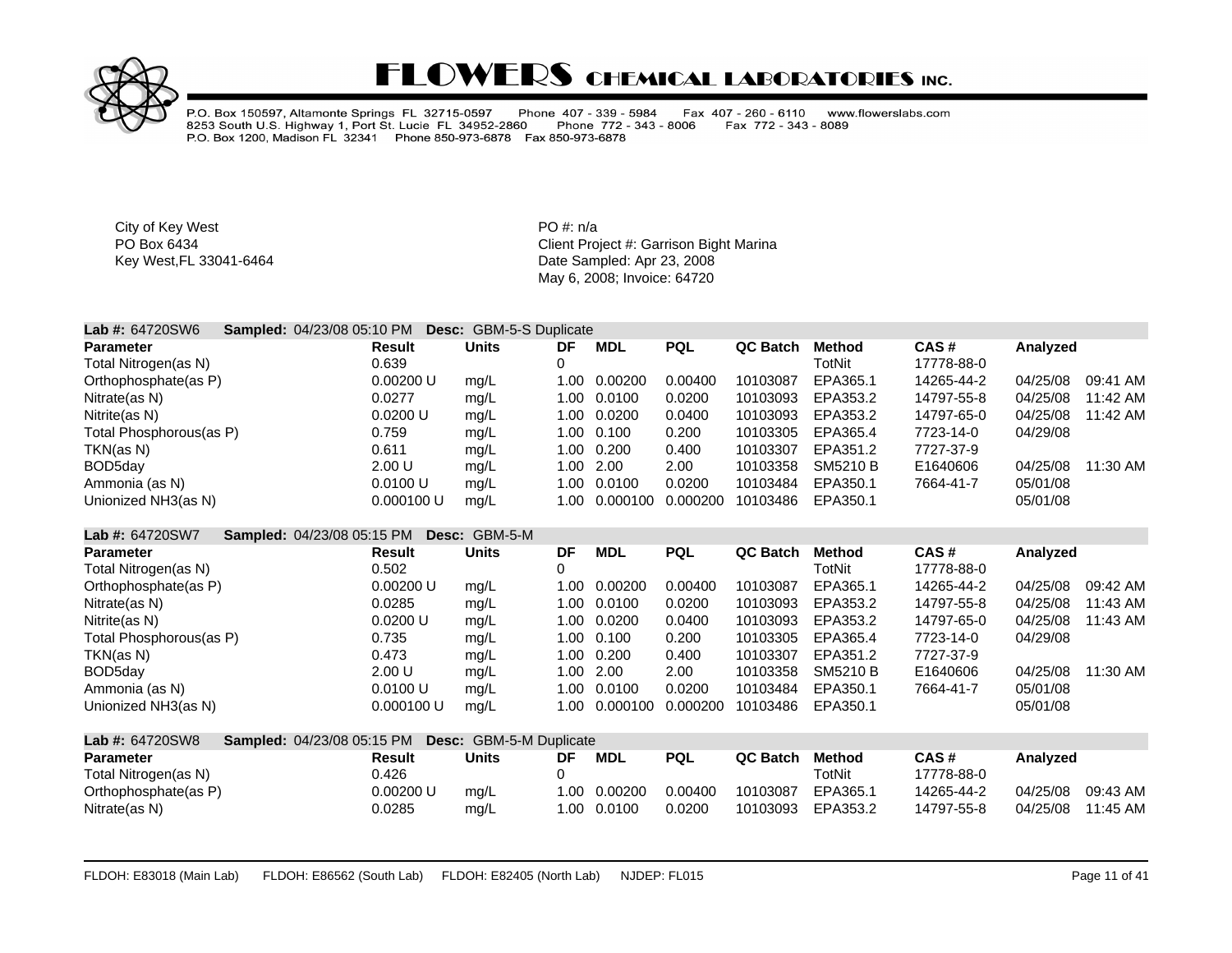

P.O. Box 150597, Altamonte Springs FL 32715-0597 Phone 407 - 339 - 5984<br>8253 South U.S. Highway 1, Port St. Lucie FL 34952-2860 Phone 772 - 343<br>P.O. Box 1200, Madison FL 32341 Phone 850-973-6878 Fax 850-973-6878 Fax 407 - 260 - 6110 www.flowerslabs.com Phone 772 - 343 - 8006 Fax 772 - 343 - 8089

City of Key West **PO** #: n/a

| <b>Lab #: 64720SW8</b>  | <b>Sampled: 04/23/08 05:15 PM Desc: GBM-5-M Duplicate</b> |       |           |               |            |          |          |            |                      |
|-------------------------|-----------------------------------------------------------|-------|-----------|---------------|------------|----------|----------|------------|----------------------|
| <b>Parameter</b>        | Result                                                    | Units | DF        | MDL           | <b>PQL</b> | QC Batch | Method   | CAS#       | Analyzed             |
| Nitrite(as N)           | 0.0200 U                                                  | mg/L  |           | 1.00 0.0200   | 0.0400     | 10103093 | EPA353.2 | 14797-65-0 | 04/25/08<br>11:45 AM |
| Total Phosphorous(as P) | 0.692                                                     | mg/L  |           | 1.00 0.100    | 0.200      | 10103305 | EPA365.4 | 7723-14-0  | 04/29/08             |
| BOD5day                 | 2.00 U                                                    | mg/L  | 1.00 2.00 |               | 2.00       | 10103358 | SM5210 B | E1640606   | 04/25/08<br>11:30 AM |
| TKN(as N)               | 0.3981                                                    | mq/L  |           | 1.00 0.200    | 0.400      | 10103456 | EPA351.2 | 7727-37-9  | 04/30/08             |
| Ammonia (as N)          | 0.0100 U                                                  | mq/L  |           | 1.00 0.0100   | 0.0200     | 10103484 | EPA350.1 | 7664-41-7  | 05/01/08             |
| Unionized NH3(as N)     | 0.000100 U                                                | mq/L  |           | 1.00 0.000100 | 0.000200   | 10103486 | EPA350.1 |            | 05/01/08             |

| Lab #: 64720SW9<br>Sampled: 04/23/08 05:20 PM |               | Desc: GBM-5-B |      |            |            |                 |                 |            |                      |
|-----------------------------------------------|---------------|---------------|------|------------|------------|-----------------|-----------------|------------|----------------------|
| <b>Parameter</b>                              | <b>Result</b> | <b>Units</b>  | DF   | <b>MDL</b> | <b>PQL</b> | <b>QC Batch</b> | Method          | CAS#       | Analyzed             |
| Total Nitrogen(as N)                          | 0.388         |               | 0    |            |            |                 | TotNit          | 17778-88-0 |                      |
| Orthophosphate(as P)                          | 0.00200 U     | mg/L          | .00  | 0.00200    | 0.00400    | 10103088        | EPA365.1        | 14265-44-2 | 04/25/08<br>09:46 AM |
| Nitrate(as N)                                 | 0.0266        | mg/L          | 1.00 | 0.0100     | 0.0200     | 10103094        | EPA353.2        | 14797-55-8 | 04/25/08<br>11:49 AM |
| Nitrite(as N)                                 | 0.0200 U      | mg/L          | 1.00 | 0.0200     | 0.0400     | 10103094        | EPA353.2        | 14797-65-0 | 04/25/08<br>11:49 AM |
| Arsenic                                       | 0.176         | mg/L          | 1.00 | 0.00100    | 0.00200    | 10103136        | EPA200.8        | 7440-38-2  | 04/25/08             |
| Cadmium                                       | 0.00100 U     | mg/L          | 1.00 | 0.00100    | 0.00200    | 10103136        | EPA200.8        | 7440-43-9  | 04/25/08             |
| Copper                                        | 0.0213        | mg/L          | 1.00 | 0.00100    | 0.00200    | 10103136        | EPA200.8        | 7440-50-8  | 04/25/08             |
| Lead                                          | 0.00448       | mg/L          | 0.00 | 0.00100    | 0.00200    | 10103136        | EPA200.8        | 7439-92-1  | 04/25/08             |
| Zinc                                          | 0.0380        | mg/L          | 1.00 | 0.0100     | 0.0200     | 10103136        | EPA200.8        | 7440-66-6  | 04/25/08             |
| Chromium, Hexavalent                          | 0.0100 U      | mg/L          | 1.00 | 0.0100     | 0.0200     | 10103155        | SM3500-Cr B     | 1333-82-0  | 04/28/08<br>08:35 AM |
| Total Phosphorous(as P)                       | 0.876         | mg/L          | 1.00 | 0.100      | 0.200      | 10103305        | EPA365.4        | 7723-14-0  | 04/29/08             |
| TKN(as N)                                     | 0.3611        | mg/L          | 1.00 | 0.200      | 0.400      | 10103307        | EPA351.2        | 7727-37-9  |                      |
| BOD5day                                       | 2.00 U        | mg/L          | 1.00 | 2.00       | 2.00       | 10103358        | <b>SM5210 B</b> | E1640606   | 04/25/08<br>11:30 AM |
| Base_Neutral_Extraction                       | 930           | mL            | 1.00 |            |            | 10103476        | <b>XBNE</b>     |            | 04/28/08             |
| Ammonia (as N)                                | 0.0203        | mg/L          | 1.00 | 0.0100     | 0.0200     | 10103484        | EPA350.1        | 7664-41-7  | 05/01/08             |
| Unionized NH3(as N)                           | 0.000115      | mg/L          | 1.00 | 0.000100   | 0.000200   | 10103486        | EPA350.1        |            | 05/01/08             |
| 1-methyl-Naphthalene                          | 0.200 U       | ug/L          | 1.00 | 0.200      | 0.400      | 10103693        | EPA8270         | 090-12-0   | 05/02/08             |
| 2-methyl-Naphthalene                          | 0.200 U       | ug/L          | 1.00 | 0.200      | 0.400      | 10103693        | EPA8270         | 91-57-6    | 05/02/08             |
| Acenaphthene                                  | 0.200 U       | ug/L          | 1.00 | 0.200      | 0.400      | 10103693        | EPA8270         | 83-32-9    | 05/02/08             |
| Acenaphthylene                                | 0.200 U       | ug/L          | 1.00 | 0.200      | 0.400      | 10103693        | EPA8270         | 208-96-8   | 05/02/08             |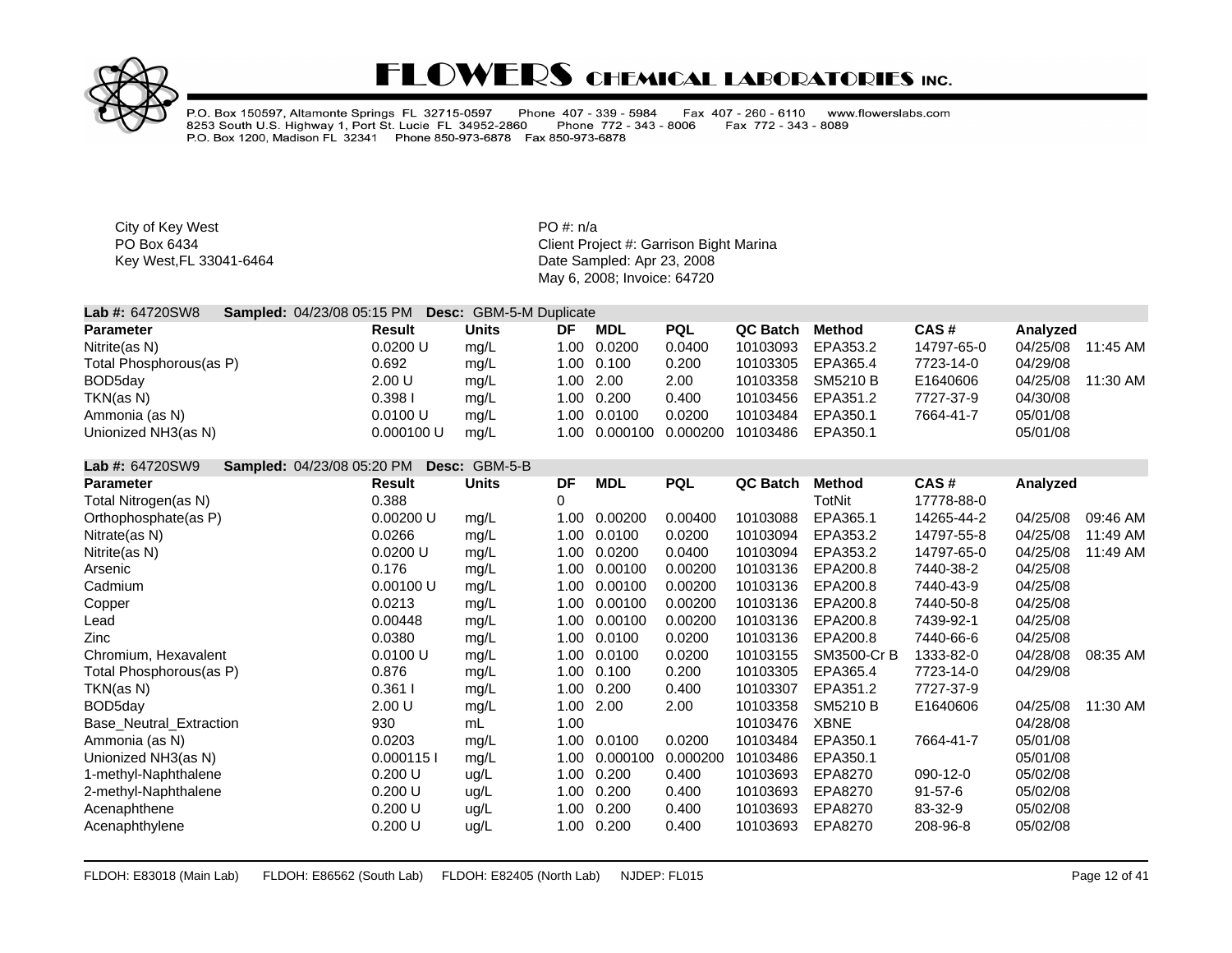

P.O. Box 150597, Altamonte Springs FL 32715-0597 Phone 407 - 339 - 5984<br>8253 South U.S. Highway 1, Port St. Lucie FL 34952-2860 Phone 772 - 343 Fax 407 - 260 - 6110 www.flowerslabs.com Phone 772 - 343 - 8006 Fax 772 - 343 - 8089 P.O. Box 1200, Madison FL 32341 Phone 850-973-6878 Fax 850-973-6878

City of Key West **PO** #: n/a

PO Box 6434 **PO Box 6434** Client Project #: Garrison Bight Marina Key West,FL 33041-6464 **Date Sampled: Apr 23, 2008** May 6, 2008; Invoice: 64720

#### **Lab #:** 64720SW9 **Sampled:** 04/23/08 05:20 PM **Desc:** GBM-5-B

| <b>Parameter</b>                 | <b>Result</b> | <b>Units</b> | DF   | <b>MDL</b> | <b>PQL</b> | <b>QC Batch</b> | Method  | CAS#          | Analyzed |
|----------------------------------|---------------|--------------|------|------------|------------|-----------------|---------|---------------|----------|
| Anthracene                       | 0.200 U       | ug/L         | 1.00 | 0.200      | 0.400      | 10103693        | EPA8270 | 120-12-7      | 05/02/08 |
| Benzo(a)anthracene               | 0.200 U       | ug/L         | 1.00 | 0.200      | 0.400      | 10103693        | EPA8270 | 56-55-3       | 05/02/08 |
| Benzo(a)pyrene                   | 0.200 U       | ug/L         | 1.00 | 0.200      | 0.400      | 10103693        | EPA8270 | $50-32-8$     | 05/02/08 |
| Benzo(b)fluoranthene             | 0.100 U       | ug/L         | 1.00 | 0.100      | 0.200      | 10103693        | EPA8270 | 205-99-2      | 05/02/08 |
| Benzo(g,h,i)perylene             | 0.200 U       | ug/L         | 1.00 | 0.200      | 0.400      | 10103693        | EPA8270 | 191-24-2      | 05/02/08 |
| Benzo(k)fluoranthene             | 0.200 U       | ug/L         | 1.00 | 0.200      | 0.400      | 10103693        | EPA8270 | 207-08-9      | 05/02/08 |
| Chrysene                         | 0.200 U       | ug/L         | 1.00 | 0.200      | 0.400      | 10103693        | EPA8270 | 218-01-9      | 05/02/08 |
| Dibenz(a,h)anthracene            | 0.200 U       | ug/L         | 1.00 | 0.200      | 0.400      | 10103693        | EPA8270 | $53 - 70 - 3$ | 05/02/08 |
| Fluoranthene                     | 0.200 U       | ug/L         | 1.00 | 0.200      | 0.400      | 10103693        | EPA8270 | 206-44-0      | 05/02/08 |
| Fluorene                         | 0.200 U       | ug/L         | 1.00 | 0.200      | 0.400      | 10103693        | EPA8270 | 86-73-7       | 05/02/08 |
| Indeno(1,2,3-cd)pyrene           | 0.200 U       | ug/L         | 1.00 | 0.200      | 0.400      | 10103693        | EPA8270 | 193-39-5      | 05/02/08 |
| Naphthalene                      | 0.200 U       | ug/L         | 1.00 | 0.200      | 0.400      | 10103693        | EPA8270 | $91 - 20 - 3$ | 05/02/08 |
| Phenanthrene                     | 0.200 U       | ug/L         | 1.00 | 0.200      | 0.400      | 10103693        | EPA8270 | $85 - 01 - 8$ | 05/02/08 |
| Pyrene                           | 0.200 U       | ug/L         | 1.00 | 0.200      | 0.400      | 10103693        | EPA8270 | 129-00-0      | 05/02/08 |
| Surr:2-Fluorobiphenyl (131-196%) | 66.22%        |              | 1.00 | 0.0100     | 0.0200     | 10103693        | EPA8270 | 321-60-8      | 05/02/08 |
| Surr:Nitrobenzene-d5 (166-249%)  | 109.90%       |              | 1.00 | 0.0100     | 0.400      | 10103693        | EPA8270 |               | 05/02/08 |
| Surr:Terphenyl-d14 (132-198%)    | 82.08%        |              | 1.00 | 0.0100     | 0.0200     | 10103693        | EPA8270 |               | 05/02/08 |

#### **Lab #:** 64720SW10 **Sampled:** 04/23/08 05:20 PM **Desc:** GBM-5-B Duplicate

| <b>Parameter</b>     | Result    | <b>Units</b> | DF   | <b>MDL</b> | <b>PQL</b> | QC Batch | Method   | CAS#       | Analyzed |          |
|----------------------|-----------|--------------|------|------------|------------|----------|----------|------------|----------|----------|
| Total Nitrogen(as N) | 0.562     |              |      |            |            |          | TotNit   | 17778-88-0 |          |          |
| Orthophosphate(as P) | 0.00200 U | mg/L         | 1.00 | 0.00200    | 0.00400    | 10103088 | EPA365.1 | 14265-44-2 | 04/25/08 | 09:49 AM |
| Nitrate(as N)        | 0.0294    | mq/L         | 1.00 | 0.0100     | 0.0200     | 10103094 | EPA353.2 | 14797-55-8 | 04/25/08 | 11:52 AM |
| Nitrite(as N)        | 0.0200 U  | mg/L         | 1.00 | 0.0200     | 0.0400     | 10103094 | EPA353.2 | 14797-65-0 | 04/25/08 | 11:52 AM |
| Arsenic              | 0.184     | mq/L         | 1.00 | 0.00100    | 0.00200    | 10103136 | EPA200.8 | 7440-38-2  | 04/25/08 |          |
| Cadmium              | 0.00100 U | mq/L         | 1.00 | 0.00100    | 0.00200    | 10103136 | EPA200.8 | 7440-43-9  | 04/25/08 |          |
| Copper               | 0.0211    | mq/L         | 1.00 | 0.00100    | 0.00200    | 10103136 | EPA200.8 | 7440-50-8  | 04/25/08 |          |
| Lead                 | 0.00316   | mq/L         | 1.00 | 0.00100    | 0.00200    | 10103136 | EPA200.8 | 7439-92-1  | 04/25/08 |          |
| Zinc                 | 0.0407    | mg/L         | 1.00 | 0.0100     | 0.0200     | 10103136 | EPA200.8 | 7440-66-6  | 04/25/08 |          |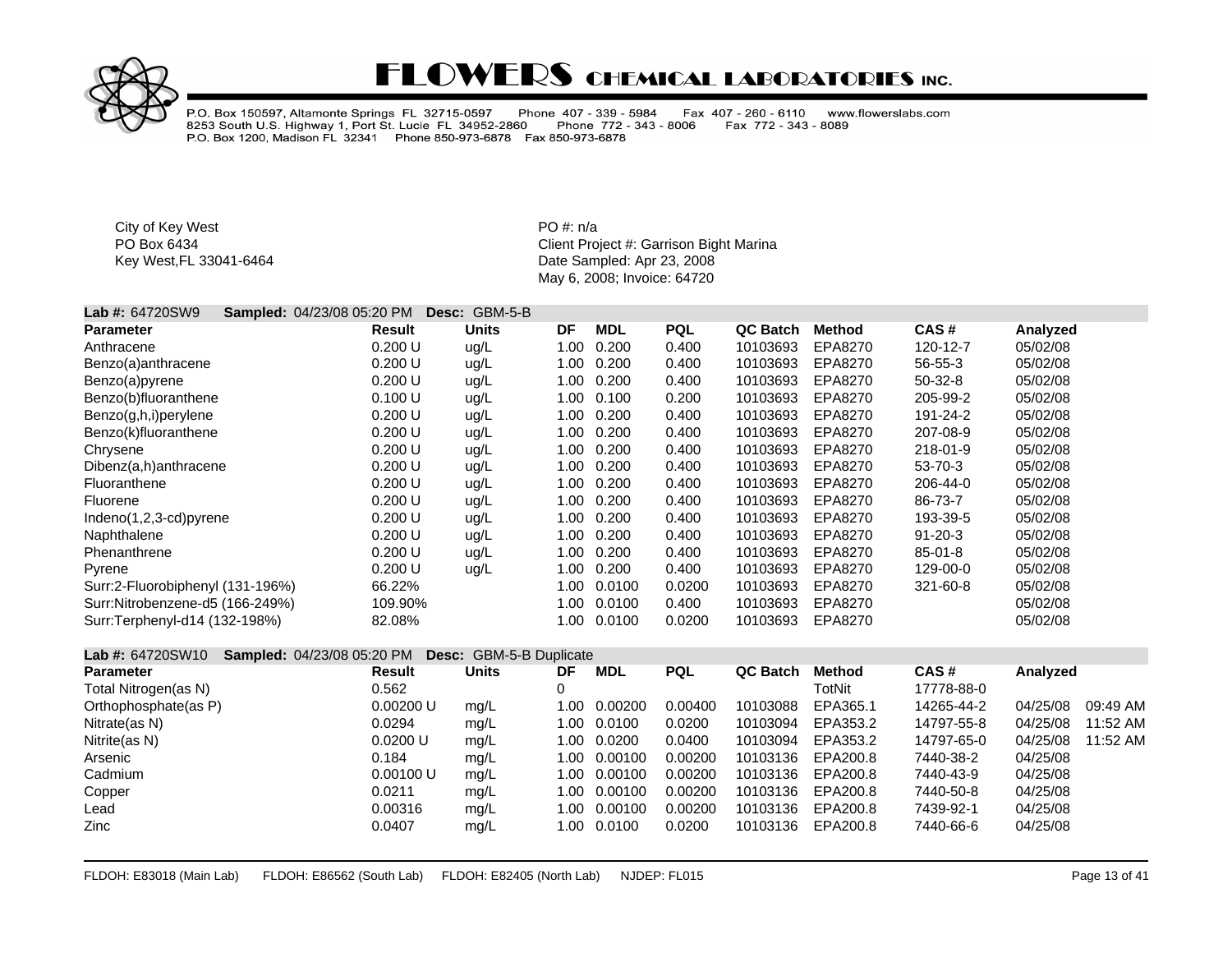

P.O. Box 150597, Altamonte Springs FL 32715-0597 Phone 407 - 339 - 5984<br>8253 South U.S. Highway 1, Port St. Lucie FL 34952-2860 Phone 772 - 343<br>P.O. Box 1200, Madison FL 32341 Phone 850-973-6878 Fax 850-973-6878 Fax 407 - 260 - 6110 www.flowerslabs.com Phone 772 - 343 - 8006 Fax 772 - 343 - 8089

City of Key West **PO** #: n/a

PO Box 6434 **PO Box 6434** Client Project #: Garrison Bight Marina Key West,FL 33041-6464 **Date Sampled: Apr 23, 2008** May 6, 2008; Invoice: 64720

#### **Lab #:** 64720SW10 **Sampled:** 04/23/08 05:20 PM **Desc:** GBM-5-B Duplicate

| <b>Result</b> | <b>Units</b> | DF   | <b>MDL</b> | <b>PQL</b> | QC Batch | Method          | CAS#          | Analyzed |          |
|---------------|--------------|------|------------|------------|----------|-----------------|---------------|----------|----------|
| 0.0100 U      | mg/L         | 1.00 | 0.0100     | 0.0200     | 10103155 | SM3500-Cr B     | 1333-82-0     | 04/28/08 | 08:35 AM |
| 0.644         | mg/L         | 1.00 | 0.100      | 0.200      | 10103305 | EPA365.4        | 7723-14-0     | 04/29/08 |          |
| 0.532         | mg/L         | 1.00 | 0.200      | 0.400      | 10103307 | EPA351.2        | 7727-37-9     |          |          |
| 2.00 U        | mg/L         | 1.00 | 2.00       | 2.00       | 10103358 | <b>SM5210 B</b> | E1640606      | 04/25/08 | 11:30 AM |
| 1000          | mL           | 1.00 |            |            | 10103476 | <b>XBNE</b>     |               | 04/28/08 |          |
| 0.0100 U      | mg/L         | 1.00 | 0.0100     | 0.0200     | 10103484 | EPA350.1        | 7664-41-7     | 05/01/08 |          |
| 0.000100 U    | mg/L         | 1.00 | 0.000100   | 0.000200   | 10103486 | EPA350.1        |               | 05/01/08 |          |
| 0.200 U       | ug/L         | 1.00 | 0.200      | 0.400      | 10103693 | EPA8270         | 090-12-0      | 05/02/08 |          |
| 0.200 U       | ug/L         | 1.00 | 0.200      | 0.400      | 10103693 | EPA8270         | $91 - 57 - 6$ | 05/02/08 |          |
| 0.200 U       | ug/L         | 1.00 | 0.200      | 0.400      | 10103693 | EPA8270         | 83-32-9       | 05/02/08 |          |
| 0.200 U       | ug/L         | 1.00 | 0.200      | 0.400      | 10103693 | EPA8270         | 208-96-8      | 05/02/08 |          |
| 0.200 U       | ug/L         | 1.00 | 0.200      | 0.400      | 10103693 | EPA8270         | 120-12-7      | 05/02/08 |          |
| 0.200 U       | ug/L         | 1.00 | 0.200      | 0.400      | 10103693 | EPA8270         | 56-55-3       | 05/02/08 |          |
| 0.200 U       | ug/L         | 1.00 | 0.200      | 0.400      | 10103693 | EPA8270         | 50-32-8       | 05/02/08 |          |
| 0.100 U       | ug/L         | 1.00 | 0.100      | 0.200      | 10103693 | EPA8270         | 205-99-2      | 05/02/08 |          |
| 0.200 U       | ug/L         | 1.00 | 0.200      | 0.400      | 10103693 | EPA8270         | 191-24-2      | 05/02/08 |          |
| 0.200 U       | ug/L         | 1.00 | 0.200      | 0.400      | 10103693 | EPA8270         | 207-08-9      | 05/02/08 |          |
| 0.200 U       | ug/L         | 1.00 | 0.200      | 0.400      | 10103693 | EPA8270         | 218-01-9      | 05/02/08 |          |
| 0.200 U       | ug/L         | 1.00 | 0.200      | 0.400      | 10103693 | EPA8270         | 53-70-3       | 05/02/08 |          |
| 0.200 U       | ug/L         | 1.00 |            | 0.400      | 10103693 | EPA8270         | 206-44-0      | 05/02/08 |          |
| 0.200 U       | ug/L         | 1.00 | 0.200      | 0.400      | 10103693 | EPA8270         | 86-73-7       | 05/02/08 |          |
| 0.200 U       | ug/L         | 1.00 | 0.200      | 0.400      | 10103693 | EPA8270         | 193-39-5      | 05/02/08 |          |
| 0.200 U       | ug/L         | 1.00 | 0.200      | 0.400      | 10103693 | EPA8270         | $91 - 20 - 3$ | 05/02/08 |          |
| 0.200 U       | ug/L         | 1.00 | 0.200      | 0.400      | 10103693 | EPA8270         | $85 - 01 - 8$ | 05/02/08 |          |
| 0.200 U       | ug/L         | 1.00 | 0.200      | 0.400      | 10103693 | EPA8270         | 129-00-0      | 05/02/08 |          |
| 74.44%        |              | 1.00 | 0.0100     | 0.0200     | 10103693 | EPA8270         | 321-60-8      | 05/02/08 |          |
| 121.38%       |              | 1.00 | 0.0100     | 0.400      | 10103693 | EPA8270         |               | 05/02/08 |          |
| 92.78%        |              | 1.00 | 0.0100     | 0.0200     | 10103693 | EPA8270         |               | 05/02/08 |          |
|               |              |      |            | 0.200      |          |                 |               |          |          |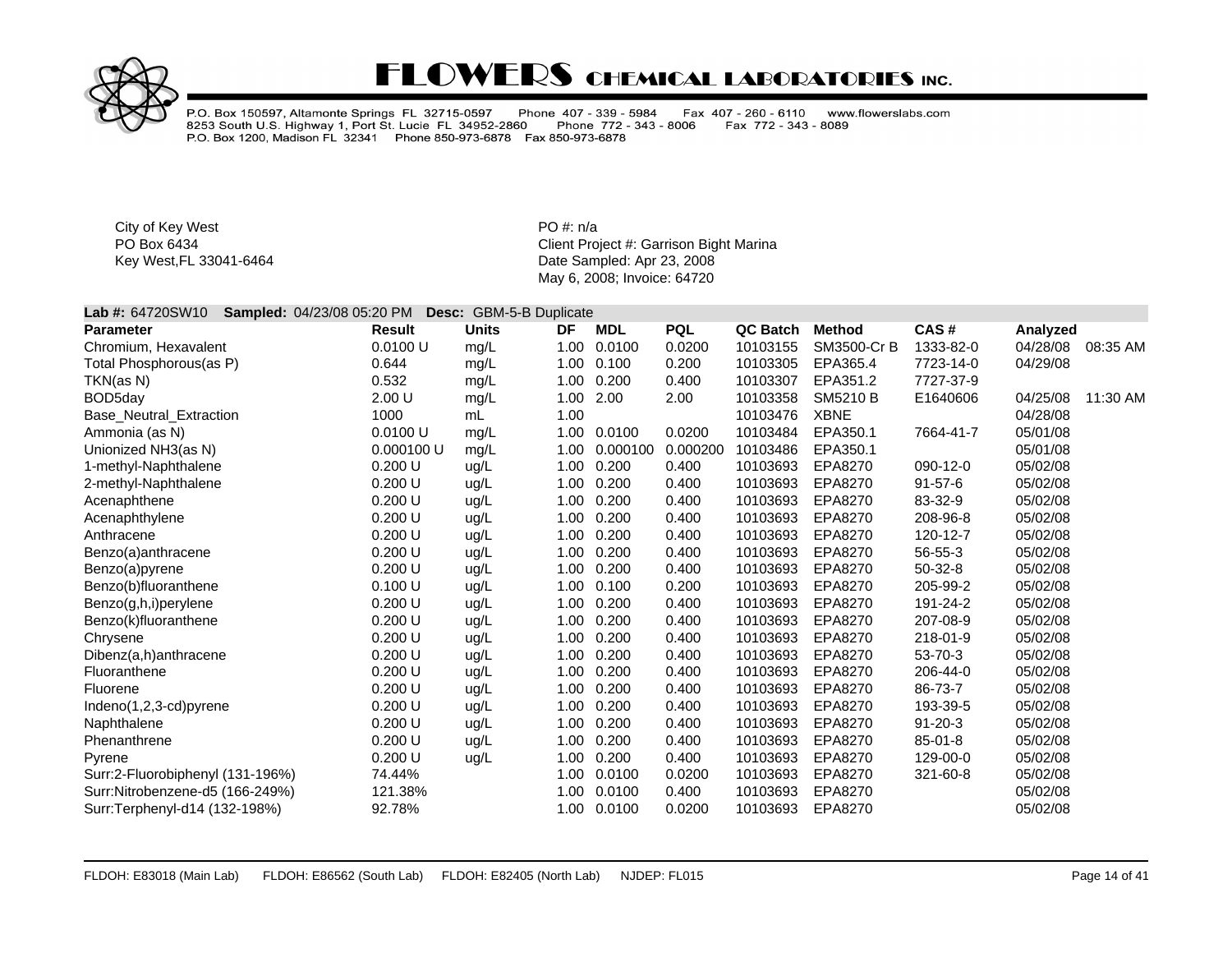

P.O. Box 150597, Altamonte Springs FL 32715-0597 Phone 407 - 339 - 5984<br>8253 South U.S. Highway 1, Port St. Lucie FL 34952-2860 Phone 772 - 343<br>P.O. Box 1200, Madison FL 32341 Phone 850-973-6878 Fax 850-973-6878 Fax 407 - 260 - 6110 www.flowerslabs.com Phone 772 - 343 - 8006 Fax 772 - 343 - 8089

City of Key West **PO** #: n/a

PO Box 6434 **PO Box 6434** Client Project #: Garrison Bight Marina Key West,FL 33041-6464 **Date Sampled: Apr 23, 2008** May 6, 2008; Invoice: 64720

#### **Lab #:** 64720SW11 **Sampled:** 04/23/08 06:48 PM **Desc:** GBM-2-B

| <b>Parameter</b>        | <b>Result</b> | <b>Units</b> | DF   | <b>MDL</b> | <b>PQL</b> | QC Batch | Method          | CAS#          | Analyzed |          |
|-------------------------|---------------|--------------|------|------------|------------|----------|-----------------|---------------|----------|----------|
| Total Nitrogen(as N)    | 0.823         |              | 0    |            |            |          | TotNit          | 17778-88-0    |          |          |
| Orthophosphate(as P)    | 0.00200 U     | mg/L         | 1.00 | 0.00200    | 0.00400    | 10103088 | EPA365.1        | 14265-44-2    | 04/25/08 | 09:50 AM |
| Nitrate(as N)           | 0.265         | mg/L         | 1.00 | 0.0100     | 0.0200     | 10103094 | EPA353.2        | 14797-55-8    | 04/25/08 | 11:53 AM |
| Nitrite(as N)           | 0.0200 U      | mg/L         | 1.00 | 0.0200     | 0.0400     | 10103094 | EPA353.2        | 14797-65-0    | 04/25/08 | 11:53 AM |
| Arsenic                 | 0.173         | mg/L         | 1.00 | 0.00100    | 0.00200    | 10103136 | EPA200.8        | 7440-38-2     | 04/25/08 |          |
| Cadmium                 | 0.00100 U     | mg/L         | 1.00 | 0.00100    | 0.00200    | 10103136 | EPA200.8        | 7440-43-9     | 04/25/08 |          |
| Copper                  | 0.0249        | mg/L         | 1.00 | 0.00100    | 0.00200    | 10103136 | EPA200.8        | 7440-50-8     | 04/25/08 |          |
| Lead                    | 0.00293       | mg/L         | 1.00 | 0.00100    | 0.00200    | 10103136 | EPA200.8        | 7439-92-1     | 04/25/08 |          |
| Zinc                    | 0.0492        | mg/L         | 1.00 | 0.0100     | 0.0200     | 10103136 | EPA200.8        | 7440-66-6     | 04/25/08 |          |
| Chromium, Hexavalent    | 0.0100 U      | mg/L         | 1.00 | 0.0100     | 0.0200     | 10103155 | SM3500-Cr B     | 1333-82-0     | 04/28/08 | 08:35 AM |
| Total Phosphorous(as P) | 0.602         | mg/L         | 1.00 | 0.100      | 0.200      | 10103305 | EPA365.4        | 7723-14-0     | 04/29/08 |          |
| TKN(as N)               | 0.558         | mg/L         | 1.00 | 0.200      | 0.400      | 10103307 | EPA351.2        | 7727-37-9     |          |          |
| BOD5day                 | 2.00 U        | mg/L         | 1.00 | 2.00       | 2.00       | 10103358 | <b>SM5210 B</b> | E1640606      | 04/25/08 | 11:30 AM |
| Base_Neutral_Extraction | 1000          | mL           | 1.00 |            |            | 10103476 | <b>XBNE</b>     |               | 04/28/08 |          |
| Ammonia (as N)          | 0.0100 U      | mg/L         | 1.00 | 0.0100     | 0.0200     | 10103484 | EPA350.1        | 7664-41-7     | 05/01/08 |          |
| Unionized NH3(as N)     | 0.000100 U    | mg/L         | 1.00 | 0.000100   | 0.000200   | 10103486 | EPA350.1        |               | 05/01/08 |          |
| 1-methyl-Naphthalene    | 0.200 U       | ug/L         | 1.00 | 0.200      | 0.400      | 10103693 | EPA8270         | 090-12-0      | 05/02/08 |          |
| 2-methyl-Naphthalene    | 0.200 U       | ug/L         | 1.00 | 0.200      | 0.400      | 10103693 | EPA8270         | $91 - 57 - 6$ | 05/02/08 |          |
| Acenaphthene            | 0.200 U       | ug/L         | 1.00 | 0.200      | 0.400      | 10103693 | EPA8270         | 83-32-9       | 05/02/08 |          |
| Acenaphthylene          | 0.200 U       | ug/L         | 1.00 | 0.200      | 0.400      | 10103693 | EPA8270         | 208-96-8      | 05/02/08 |          |
| Anthracene              | 0.200 U       | ug/L         | 1.00 | 0.200      | 0.400      | 10103693 | EPA8270         | 120-12-7      | 05/02/08 |          |
| Benzo(a)anthracene      | 0.200 U       | ug/L         | 1.00 | 0.200      | 0.400      | 10103693 | EPA8270         | 56-55-3       | 05/02/08 |          |
| Benzo(a)pyrene          | 0.200 U       | ug/L         | 1.00 | 0.200      | 0.400      | 10103693 | EPA8270         | $50-32-8$     | 05/02/08 |          |
| Benzo(b)fluoranthene    | 0.100 U       | ug/L         | 1.00 | 0.100      | 0.200      | 10103693 | EPA8270         | 205-99-2      | 05/02/08 |          |
| Benzo(g,h,i)perylene    | 0.200 U       | ug/L         | 1.00 | 0.200      | 0.400      | 10103693 | EPA8270         | 191-24-2      | 05/02/08 |          |
| Benzo(k)fluoranthene    | 0.200 U       | ug/L         | 1.00 | 0.200      | 0.400      | 10103693 | EPA8270         | 207-08-9      | 05/02/08 |          |
| Chrysene                | 0.200 U       | ug/L         | 1.00 | 0.200      | 0.400      | 10103693 | EPA8270         | 218-01-9      | 05/02/08 |          |
| Dibenz(a,h)anthracene   | 0.200 U       | ug/L         | 1.00 | 0.200      | 0.400      | 10103693 | EPA8270         | 53-70-3       | 05/02/08 |          |
| Fluoranthene            | 0.200 U       | ug/L         | 1.00 | 0.200      | 0.400      | 10103693 | EPA8270         | 206-44-0      | 05/02/08 |          |
|                         |               |              |      |            |            |          |                 |               |          |          |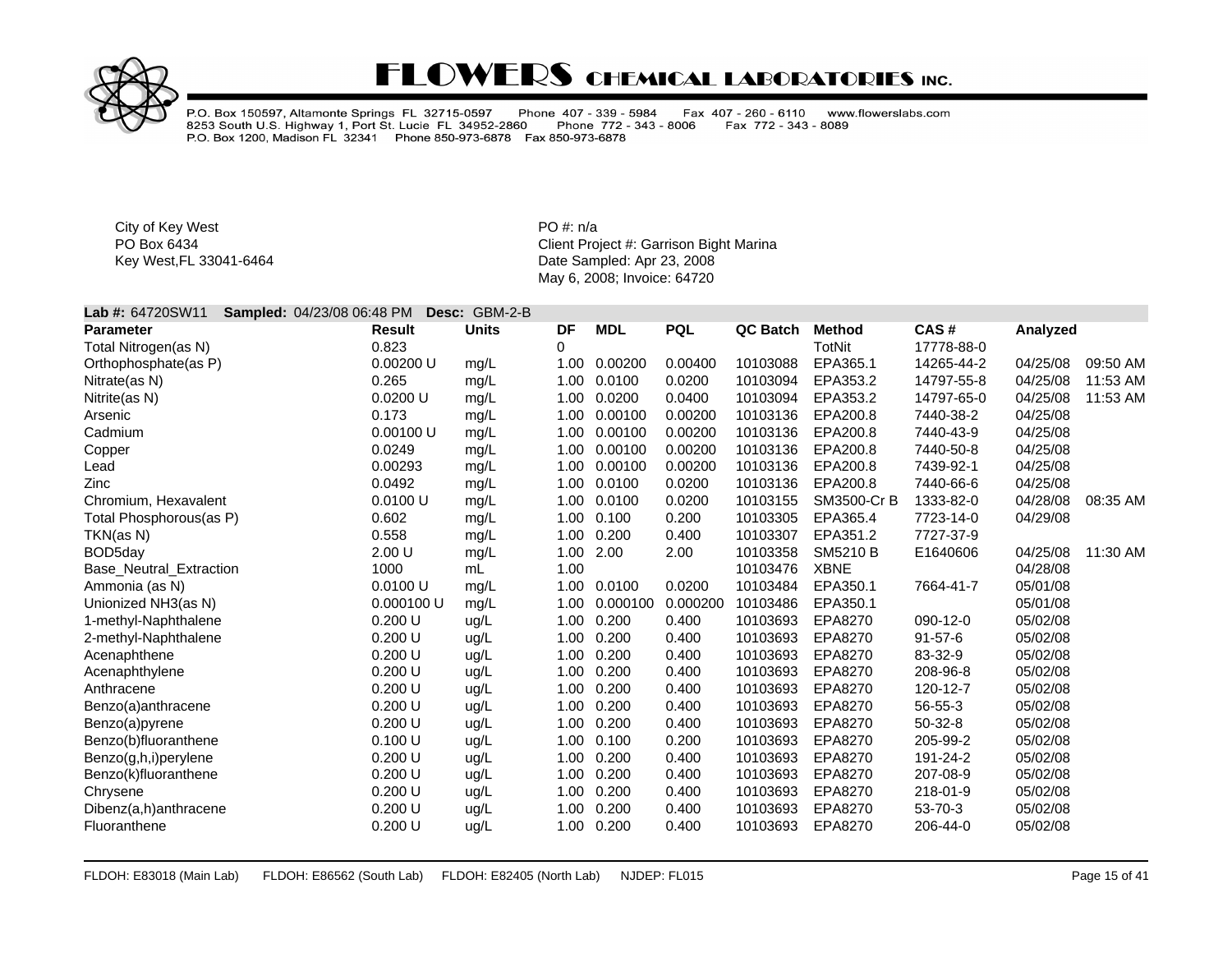

P.O. Box 150597, Altamonte Springs FL 32715-0597 Phone 407 - 339 - 5984<br>8253 South U.S. Highway 1, Port St. Lucie FL 34952-2860 Phone 772 - 343 Fax 407 - 260 - 6110 www.flowerslabs.com Fax 772 - 343 - 8089 Phone 772 - 343 - 8006 P.O. Box 1200, Madison FL 32341 Phone 850-973-6878 Fax 850-973-6878

City of Key West **PO** #: n/a

PO Box 6434 **PO Box 6434** Client Project #: Garrison Bight Marina Key West,FL 33041-6464 **Date Sampled: Apr 23, 2008** May 6, 2008; Invoice: 64720

#### **Lab #:** 64720SW11 **Sampled:** 04/23/08 06:48 PM **Desc:** GBM-2-B

| <b>Parameter</b>                 | Result  | Units | DF   | <b>MDL</b> | <b>PQL</b> | QC Batch | Method  | CAS#          | Analvzed |
|----------------------------------|---------|-------|------|------------|------------|----------|---------|---------------|----------|
| Fluorene                         | 0.200 U | ug/L  | 1.00 | 0.200      | 0.400      | 10103693 | EPA8270 | 86-73-7       | 05/02/08 |
| Indeno(1,2,3-cd)pyrene           | 0.200 U | uq/L  |      | 1.00 0.200 | 0.400      | 10103693 | EPA8270 | 193-39-5      | 05/02/08 |
| Naphthalene                      | 0.200 U | uq/L  |      | 1.00 0.200 | 0.400      | 10103693 | EPA8270 | $91 - 20 - 3$ | 05/02/08 |
| Phenanthrene                     | 0.200 U | ug/L  |      | 1.00 0.200 | 0.400      | 10103693 | EPA8270 | $85 - 01 - 8$ | 05/02/08 |
| Pyrene                           | 0.200 U | ug/L  | 1.00 | 0.200      | 0.400      | 10103693 | EPA8270 | 129-00-0      | 05/02/08 |
| Surr:2-Fluorobiphenyl (131-196%) | 64.00%  |       | 1.00 | 0.0100     | 0.0200     | 10103693 | EPA8270 | 321-60-8      | 05/02/08 |
| Surr:Nitrobenzene-d5 (166-249%)  | 107.92% |       | 1.00 | 0.0100     | 0.400      | 10103693 | EPA8270 |               | 05/02/08 |
| Surr:Terphenyl-d14 (132-198%)    | 65.76%  |       | 1.00 | 0.0100     | 0.0200     | 10103693 | EPA8270 |               | 05/02/08 |

#### **Lab #:** 64720SW12 **Sampled:** 04/23/08 06:48 PM **Desc:** GBM-2-B Duplicate

| <b>Parameter</b>               | Result     | <b>Units</b> | DF   | <b>MDL</b> | <b>PQL</b> | QC Batch | <b>Method</b> | CAS#       | Analyzed |          |
|--------------------------------|------------|--------------|------|------------|------------|----------|---------------|------------|----------|----------|
| Total Nitrogen(as N)           | 0.793      |              | 0    |            |            |          | TotNit        | 17778-88-0 |          |          |
| Orthophosphate(as P)           | 0.00200 U  | mg/L         | 1.00 | 0.00200    | 0.00400    | 10103088 | EPA365.1      | 14265-44-2 | 04/25/08 | 09:51 AM |
| Nitrate(as N)                  | 0.0508     | mg/L         | 1.00 | 0.0100     | 0.0200     | 10103094 | EPA353.2      | 14797-55-8 | 04/25/08 | 11:54 AM |
| Nitrite(as N)                  | 0.0200 U   | mg/L         | 1.00 | 0.0200     | 0.0400     | 10103094 | EPA353.2      | 14797-65-0 | 04/25/08 | 11:54 AM |
| Arsenic                        | 0.187      | mg/L         | 1.00 | 0.00100    | 0.00200    | 10103136 | EPA200.8      | 7440-38-2  | 04/25/08 |          |
| Cadmium                        | 0.00100 U  | mg/L         | 1.00 | 0.00100    | 0.00200    | 10103136 | EPA200.8      | 7440-43-9  | 04/25/08 |          |
| Copper                         | 0.0286     | mg/L         | 1.00 | 0.00100    | 0.00200    | 10103136 | EPA200.8      | 7440-50-8  | 04/25/08 |          |
| Lead                           | 0.00342    | mg/L         | 1.00 | 0.00100    | 0.00200    | 10103136 | EPA200.8      | 7439-92-1  | 04/25/08 |          |
| Zinc                           | 0.0561     | mg/L         | 1.00 | 0.0100     | 0.0200     | 10103136 | EPA200.8      | 7440-66-6  | 04/25/08 |          |
| Chromium, Hexavalent           | 0.0100 U   | mg/L         | 1.00 | 0.0100     | 0.0200     | 10103155 | SM3500-Cr B   | 1333-82-0  | 04/28/08 | 08:35 AM |
| Total Phosphorous(as P)        | 0.581      | mg/L         | 1.00 | 0.100      | 0.200      | 10103305 | EPA365.4      | 7723-14-0  | 04/29/08 |          |
| TKN(as N)                      | 0.742      | mg/L         | 1.00 | 0.200      | 0.400      | 10103307 | EPA351.2      | 7727-37-9  |          |          |
| BOD <sub>5day</sub>            | 2.00 U     | mg/L         | 1.00 | 2.00       | 2.00       | 10103358 | SM5210 B      | E1640606   | 04/25/08 | 11:30 AM |
| <b>Base Neutral Extraction</b> | 1000       | mL           | 1.00 |            |            | 10103476 | XBNE          |            | 04/28/08 |          |
| Ammonia (as N)                 | 0.0100 U   | mg/L         | 1.00 | 0.0100     | 0.0200     | 10103484 | EPA350.1      | 7664-41-7  | 05/01/08 |          |
| Unionized NH3(as N)            | 0.000100 U | mg/L         | 1.00 | 0.000100   | 0.000200   | 10103486 | EPA350.1      |            | 05/01/08 |          |
| 1-methyl-Naphthalene           | 0.200 U    | ug/L         | 1.00 | 0.200      | 0.400      | 10103693 | EPA8270       | 090-12-0   | 05/02/08 |          |
| 2-methyl-Naphthalene           | 0.200 U    | ug/L         | 1.00 | 0.200      | 0.400      | 10103693 | EPA8270       | 91-57-6    | 05/02/08 |          |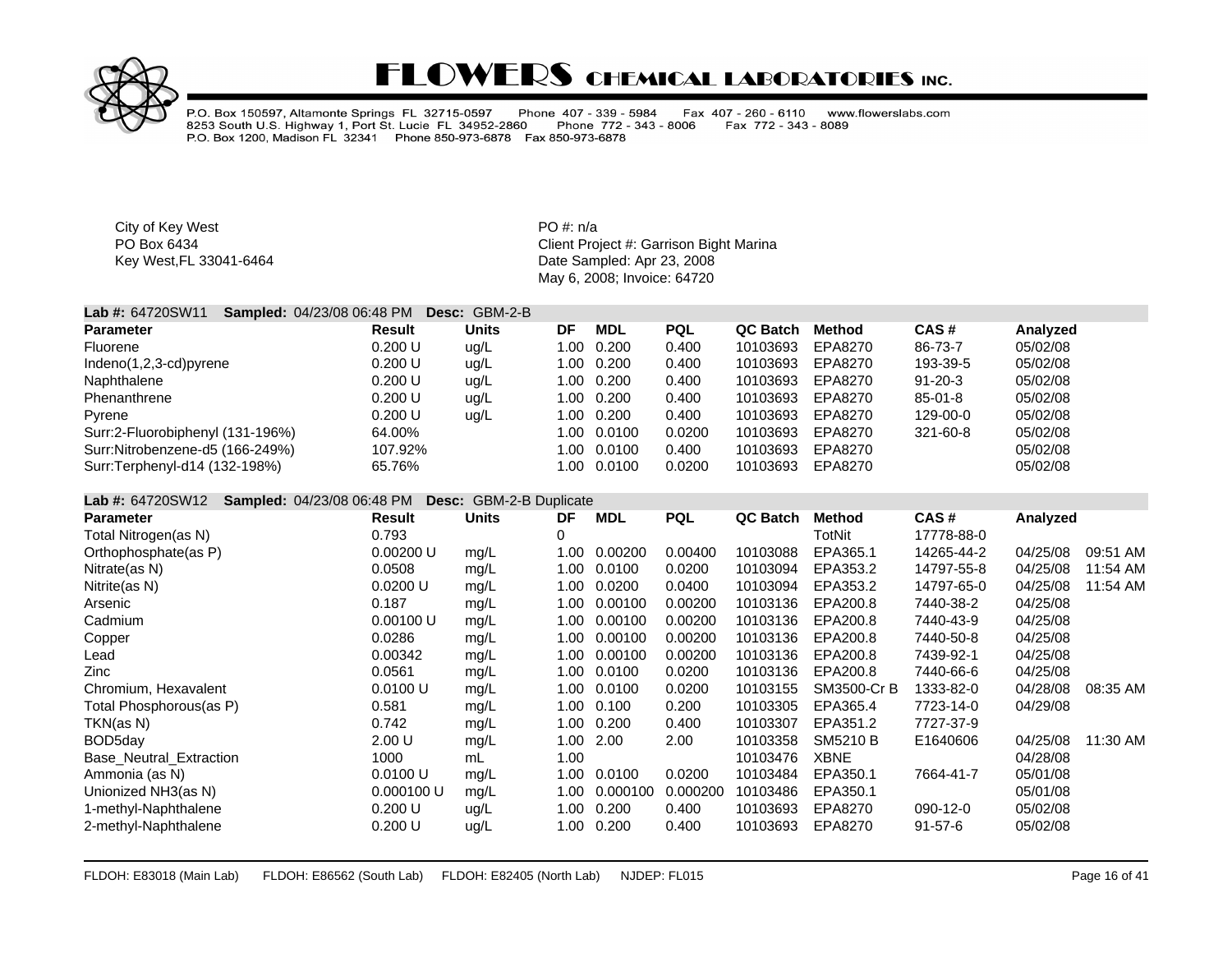

Fax 407 - 260 - 6110 P.O. Box 150597, Altamonte Springs FL 32715-0597 Phone 407 - 339 - 5984 www.flowerslabs.com 8253 South U.S. Highway 1, Port St. Lucie FL 34952-2860 Phone 772 - 343 - 8006 Fax 772 - 343 - 8089 P.O. Box 1200, Madison FL 32341 Phone 850-973-6878 Fax 850-973-6878

City of Key West PO #: n/a

PO Box 6434 **PO Box 6434** Client Project #: Garrison Bight Marina Key West, FL 33041-6464 **Date Sampled: Apr 23, 2008** May 6, 2008; Invoice: 64720

#### **Lab #:** 64720SW12 **Sampled:** 04/23/08 06:48 PM **Desc:** GBM-2-B Duplicate

| <b>Parameter</b>                 | Result  | Units | DF   | <b>MDL</b> | PQL    | <b>QC Batch</b> | <b>Method</b> | CAS#          | Analyzed |
|----------------------------------|---------|-------|------|------------|--------|-----------------|---------------|---------------|----------|
| Acenaphthene                     | 0.200 U | ug/L  | 1.00 | 0.200      | 0.400  | 10103693        | EPA8270       | 83-32-9       | 05/02/08 |
| Acenaphthylene                   | 0.200 U | ug/L  | 1.00 | 0.200      | 0.400  | 10103693        | EPA8270       | 208-96-8      | 05/02/08 |
| Anthracene                       | 0.200 U | ug/L  | 1.00 | 0.200      | 0.400  | 10103693        | EPA8270       | 120-12-7      | 05/02/08 |
| Benzo(a)anthracene               | 0.200 U | ug/L  | 1.00 | 0.200      | 0.400  | 10103693        | EPA8270       | 56-55-3       | 05/02/08 |
| Benzo(a)pyrene                   | 0.200 U | ug/L  | 1.00 | 0.200      | 0.400  | 10103693        | EPA8270       | $50-32-8$     | 05/02/08 |
| Benzo(b)fluoranthene             | 0.100 U | ug/L  | 1.00 | 0.100      | 0.200  | 10103693        | EPA8270       | 205-99-2      | 05/02/08 |
| Benzo(g,h,i)perylene             | 0.200 U | ug/L  | 1.00 | 0.200      | 0.400  | 10103693        | EPA8270       | 191-24-2      | 05/02/08 |
| Benzo(k)fluoranthene             | 0.200 U | ug/L  | 1.00 | 0.200      | 0.400  | 10103693        | EPA8270       | 207-08-9      | 05/02/08 |
| Chrysene                         | 0.200 U | ug/L  | 1.00 | 0.200      | 0.400  | 10103693        | EPA8270       | 218-01-9      | 05/02/08 |
| Dibenz(a,h)anthracene            | 0.200 U | ug/L  | 1.00 | 0.200      | 0.400  | 10103693        | EPA8270       | 53-70-3       | 05/02/08 |
| Fluoranthene                     | 0.200 U | ug/L  | 1.00 | 0.200      | 0.400  | 10103693        | EPA8270       | 206-44-0      | 05/02/08 |
| Fluorene                         | 0.200 U | ug/L  | 1.00 | 0.200      | 0.400  | 10103693        | EPA8270       | 86-73-7       | 05/02/08 |
| Indeno(1,2,3-cd)pyrene           | 0.200 U | ug/L  | 1.00 | 0.200      | 0.400  | 10103693        | EPA8270       | 193-39-5      | 05/02/08 |
| Naphthalene                      | 0.200 U | ug/L  | 1.00 | 0.200      | 0.400  | 10103693        | EPA8270       | $91 - 20 - 3$ | 05/02/08 |
| Phenanthrene                     | 0.200 U | ug/L  | 1.00 | 0.200      | 0.400  | 10103693        | EPA8270       | 85-01-8       | 05/02/08 |
| Pyrene                           | 0.200 U | ug/L  | 1.00 | 0.200      | 0.400  | 10103693        | EPA8270       | 129-00-0      | 05/02/08 |
| Surr:2-Fluorobiphenyl (131-196%) | 71.58%  |       | 1.00 | 0.0100     | 0.0200 | 10103693        | EPA8270       | 321-60-8      | 05/02/08 |
| Surr:Nitrobenzene-d5 (166-249%)  | 115.00% |       | 1.00 | 0.0100     | 0.400  | 10103693        | EPA8270       |               | 05/02/08 |
| Surr:Terphenyl-d14 (132-198%)    | 90.50%  |       | 1.00 | 0.0100     | 0.0200 | 10103693        | EPA8270       |               | 05/02/08 |

#### **Lab #:** 64720SW13 **Sampled:** 04/23/08 06:05 PM **Desc:** GBM-3-S **Parameter Result Units DF MDL PQL QC Batch Method CAS # Analyzed** Total Nitrogen(as N)  $0.546$  0.546 0 TotNit 17778-88-0 Orthophosphate(as P) 0.00200 U mg/L 1.00 0.00200 0.00400 10103088 EPA365.1 14265-44-2 04/25/08 09:51 AM Nitrate(as N)  $0.0288$  mg/L  $1.00$   $0.0100$   $0.0200$   $10103094$  EPA353.2  $14797-55-8$   $0.04/25/08$   $11:55$  AM Nitrite(as N) 0.0200 U mg/L 1.00 0.0200 0.0400 10103094 EPA353.2 14797-65-0 04/25/08 11:55 AM Total Phosphorous(as P) 0.504 mg/L 1.00 0.100 0.200 10103305 EPA365.4 7723-14-0 04/29/08 TKN(as N) 0.517 mg/L 1.00 0.200 0.400 10103307 EPA351.2 7727-37-9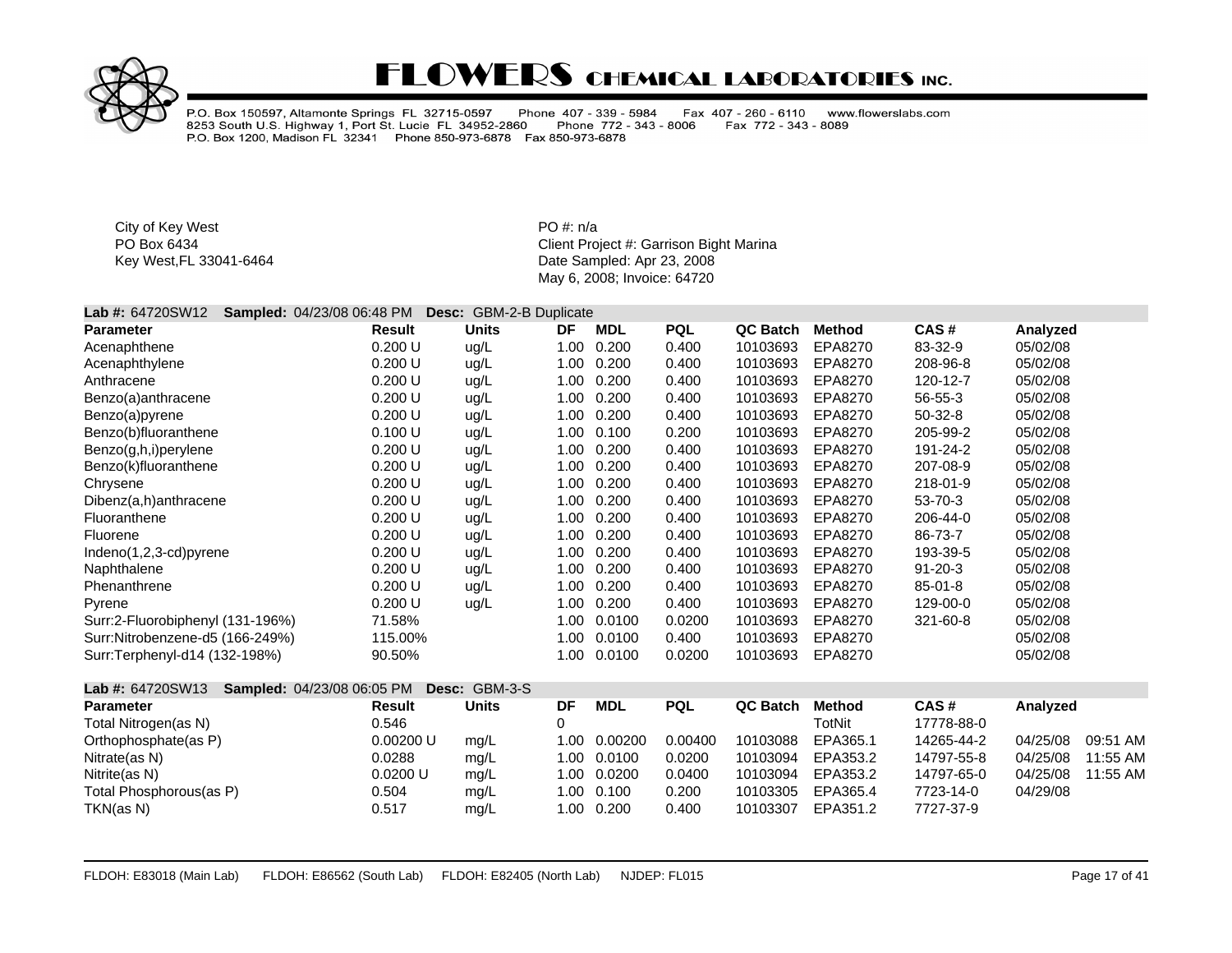

P.O. Box 150597, Altamonte Springs FL 32715-0597 Phone 407 - 339 - 5984 Fax 407 - 260 - 6110 www.flowerslabs.com 8253 South U.S. Highway 1, Port St. Lucie FL 34952-2860 Phone 772 - 343 - 8006 Fax 772 - 343 - 8089 P.O. Box 1200, Madison FL 32341 Phone 850-973-6878 Fax 850-973-6878

City of Key West **PO** #: n/a

| <b>Parameter</b>    | Result     | Units | DF  | MDL                      | <b>PQL</b> | QC Batch | Method   | CAS#      | Analvzed |          |
|---------------------|------------|-------|-----|--------------------------|------------|----------|----------|-----------|----------|----------|
| BOD5day             | 2.00 U     | mq/L  | .00 | 2.00                     | 2.00       | 10103358 | SM5210 B | E1640606  | 04/25/08 | 11:30 AM |
| Ammonia (as N)      | 0.0100 U   | mq/L  | .00 | 0.0100                   | 0.0200     | 10103484 | EPA350.1 | 7664-41-7 | 05/01/08 |          |
| Unionized NH3(as N) | 0.000100 U | mg/L  |     | 1.00  0.000100  0.000200 |            | 10103486 | EPA350.1 |           | 05/01/08 |          |

|  | Lab #: 64720SW14    Sampled: 04/23/08 06:05 PM    Desc: GBM-3-S Duplicate |  |  |
|--|---------------------------------------------------------------------------|--|--|
|--|---------------------------------------------------------------------------|--|--|

| <b>Parameter</b>        | Result     | <b>Units</b> | DF    | <b>MDL</b>  | <b>PQL</b> | QC Batch | Method   | CAS#       | Analyzed |            |
|-------------------------|------------|--------------|-------|-------------|------------|----------|----------|------------|----------|------------|
| Total Nitrogen(as N)    | 0.349      |              |       |             |            |          | TotNit   | 17778-88-0 |          |            |
| Orthophosphate(as P)    | 0.00200 U  | mq/L         | L.OO. | 0.00200     | 0.00400    | 10103088 | EPA365.1 | 14265-44-2 | 04/25/08 | 09:52 AM   |
| Nitrate(as N)           | 0.0291     | mg/L         | .00 ا | 0.0100      | 0.0200     | 10103094 | EPA353.2 | 14797-55-8 | 04/25/08 | 11:57 AM   |
| Nitrite(as N)           | 0.0200 U   | mq/L         | .00 ا | 0.0200      | 0.0400     | 10103094 | EPA353.2 | 14797-65-0 | 04/25/08 | 11:57 AM   |
| Total Phosphorous(as P) | $0.510$ J  | mq/L         |       | 1.00 0.100  | 0.200      | 10103306 | EPA365.4 | 7723-14-0  | 04/29/08 |            |
| TKN(as N)               | 0.3201     | mg/L         |       | 1.00  0.200 | 0.400      | 10103308 | EPA351.2 | 7727-37-9  |          |            |
| BOD5day                 | 2.00 U     | mq/L         | .00   | 2.00        | 2.00       | 10103358 | SM5210 B | E1640606   | 04/25/08 | $11:30$ AM |
| Ammonia (as N)          | 0.0100 U   | mq/L         | .00 ا | 0.0100      | 0.0200     | 10103484 | EPA350.1 | 7664-41-7  | 05/01/08 |            |
| Unionized NH3(as N)     | 0.000100 U | mq/L         | .00   | 0.000100    | 0.000200   | 10103486 | EPA350.1 |            | 05/01/08 |            |

| <b>Sampled: 04/23/08 06:10 PM</b><br><b>Lab #: <math>64720SW15</math></b> |            | <b>Desc: GBM-3-M</b> |      |            |            |                 |          |            |          |          |
|---------------------------------------------------------------------------|------------|----------------------|------|------------|------------|-----------------|----------|------------|----------|----------|
| <b>Parameter</b>                                                          | Result     | <b>Units</b>         | DF   | <b>MDL</b> | <b>PQL</b> | <b>QC Batch</b> | Method   | CAS#       | Analyzed |          |
| Total Nitrogen(as N)                                                      | 0.551      |                      |      |            |            |                 | TotNit   | 17778-88-0 |          |          |
| Orthophosphate(as P)                                                      | 0.00200 U  | mq/L                 | 1.00 | 0.00200    | 0.00400    | 10103088        | EPA365.1 | 14265-44-2 | 04/25/08 | 09:53 AM |
| Nitrate(as N)                                                             | 0.0294     | mg/L                 | 1.00 | 0.0100     | 0.0200     | 10103094        | EPA353.2 | 14797-55-8 | 04/25/08 | 11:58 AM |
| Nitrite(as N)                                                             | 0.0200 U   | mq/L                 | 1.00 | 0.0200     | 0.0400     | 10103094        | EPA353.2 | 14797-65-0 | 04/25/08 | 11:58 AM |
| Total Phosphorous(as P)                                                   | 0.792      | mq/L                 | 1.00 | 0.100      | 0.200      | 10103305        | EPA365.4 | 7723-14-0  | 04/29/08 |          |
| TKN(as N)                                                                 | 0.522      | mg/L                 |      | 1.00 0.200 | 0.400      | 10103307        | EPA351.2 | 7727-37-9  |          |          |
| BOD5day                                                                   | 2.00 U     | mq/L                 | 1.00 | 2.00       | 2.00       | 10103358        | SM5210 B | E1640606   | 04/25/08 | 11:30 AM |
| Ammonia (as N)                                                            | 0.0100 U   | mq/L                 | 1.00 | 0.0100     | 0.0200     | 10103485        | EPA350.1 | 7664-41-7  | 05/01/08 |          |
| Unionized NH3(as N)                                                       | 0.000100 U | mq/L                 | 1.00 | 0.000100   | 0.000200   | 10103486        | EPA350.1 |            | 05/01/08 |          |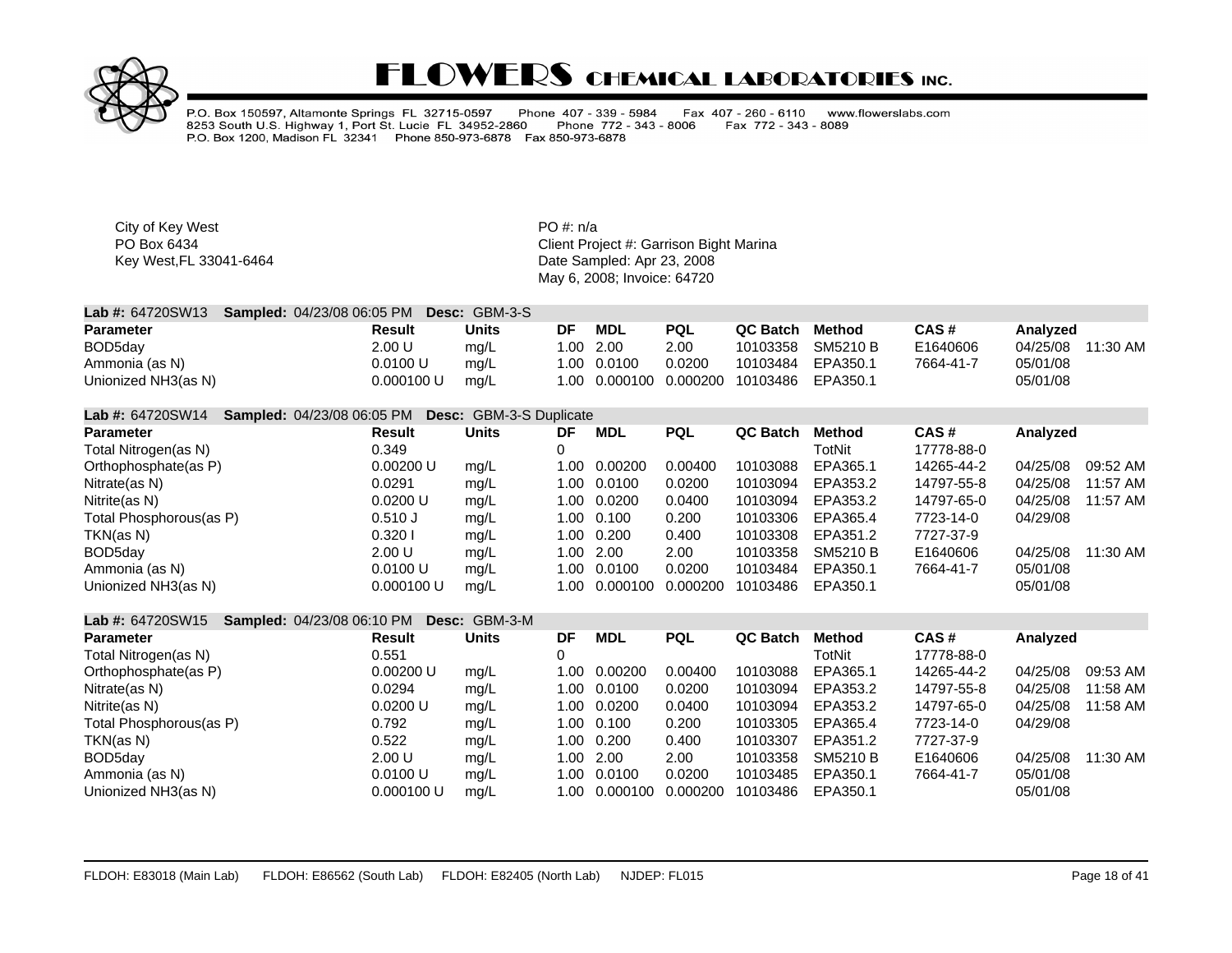

P.O. Box 150597, Altamonte Springs FL 32715-0597 Phone 407 - 339 - 5984<br>8253 South U.S. Highway 1, Port St. Lucie FL 34952-2860 Phone 772 - 343 Fax 407 - 260 - 6110 www.flowerslabs.com Phone 772 - 343 - 8006 Fax 772 - 343 - 8089 P.O. Box 1200, Madison FL 32341 Phone 850-973-6878 Fax 850-973-6878

City of Key West **PO** #: n/a

PO Box 6434<br>
Rey West, FL 33041-6464<br>
Key West, FL 33041-6464<br>
Client Project #: Garrison Bight Marina Date Sampled: Apr 23, 2008 May 6, 2008; Invoice: 64720

| <b>Lab #: 64720SW16</b>        | Sampled: 04/23/08 06:10 PM | <b>Desc:</b> GBM-3-M Duplicate |      |            |            |                 |                 |            |          |          |
|--------------------------------|----------------------------|--------------------------------|------|------------|------------|-----------------|-----------------|------------|----------|----------|
| <b>Parameter</b>               | <b>Result</b>              | <b>Units</b>                   | DF   | <b>MDL</b> | <b>PQL</b> | QC Batch        | Method          | CAS#       | Analyzed |          |
| Total Nitrogen(as N)           | 0.545                      |                                | 0    |            |            |                 | TotNit          | 17778-88-0 |          |          |
| Orthophosphate(as P)           | 0.00200 U                  | mg/L                           | 1.00 | 0.00200    | 0.00400    | 10103088        | EPA365.1        | 14265-44-2 | 04/25/08 | 09:54 AM |
| Nitrate(as N)                  | 0.0282                     | mg/L                           | 1.00 | 0.0100     | 0.0200     | 10103094        | EPA353.2        | 14797-55-8 | 04/25/08 | 11:59 AM |
| Nitrite(as N)                  | 0.0200 U                   | mg/L                           | 1.00 | 0.0200     | 0.0400     | 10103094        | EPA353.2        | 14797-65-0 | 04/25/08 | 11:59 AM |
| Total Phosphorous(as P)        | 0.690                      | mg/L                           | 1.00 | 0.100      | 0.200      | 10103306        | EPA365.4        | 7723-14-0  | 04/29/08 |          |
| TKN(as N)                      | 0.517                      | mg/L                           | 1.00 | 0.200      | 0.400      | 10103308        | EPA351.2        | 7727-37-9  |          |          |
| BOD5day                        | 2.00 U                     | mg/L                           | 1.00 | 2.00       | 2.00       | 10103358        | <b>SM5210 B</b> | E1640606   | 04/25/08 | 11:30 AM |
| Ammonia (as N)                 | 0.0100 U                   | mg/L                           | 1.00 | 0.0100     | 0.0200     | 10103485        | EPA350.1        | 7664-41-7  | 05/01/08 |          |
| Unionized NH3(as N)            | 0.000100 U                 | mg/L                           | 1.00 | 0.000100   | 0.000200   | 10103487        | EPA350.1        |            | 05/01/08 |          |
| Lab #: 64720SW17               | Sampled: 04/23/08 06:15 PM | Desc: GBM-3-B                  |      |            |            |                 |                 |            |          |          |
| <b>Parameter</b>               | <b>Result</b>              | <b>Units</b>                   | DF   | <b>MDL</b> | <b>PQL</b> | <b>QC Batch</b> | <b>Method</b>   | CAS#       | Analyzed |          |
| Total Nitrogen(as N)           | 0.685                      |                                | 0    |            |            |                 | TotNit          | 17778-88-0 |          |          |
| Orthophosphate(as P)           | 0.00200 U                  | mg/L                           | 1.00 | 0.00200    | 0.00400    | 10103088        | EPA365.1        | 14265-44-2 | 04/25/08 | 09:55 AM |
| Nitrate(as N)                  | 0.0304                     | mg/L                           | 1.00 | 0.0100     | 0.0200     | 10103094        | EPA353.2        | 14797-55-8 | 04/25/08 | 12:00 PM |
| Nitrite(as N)                  | 0.0200 U                   | mg/L                           | 1.00 | 0.0200     | 0.0400     | 10103094        | EPA353.2        | 14797-65-0 | 04/25/08 | 12:00 PM |
| Arsenic                        | 0.185                      | mg/L                           | 1.00 | 0.00100    | 0.00200    | 10103136        | EPA200.8        | 7440-38-2  | 04/25/08 |          |
| Cadmium                        | 0.00100 U                  | mg/L                           | 1.00 | 0.00100    | 0.00200    | 10103136        | EPA200.8        | 7440-43-9  | 04/25/08 |          |
| Copper                         | 0.0217                     | mg/L                           | 1.00 | 0.00100    | 0.00200    | 10103136        | EPA200.8        | 7440-50-8  | 04/25/08 |          |
| Lead                           | 0.001171                   | mg/L                           | 1.00 | 0.00100    | 0.00200    | 10103136        | EPA200.8        | 7439-92-1  | 04/25/08 |          |
| Zinc                           | 0.0393                     | mg/L                           | 1.00 | 0.0100     | 0.0200     | 10103136        | EPA200.8        | 7440-66-6  | 04/25/08 |          |
| Chromium, Hexavalent           | 0.0100 U                   | mg/L                           | 1.00 | 0.0100     | 0.0200     | 10103155        | SM3500-Cr B     | 1333-82-0  | 04/28/08 | 08:35 AM |
| Total Phosphorous(as P)        | 0.762                      | mg/L                           | 1.00 | 0.100      | 0.200      | 10103306        | EPA365.4        | 7723-14-0  | 04/29/08 |          |
| TKN(as N)                      | 0.654                      | mg/L                           | 1.00 | 0.200      | 0.400      | 10103308        | EPA351.2        | 7727-37-9  |          |          |
| BOD5day                        | 2.00 U                     | mg/L                           | 1.00 | 2.00       | 2.00       | 10103358        | SM5210 B        | E1640606   | 04/25/08 | 11:30 AM |
| <b>Base Neutral Extraction</b> | 890                        | mL                             | 1.00 |            |            | 10103476        | <b>XBNE</b>     |            | 04/28/08 |          |

Ammonia (as N)  $(3.8 \text{ N})$  0.0100 U mg/L 1.00 0.0100 0.0200 10103485 EPA350.1 7664-41-7 05/01/08 Unionized NH3(as N) 0.000100 U mg/L 1.00 0.000100 0.000200 10103487 EPA350.1 05/01/08 1-methyl-Naphthalene 0.200 U ug/L 1.00 0.200 0.400 10103693 EPA8270 090-12-0 05/02/08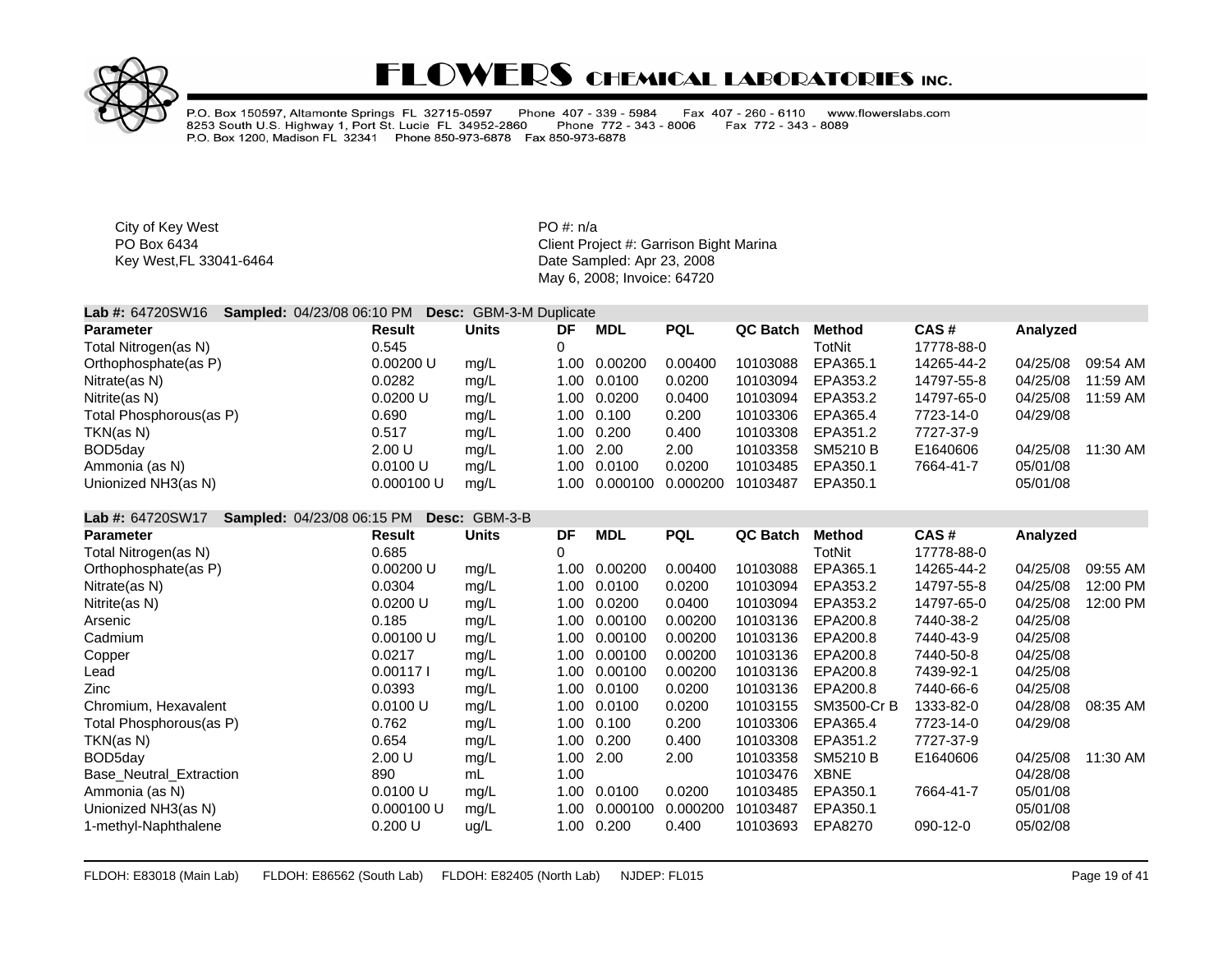

P.O. Box 150597, Altamonte Springs FL 32715-0597 Phone 407 - 339 - 5984 Fax 407 - 260 - 6110 www.flowerslabs.com 8253 South U.S. Highway 1, Port St. Lucie FL 34952-2860 Fax 772 - 343 - 8089 Phone 772 - 343 - 8006 P.O. Box 1200, Madison FL 32341 Phone 850-973-6878 Fax 850-973-6878

City of Key West **PO** #: n/a

PO Box 6434 **PO Box 6434** Client Project #: Garrison Bight Marina Key West,FL 33041-6464 **Date Sampled: Apr 23, 2008** May 6, 2008; Invoice: 64720

#### **Lab #:** 64720SW17 **Sampled:** 04/23/08 06:15 PM **Desc:** GBM-3-B

| <b>Parameter</b>                 | Result  | Units | DF   | <b>MDL</b> | <b>PQL</b> | QC Batch | Method  | CAS#          | Analyzed |
|----------------------------------|---------|-------|------|------------|------------|----------|---------|---------------|----------|
| 2-methyl-Naphthalene             | 0.200 U | ug/L  | 1.00 | 0.200      | 0.400      | 10103693 | EPA8270 | $91 - 57 - 6$ | 05/02/08 |
| Acenaphthene                     | 0.200 U | ug/L  | 1.00 | 0.200      | 0.400      | 10103693 | EPA8270 | 83-32-9       | 05/02/08 |
| Acenaphthylene                   | 0.200 U | ug/L  | 1.00 | 0.200      | 0.400      | 10103693 | EPA8270 | 208-96-8      | 05/02/08 |
| Anthracene                       | 0.200 U | ug/L  | 1.00 | 0.200      | 0.400      | 10103693 | EPA8270 | 120-12-7      | 05/02/08 |
| Benzo(a)anthracene               | 0.200 U | ug/L  | 1.00 | 0.200      | 0.400      | 10103693 | EPA8270 | 56-55-3       | 05/02/08 |
| Benzo(a)pyrene                   | 0.200 U | ug/L  | 1.00 | 0.200      | 0.400      | 10103693 | EPA8270 | $50-32-8$     | 05/02/08 |
| Benzo(b)fluoranthene             | 0.100 U | ug/L  | 1.00 | 0.100      | 0.200      | 10103693 | EPA8270 | 205-99-2      | 05/02/08 |
| Benzo(g,h,i)perylene             | 0.200 U | ug/L  | 1.00 | 0.200      | 0.400      | 10103693 | EPA8270 | 191-24-2      | 05/02/08 |
| Benzo(k)fluoranthene             | 0.200 U | ug/L  | 1.00 | 0.200      | 0.400      | 10103693 | EPA8270 | 207-08-9      | 05/02/08 |
| Chrysene                         | 0.200 U | ug/L  | 1.00 | 0.200      | 0.400      | 10103693 | EPA8270 | 218-01-9      | 05/02/08 |
| Dibenz(a,h)anthracene            | 0.200 U | ug/L  | 1.00 | 0.200      | 0.400      | 10103693 | EPA8270 | 53-70-3       | 05/02/08 |
| Fluoranthene                     | 0.200 U | ug/L  | 1.00 | 0.200      | 0.400      | 10103693 | EPA8270 | 206-44-0      | 05/02/08 |
| Fluorene                         | 0.200 U | ug/L  | 1.00 | 0.200      | 0.400      | 10103693 | EPA8270 | 86-73-7       | 05/02/08 |
| $Indeno(1,2,3-cd)pyrene$         | 0.200 U | ug/L  | 1.00 | 0.200      | 0.400      | 10103693 | EPA8270 | 193-39-5      | 05/02/08 |
| Naphthalene                      | 0.200 U | ug/L  | 1.00 | 0.200      | 0.400      | 10103693 | EPA8270 | $91 - 20 - 3$ | 05/02/08 |
| Phenanthrene                     | 0.200 U | ug/L  | 1.00 | 0.200      | 0.400      | 10103693 | EPA8270 | $85 - 01 - 8$ | 05/02/08 |
| Pyrene                           | 0.200 U | ug/L  | 1.00 | 0.200      | 0.400      | 10103693 | EPA8270 | 129-00-0      | 05/02/08 |
| Surr:2-Fluorobiphenyl (131-196%) | 70.16%  |       | 1.00 | 0.0100     | 0.0200     | 10103693 | EPA8270 | 321-60-8      | 05/02/08 |
| Surr:Nitrobenzene-d5 (166-249%)  | 111.18% |       | 1.00 | 0.0100     | 0.400      | 10103693 | EPA8270 |               | 05/02/08 |
| Surr:Terphenyl-d14 (132-198%)    | 88.88%  |       | 1.00 | 0.0100     | 0.0200     | 10103693 | EPA8270 |               | 05/02/08 |

| <b>Lab #: 64720SW18</b> | <b>Sampled: 04/23/08 06:15 PM Desc: GBM-3-B Duplicate</b> |       |      |              |            |          |          |            |          |          |
|-------------------------|-----------------------------------------------------------|-------|------|--------------|------------|----------|----------|------------|----------|----------|
| <b>Parameter</b>        | Result                                                    | Units | DF   | MDL          | <b>PQL</b> | QC Batch | Method   | CAS#       | Analyzed |          |
| Total Nitrogen(as N)    | 0.581                                                     |       |      |              |            |          | TotNit   | 17778-88-0 |          |          |
| Orthophosphate(as P)    | 0.00200 U                                                 | mq/L  |      | 1.00 0.00200 | 0.00400    | 10103088 | EPA365.1 | 14265-44-2 | 04/25/08 | 09:56 AM |
| Nitrate(as N)           | 0.0276                                                    | mq/L  |      | 1.00 0.0100  | 0.0200     | 10103094 | EPA353.2 | 14797-55-8 | 04/25/08 | 12:01 PM |
| Nitrite(as N)           | 0.0200 U                                                  | mq/L  |      | 1.00 0.0200  | 0.0400     | 10103094 | EPA353.2 | 14797-65-0 | 04/25/08 | 12:01 PM |
| Arsenic                 | 0.204                                                     | mq/L  | 1.00 | 0.00100      | 0.00200    | 10103136 | EPA200.8 | 7440-38-2  | 04/25/08 |          |
| Cadmium                 | 0.00100 U                                                 | mg/L  | 1.00 | 0.00100      | 0.00200    | 10103136 | EPA200.8 | 7440-43-9  | 04/25/08 |          |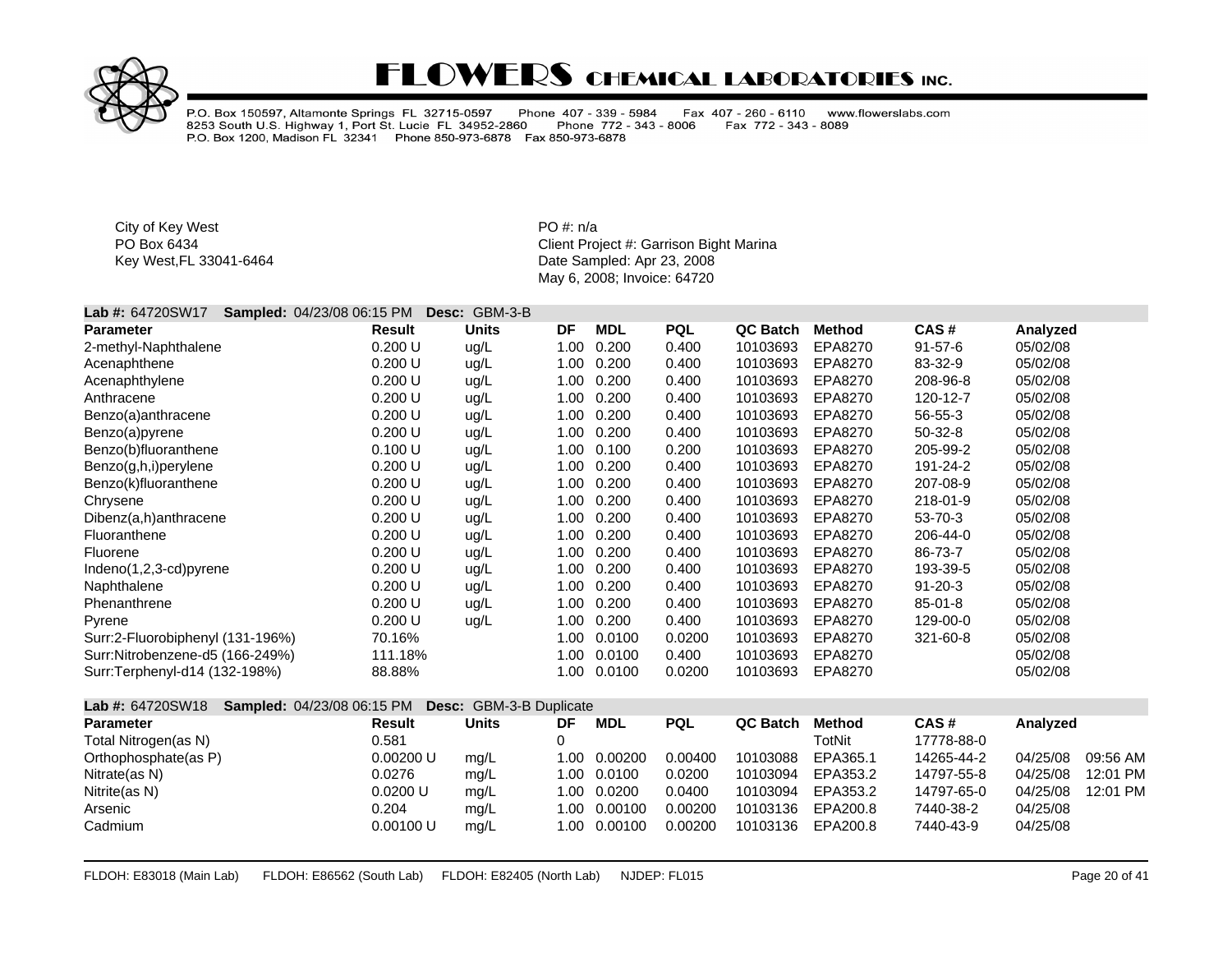

P.O. Box 150597, Altamonte Springs FL 32715-0597 Phone 407 - 339 - 5984<br>8253 South U.S. Highway 1, Port St. Lucie FL 34952-2860 Phone 772 - 343<br>P.O. Box 1200, Madison FL 32341 Phone 850-973-6878 Fax 850-973-6878 Fax 407 - 260 - 6110 www.flowerslabs.com Phone 772 - 343 - 8006 Fax 772 - 343 - 8089

City of Key West **PO** #: n/a

PO Box 6434 **PO Box 6434** Client Project #: Garrison Bight Marina Key West,FL 33041-6464 **Date Sampled: Apr 23, 2008** May 6, 2008; Invoice: 64720

#### **Lab #:** 64720SW18 **Sampled:** 04/23/08 06:15 PM **Desc:** GBM-3-B Duplicate

| <b>Parameter</b>                 | <b>Result</b> | Units | DF   | <b>MDL</b>  | <b>PQL</b> | <b>QC Batch</b> | <b>Method</b> | CAS#          | Analyzed |          |
|----------------------------------|---------------|-------|------|-------------|------------|-----------------|---------------|---------------|----------|----------|
| Copper                           | 0.0250        | mg/L  | 1.00 | 0.00100     | 0.00200    | 10103136        | EPA200.8      | 7440-50-8     | 04/25/08 |          |
| Lead                             | 0.001291      | mg/L  | 1.00 | 0.00100     | 0.00200    | 10103136        | EPA200.8      | 7439-92-1     | 04/25/08 |          |
| Zinc                             | 0.0410        | mg/L  | 1.00 | 0.0100      | 0.0200     | 10103136        | EPA200.8      | 7440-66-6     | 04/25/08 |          |
| Chromium, Hexavalent             | 0.0100 U      | mg/L  | 1.00 | 0.0100      | 0.0200     | 10103155        | SM3500-Cr B   | 1333-82-0     | 04/28/08 | 08:35 AM |
| Total Phosphorous(as P)          | 0.570         | mg/L  | 1.00 | 0.100       | 0.200      | 10103306        | EPA365.4      | 7723-14-0     | 04/29/08 |          |
| TKN(as N)                        | 0.553         | mg/L  | 1.00 | 0.200       | 0.400      | 10103308        | EPA351.2      | 7727-37-9     |          |          |
| BOD5day                          | 2.00 U        | mg/L  | 1.00 | 2.00        | 2.00       | 10103358        | SM5210 B      | E1640606      | 04/25/08 | 11:30 AM |
| Base_Neutral_Extraction          | 1000          | mL    | 1.00 |             |            | 10103476        | <b>XBNE</b>   |               | 04/28/08 |          |
| Ammonia (as N)                   | 0.0439        | mg/L  |      | 1.00 0.0100 | 0.0200     | 10103485        | EPA350.1      | 7664-41-7     | 05/01/08 |          |
| Unionized NH3(as N)              | 0.000277      | mg/L  | 1.00 | 0.000100    | 0.000200   | 10103487        | EPA350.1      |               | 05/01/08 |          |
| 1-methyl-Naphthalene             | 0.200 U       | ug/L  | 1.00 | 0.200       | 0.400      | 10103693        | EPA8270       | 090-12-0      | 05/02/08 |          |
| 2-methyl-Naphthalene             | 0.200 U       | ug/L  | 1.00 | 0.200       | 0.400      | 10103693        | EPA8270       | $91 - 57 - 6$ | 05/02/08 |          |
| Acenaphthene                     | $0.200$ U     | ug/L  | 1.00 | 0.200       | 0.400      | 10103693        | EPA8270       | 83-32-9       | 05/02/08 |          |
| Acenaphthylene                   | $0.200$ U     | ug/L  | 1.00 | 0.200       | 0.400      | 10103693        | EPA8270       | 208-96-8      | 05/02/08 |          |
| Anthracene                       | $0.200$ U     | ug/L  | 1.00 | 0.200       | 0.400      | 10103693        | EPA8270       | 120-12-7      | 05/02/08 |          |
| Benzo(a)anthracene               | 0.200 U       | ug/L  | 1.00 | 0.200       | 0.400      | 10103693        | EPA8270       | 56-55-3       | 05/02/08 |          |
| Benzo(a)pyrene                   | $0.200$ U     | ug/L  | 1.00 | 0.200       | 0.400      | 10103693        | EPA8270       | $50 - 32 - 8$ | 05/02/08 |          |
| Benzo(b)fluoranthene             | 0.100 U       | ug/L  | 1.00 | 0.100       | 0.200      | 10103693        | EPA8270       | 205-99-2      | 05/02/08 |          |
| Benzo(g,h,i)perylene             | $0.200$ U     | ug/L  | 1.00 | 0.200       | 0.400      | 10103693        | EPA8270       | 191-24-2      | 05/02/08 |          |
| Benzo(k)fluoranthene             | $0.200$ U     | ug/L  | 1.00 | 0.200       | 0.400      | 10103693        | EPA8270       | 207-08-9      | 05/02/08 |          |
| Chrysene                         | 0.200 U       | ug/L  | 1.00 | 0.200       | 0.400      | 10103693        | EPA8270       | 218-01-9      | 05/02/08 |          |
| Dibenz(a,h)anthracene            | 0.200 U       | ug/L  | 1.00 | 0.200       | 0.400      | 10103693        | EPA8270       | 53-70-3       | 05/02/08 |          |
| Fluoranthene                     | 0.200 U       | ug/L  | 1.00 | 0.200       | 0.400      | 10103693        | EPA8270       | 206-44-0      | 05/02/08 |          |
| Fluorene                         | 0.200 U       | ug/L  | 1.00 | 0.200       | 0.400      | 10103693        | EPA8270       | 86-73-7       | 05/02/08 |          |
| Indeno(1,2,3-cd)pyrene           | 0.200 U       | ug/L  | 1.00 | 0.200       | 0.400      | 10103693        | EPA8270       | 193-39-5      | 05/02/08 |          |
| Naphthalene                      | 0.200 U       | ug/L  | 1.00 | 0.200       | 0.400      | 10103693        | EPA8270       | $91 - 20 - 3$ | 05/02/08 |          |
| Phenanthrene                     | 0.200 U       | ug/L  | 1.00 | 0.200       | 0.400      | 10103693        | EPA8270       | $85 - 01 - 8$ | 05/02/08 |          |
| Pyrene                           | 0.200 U       | ug/L  | 1.00 | 0.200       | 0.400      | 10103693        | EPA8270       | 129-00-0      | 05/02/08 |          |
| Surr:2-Fluorobiphenyl (131-196%) | 64.04%        |       | 1.00 | 0.0100      | 0.0200     | 10103693        | EPA8270       | 321-60-8      | 05/02/08 |          |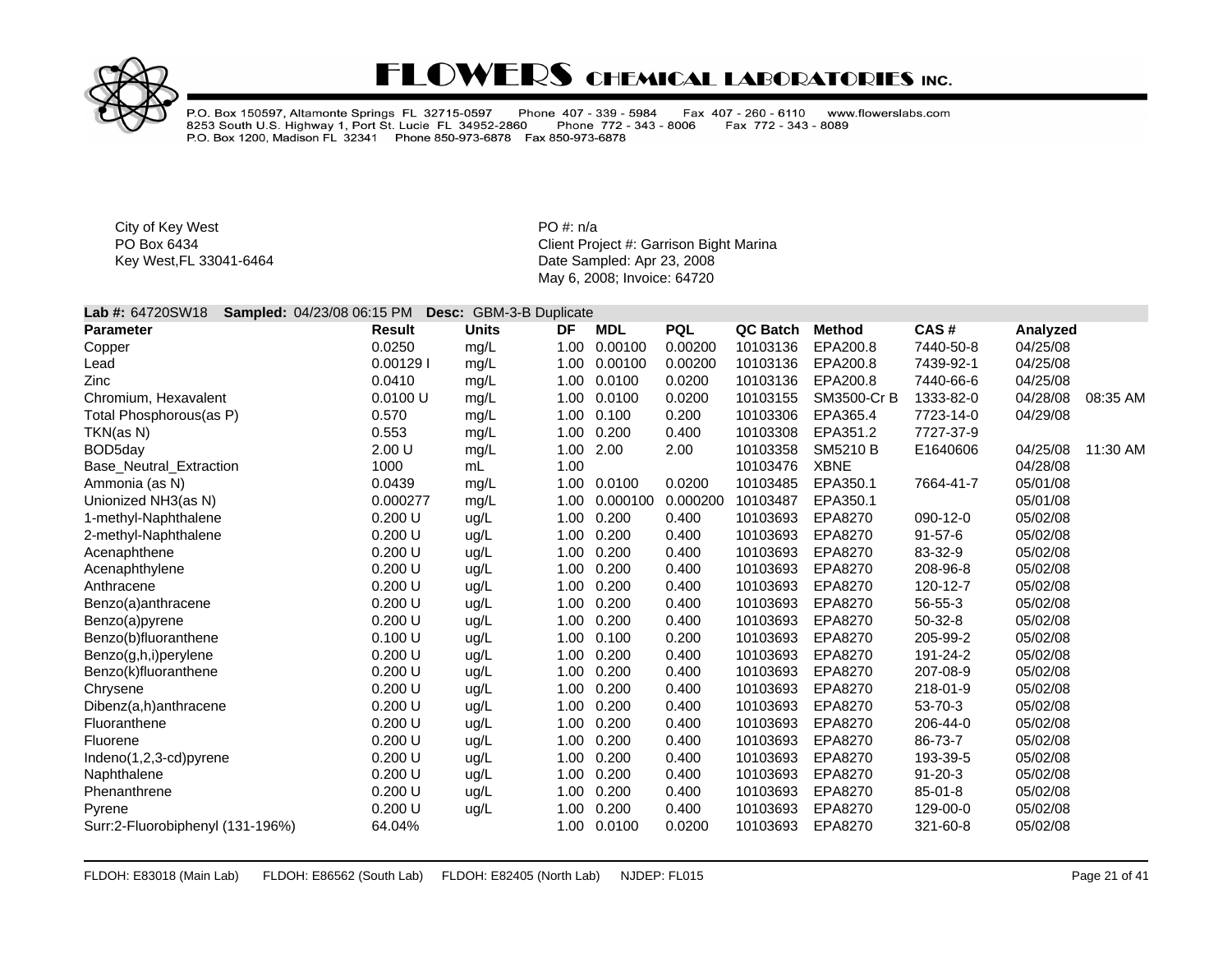

P.O. Box 150597, Altamonte Springs FL 32715-0597 Phone 407 - 339 - 5984<br>8253 South U.S. Highway 1, Port St. Lucie FL 34952-2860 Phone 772 - 343 -<br>P.O. Box 1200, Madison FL 32341 Phone 850-973-6878 Fax 850-973-6878 Fax 407 - 260 - 6110 www.flowerslabs.com Phone 772 - 343 - 8006 Fax 772 - 343 - 8089

City of Key West **PO** #: n/a

PO Box 6434<br>
Rey West, FL 33041-6464<br>
Key West, FL 33041-6464<br>
Client Project #: Garrison Bight Marina Date Sampled: Apr 23, 2008 May 6, 2008; Invoice: 64720

| <b>Lab #: <math>64720SW18</math></b><br><b>Sampled:</b> 04/23/08 06:15 PM <b>Desc:</b> GBM-3-B Duplicate |         |              |    |             |            |                  |         |      |          |
|----------------------------------------------------------------------------------------------------------|---------|--------------|----|-------------|------------|------------------|---------|------|----------|
| <b>Parameter</b>                                                                                         | Result  | <b>Units</b> | DF | MDL         | <b>PQL</b> | QC Batch Method  |         | CAS# | Analvzed |
| Surr:Nitrobenzene-d5 (166-249%)                                                                          | 103.96% |              |    | 1.00 0.0100 | 0.400      | 10103693 EPA8270 |         |      | 05/02/08 |
| Surr:Terphenyl-d14 (132-198%)                                                                            | 90.82%  |              |    | 1.00 0.0100 | 0.0200     | 10103693         | EPA8270 |      | 05/02/08 |

| <b>Lab #: 64720SW19</b> | <b>Sampled: 04/23/08 05:40 PM</b> | <b>Desc: GBM-4-S</b> |                 |            |            |          |               |            |                      |
|-------------------------|-----------------------------------|----------------------|-----------------|------------|------------|----------|---------------|------------|----------------------|
| <b>Parameter</b>        | Result                            | <b>Units</b>         | DF              | <b>MDL</b> | <b>PQL</b> | QC Batch | <b>Method</b> | CAS#       | Analyzed             |
| Total Nitrogen(as N)    | 0.283                             |                      | 0               |            |            |          | TotNit        | 17778-88-0 |                      |
| Orthophosphate(as P)    | 0.00200 U                         | mg/L                 | 00.1            | 0.00200    | 0.00400    | 10103088 | EPA365.1      | 14265-44-2 | 04/25/08<br>09:58 AM |
| Nitrate(as N)           | 0.0270                            | mg/L                 | .00             | 0.0100     | 0.0200     | 10103094 | EPA353.2      | 14797-55-8 | 04/25/08<br>12:05 PM |
| Nitrite(as N)           | 0.0200 U                          | mg/L                 | .00             | 0.0200     | 0.0400     | 10103094 | EPA353.2      | 14797-65-0 | 04/25/08<br>12:05 PM |
| Total Phosphorous(as P) | 0.638                             | mg/L                 | .00             | 0.100      | 0.200      | 10103306 | EPA365.4      | 7723-14-0  | 04/29/08             |
| TKN(as N)               | 0.2561                            | mg/L                 | .00             | 0.200      | 0.400      | 10103308 | EPA351.2      | 7727-37-9  |                      |
| BOD5day                 | 2.00 U                            | mg/L                 | .00             | - 2.00     | 2.00       | 10103358 | SM5210 B      | E1640606   | 04/25/08<br>11:30 AM |
| Ammonia (as N)          | 0.0100 U                          | mg/L                 | $^{\circ}.00$ . | 0.0100     | 0.0200     | 10103485 | EPA350.1      | 7664-41-7  | 05/01/08             |
| Unionized NH3(as N)     | 0.000100 U                        | mq/L                 | 00.1            | 0.000100   | 0.000200   | 10103487 | EPA350.1      |            | 05/01/08             |

#### **Lab #:** 64720SW20 **Sampled:** 04/23/08 05:40 PM **Desc:** GBM-4-S Duplicate

| <b>Parameter</b>                                      | Result     | <b>Units</b>         | DF    | <b>MDL</b> | <b>PQL</b> | QC Batch | Method   | CAS#       | Analyzed |            |
|-------------------------------------------------------|------------|----------------------|-------|------------|------------|----------|----------|------------|----------|------------|
| Total Nitrogen(as N)                                  | 0.440      |                      |       |            |            |          | TotNit   | 17778-88-0 |          |            |
| Orthophosphate(as P)                                  | 0.00200 U  | mg/L                 | 1.00- | 0.00200    | 0.00400    | 10103088 | EPA365.1 | 14265-44-2 | 04/25/08 | 09:59 AM   |
| Nitrate(as N)                                         | 0.0277     | mg/L                 | 1.00  | 0.0100     | 0.0200     | 10103094 | EPA353.2 | 14797-55-8 | 04/25/08 | 12:06 PM   |
| Nitrite(as N)                                         | 0.0200 U   | mg/L                 | 1.00  | 0.0200     | 0.0400     | 10103094 | EPA353.2 | 14797-65-0 | 04/25/08 | 12:06 PM   |
| Total Phosphorous(as P)                               | 0.694      | mg/L                 | 1.00  | 0.100      | 0.200      | 10103306 | EPA365.4 | 7723-14-0  | 04/29/08 |            |
| TKN(as N)                                             | 0.412      | mg/L                 | 1.00  | 0.200      | 0.400      | 10103308 | EPA351.2 | 7727-37-9  |          |            |
| BOD <sub>5</sub> day                                  | 2.00 U     | mq/L                 | 1.00  | 2.00       | 2.00       | 10103358 | SM5210 B | E1640606   | 04/25/08 | $11:30$ AM |
| Ammonia (as N)                                        | 0.0100 U   | mq/L                 | 1.00  | 0.0100     | 0.0200     | 10103485 | EPA350.1 | 7664-41-7  | 05/01/08 |            |
| Unionized NH3(as N)                                   | 0.000100 U | mq/L                 | 1.00- | 0.000100   | 0.000200   | 10103487 | EPA350.1 |            | 05/01/08 |            |
| <b>Sampled: 04/23/08 07:15 PM</b><br>Lab #: 64720SW21 |            | <b>Desc: GBM-1-S</b> |       |            |            |          |          |            |          |            |
| <b>Parameter</b>                                      | Result     | Units                | DF    | <b>MDL</b> | <b>PQL</b> | QC Batch | Method   | CAS#       | Analyzed |            |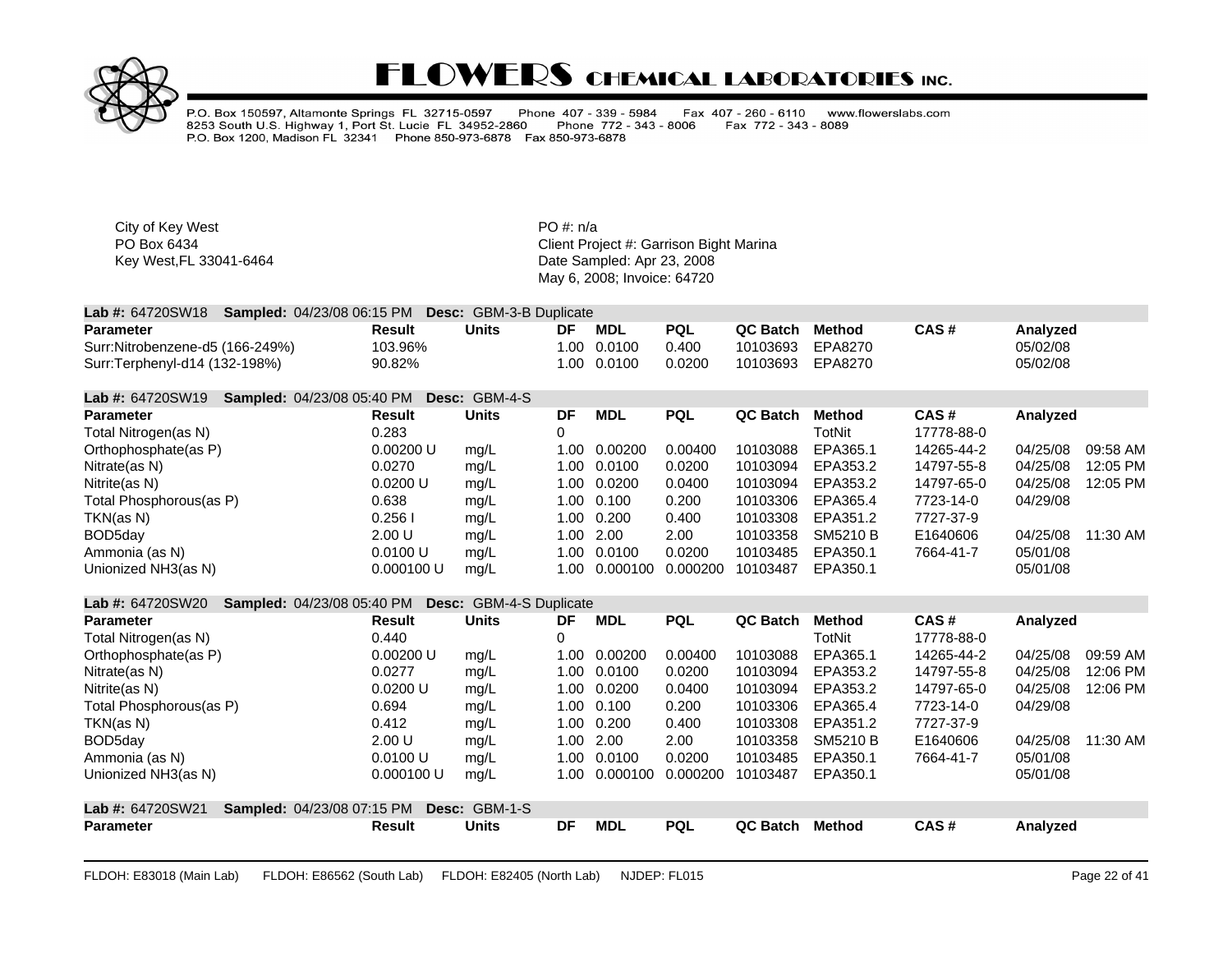

P.O. Box 150597, Altamonte Springs FL 32715-0597 Phone 407 - 339 - 5984 Fax 407 - 260 - 6110 www.flowerslabs.com 8253 South U.S. Highway 1, Port St. Lucie FL 34952-2860 Phone 772 - 343 - 8006 Fax 772 - 343 - 8089 P.O. Box 1200, Madison FL 32341 Phone 850-973-6878 Fax 850-973-6878

City of Key West **PO** #: n/a

| Lab #: 64720SW21        | <b>Sampled: 04/23/08 07:15 PM</b> | Desc: GBM-1-S |                         |            |            |                 |                 |            |          |          |
|-------------------------|-----------------------------------|---------------|-------------------------|------------|------------|-----------------|-----------------|------------|----------|----------|
| <b>Parameter</b>        | Result                            | Units         | DF                      | <b>MDL</b> | <b>PQL</b> | <b>QC Batch</b> | <b>Method</b>   | CAS#       | Analyzed |          |
| Total Nitrogen(as N)    | 0.665                             |               | 0                       |            |            |                 | TotNit          | 17778-88-0 |          |          |
| Orthophosphate(as P)    | 0.00200 U                         | mg/L          | 1.00                    | 0.00200    | 0.00400    | 10103088        | EPA365.1        | 14265-44-2 | 04/25/08 | 10:00 AM |
| Nitrate(as N)           | 0.0296                            | mg/L          | 1.00                    | 0.0100     | 0.0200     | 10103094        | EPA353.2        | 14797-55-8 | 04/25/08 | 12:07 PM |
| Nitrite(as N)           | 0.0200 U                          | mg/L          | 1.00                    | 0.0200     | 0.0400     | 10103094        | EPA353.2        | 14797-65-0 | 04/25/08 | 12:07 PM |
| Total Phosphorous(as P) | 0.594                             | mg/L          | 1.00                    | 0.100      | 0.200      | 10103306        | EPA365.4        | 7723-14-0  | 04/29/08 |          |
| TKN(as N)               | 0.635                             | mg/L          | 1.00                    | 0.200      | 0.400      | 10103308        | EPA351.2        | 7727-37-9  |          |          |
| BOD5day                 | 2.00 U                            | mg/L          | 1.00                    | 2.00       | 2.00       | 10103360        | <b>SM5210 B</b> | E1640606   | 04/25/08 | 11:30 AM |
| Ammonia (as N)          | 0.0100 U                          | mg/L          | 1.00                    | 0.0100     | 0.0200     | 10103485        | EPA350.1        | 7664-41-7  | 05/01/08 |          |
| Unionized NH3(as N)     | 0.000100 U                        | mg/L          | 1.00                    | 0.000100   | 0.000200   | 10103487        | EPA350.1        |            | 05/01/08 |          |
| <b>Lab #: 64720SW22</b> | Sampled: 04/23/08 07:15 PM        |               | Desc: GBM-1-S Duplicate |            |            |                 |                 |            |          |          |
| <b>Parameter</b>        | Result                            | <b>Units</b>  | DF                      | <b>MDL</b> | <b>PQL</b> | <b>QC Batch</b> | <b>Method</b>   | CAS#       | Analyzed |          |
| Total Nitrogen(as N)    | 0.605                             |               | 0                       |            |            |                 | TotNit          | 17778-88-0 |          |          |
| Orthophosphate(as P)    | 0.00200 U                         | mg/L          | 1.00                    | 0.00200    | 0.00400    | 10103088        | EPA365.1        | 14265-44-2 | 04/25/08 | 10:01 AM |
| Nitrate(as N)           | 0.0271                            | mg/L          | 1.00                    | 0.0100     | 0.0200     | 10103094        | EPA353.2        | 14797-55-8 | 04/25/08 | 12:08 PM |
| Nitrite(as N)           | 0.0200 U                          | mg/L          | 1.00                    | 0.0200     | 0.0400     | 10103094        | EPA353.2        | 14797-65-0 | 04/25/08 | 12:08 PM |
| Total Phosphorous(as P) | 0.769                             | mg/L          | 1.00                    | 0.100      | 0.200      | 10103306        | EPA365.4        | 7723-14-0  | 04/29/08 |          |
| TKN(as N)               | 0.578                             | mg/L          | 1.00                    | 0.200      | 0.400      | 10103308        | EPA351.2        | 7727-37-9  |          |          |
| BOD <sub>5day</sub>     | 2.00 U                            | mg/L          | 1.00                    | 2.00       | 2.00       | 10103360        | <b>SM5210 B</b> | E1640606   | 04/25/08 | 11:30 AM |
| Ammonia (as N)          | 0.0100 U                          | mg/L          | 1.00                    | 0.0100     | 0.0200     | 10103485        | EPA350.1        | 7664-41-7  | 05/01/08 |          |
| Unionized NH3(as N)     | 0.000100 U                        | mg/L          | 1.00                    | 0.000100   | 0.000200   | 10103487        | EPA350.1        |            | 05/01/08 |          |

| <b>Lab #: 64720SW23</b> | <b>Sampled: 04/23/08 07:20 PM</b> | <b>Desc: GBM-1-M</b> |     |             |            |          |               |            |                      |
|-------------------------|-----------------------------------|----------------------|-----|-------------|------------|----------|---------------|------------|----------------------|
| <b>Parameter</b>        | Result                            | <b>Units</b>         | DF  | <b>MDL</b>  | <b>PQL</b> | QC Batch | <b>Method</b> | CAS#       | Analyzed             |
| Total Nitrogen(as N)    | 0.341                             |                      |     |             |            |          | TotNit        | 17778-88-0 |                      |
| Orthophosphate(as P)    | 0.00200 U                         | mq/L                 | 00. | 0.00200     | 0.00400    | 10103088 | EPA365.1      | 14265-44-2 | 04/25/08<br>10:02 AM |
| Nitrate(as N)           | 0.0100 U                          | mq/L                 |     | 1.00 0.0100 | 0.0200     | 10103094 | EPA353.2      | 14797-55-8 | 04/25/08<br>12:10 PM |
| Nitrite(as N)           | 0.0200 U                          | mq/L                 | .00 | 0.0200      | 0.0400     | 10103094 | EPA353.2      | 14797-65-0 | 04/25/08<br>12:10 PM |
| Total Phosphorous(as P) | 0.690                             | mq/L                 |     | 1.00 0.100  | 0.200      | 10103306 | EPA365.4      | 7723-14-0  | 04/29/08             |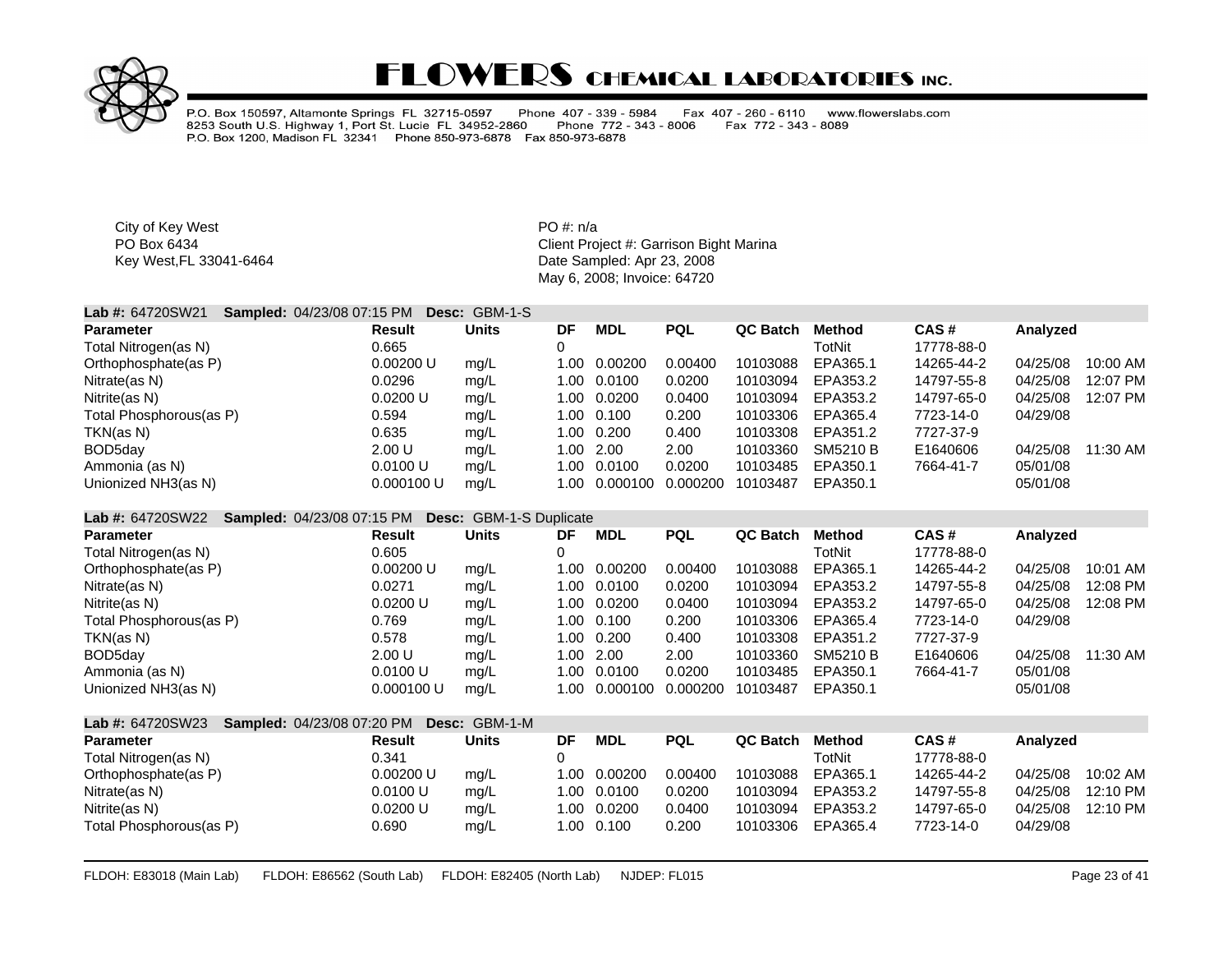

P.O. Box 150597, Altamonte Springs FL 32715-0597 Phone 407 - 339 - 5984<br>8253 South U.S. Highway 1, Port St. Lucie FL 34952-2860 Phone 772 - 343<br>P.O. Box 1200, Madison FL 32341 Phone 850-973-6878 Fax 850-973-6878 Fax 407 - 260 - 6110 www.flowerslabs.com Phone 772 - 343 - 8006 Fax 772 - 343 - 8089

City of Key West **PO** #: n/a

| <b>Lab #: 64720SW23</b> | <b>Sampled: 04/23/08 07:20 PM Desc: GBM-1-M</b> |       |      |             |                   |          |          |           |          |            |
|-------------------------|-------------------------------------------------|-------|------|-------------|-------------------|----------|----------|-----------|----------|------------|
| <b>Parameter</b>        | Result                                          | Units | DF   | <b>MDL</b>  | <b>PQL</b>        | QC Batch | Method   | CAS#      | Analyzed |            |
| TKN(as N)               | 0.3311                                          | mg/L  |      | 1.00 0.200  | 0.400             | 10103308 | EPA351.2 | 7727-37-9 |          |            |
| BOD5day                 | 2.00 U                                          | mg/L  |      | 1.00 2.00   | 2.00              | 10103360 | SM5210 B | E1640606  | 04/25/08 | $11:30$ AM |
| Ammonia (as N)          | 0.0100 U                                        | mg/L  |      | 1.00 0.0100 | 0.0200            | 10103485 | EPA350.1 | 7664-41-7 | 05/01/08 |            |
| Unionized NH3(as N)     | 0.000100 U                                      | mq/L  | 1.00 |             | 0.000100 0.000200 | 10103487 | EPA350.1 |           | 05/01/08 |            |

| <b>Lab #: 64720SW24</b> | <b>Sampled: 04/23/08 07:20 PM</b> |            | <b>Desc:</b> GBM-1-M Duplicate |      |                |            |          |                 |            |          |          |
|-------------------------|-----------------------------------|------------|--------------------------------|------|----------------|------------|----------|-----------------|------------|----------|----------|
| <b>Parameter</b>        |                                   | Result     | <b>Units</b>                   | DF   | <b>MDL</b>     | <b>PQL</b> | QC Batch | Method          | CAS#       | Analyzed |          |
| Total Nitrogen(as N)    |                                   | 0.776      |                                | 0    |                |            |          | TotNit          | 17778-88-0 |          |          |
| Orthophosphate(as P)    |                                   | 0.00200 U  | mg/L                           | 00.1 | 0.00200        | 0.00400    | 10103088 | EPA365.1        | 14265-44-2 | 04/25/08 | 10:03 AM |
| Nitrate(as N)           |                                   | 0.0270     | mg/L                           | .00  | 0.0100         | 0.0200     | 10103094 | EPA353.2        | 14797-55-8 | 04/25/08 | 12:11 PM |
| Nitrite(as N)           |                                   | 0.0200 U   | mg/L                           | .00  | 0.0200         | 0.0400     | 10103094 | EPA353.2        | 14797-65-0 | 04/25/08 | 12:11 PM |
| BOD5day                 |                                   | 2.00 U     | mg/L                           |      | $.00\quad2.00$ | 2.00       | 10103360 | <b>SM5210 B</b> | E1640606   | 04/25/08 | 11:30 AM |
| Ammonia (as N)          |                                   | 0.0100 U   | mg/L                           | .00  | 0.0100         | 0.0200     | 10103485 | EPA350.1        | 7664-41-7  | 05/01/08 |          |
| Unionized NH3(as N)     |                                   | 0.000100 U | mg/L                           | 00.1 | 0.000100       | 0.000200   | 10103487 | EPA350.1        |            | 05/01/08 |          |
| Total Phosphorous(as P) |                                   | 0.800      | mg/L                           | .00  | 0.100          | 0.200      | 10103648 | EPA365.4        | 7723-14-0  | 04/30/08 |          |
| TKN(as N)               |                                   | 0.749      | mq/L                           | .00  | 0.200          | 0.400      | 10103650 | EPA351.2        | 7727-37-9  | 04/30/08 |          |

| <b>Lab #: 64720SW25</b> | <b>Sampled: 04/23/08 07:25 PM Desc: GBM-1-B</b> |           |              |        |            |            |                 |          |            |          |          |
|-------------------------|-------------------------------------------------|-----------|--------------|--------|------------|------------|-----------------|----------|------------|----------|----------|
| <b>Parameter</b>        |                                                 | Result    | <b>Units</b> | DF     | <b>MDL</b> | <b>PQL</b> | <b>QC Batch</b> | Method   | CAS#       | Analyzed |          |
| Total Nitrogen(as N)    | 0.681                                           |           |              |        |            |            |                 | TotNit   | 17778-88-0 |          |          |
| Orthophosphate(as P)    |                                                 | 0.00200 U | mq/L         | 1.00   | 0.00200    | 0.00400    | 10103088        | EPA365.1 | 14265-44-2 | 04/25/08 | 10:03 AM |
| Nitrate(as N)           |                                                 | 0.0285    | mg/L         | 1.00   | 0.0100     | 0.0200     | 10103094        | EPA353.2 | 14797-55-8 | 04/25/08 | 12:12 PM |
| Nitrite(as N)           |                                                 | 0.0200 U  | mg/L         | 1.00   | 0.0200     | 0.0400     | 10103094        | EPA353.2 | 14797-65-0 | 04/25/08 | 12:12 PM |
| Arsenic                 | 0.143                                           |           | mq/L         | 1.00   | 0.00100    | 0.00200    | 10103134        | EPA200.8 | 7440-38-2  | 04/25/08 |          |
| Cadmium                 |                                                 | 0.00100 U | mg/L         | 1.00   | 0.00100    | 0.00200    | 10103134        | EPA200.8 | 7440-43-9  | 04/25/08 |          |
| Copper                  |                                                 | 0.0231    | mq/L         | 1.00-  | 0.00100    | 0.00200    | 10103134        | EPA200.8 | 7440-50-8  | 04/25/08 |          |
| Lead                    |                                                 | 0.00238   | mg/L         | 1.00 - | 0.00100    | 0.00200    | 10103134        | EPA200.8 | 7439-92-1  | 04/25/08 |          |
| <b>Zinc</b>             |                                                 | 0.0543    | mq/L         | 1.00   | 0.0100     | 0.0200     | 10103134        | EPA200.8 | 7440-66-6  | 04/25/08 |          |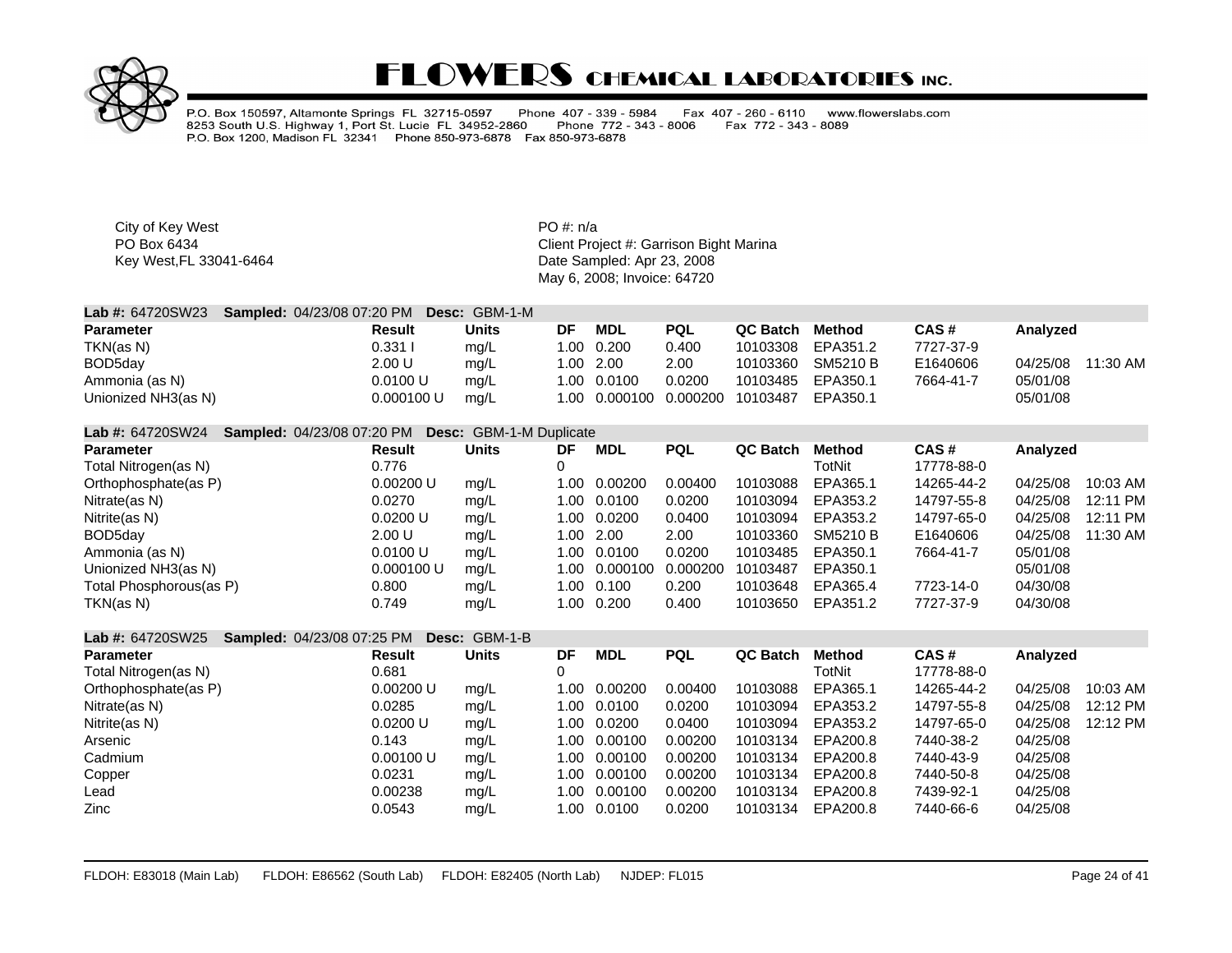

P.O. Box 150597, Altamonte Springs FL 32715-0597 Phone 407 - 339 - 5984<br>8253 South U.S. Highway 1, Port St. Lucie FL 34952-2860 Phone 772 - 343<br>P.O. Box 1200, Madison FL 32341 Phone 850-973-6878 Fax 850-973-6878 Fax 407 - 260 - 6110 www.flowerslabs.com Phone 772 - 343 - 8006 Fax 772 - 343 - 8089

City of Key West **PO** #: n/a

PO Box 6434 **PO Box 6434** Client Project #: Garrison Bight Marina Key West,FL 33041-6464 **Date Sampled: Apr 23, 2008** May 6, 2008; Invoice: 64720

#### **Lab #:** 64720SW25 **Sampled:** 04/23/08 07:25 PM **Desc:** GBM-1-B

| <b>Parameter</b>                 | <b>Result</b> | <b>Units</b> | DF   | <b>MDL</b>  | <b>PQL</b> | QC Batch | <b>Method</b> | CAS#          | Analyzed |          |
|----------------------------------|---------------|--------------|------|-------------|------------|----------|---------------|---------------|----------|----------|
| Chromium, Hexavalent             | 0.0100 U      | mg/L         | 1.00 | 0.0100      | 0.0200     | 10103155 | SM3500-Cr B   | 1333-82-0     | 04/28/08 | 08:35 AM |
| BOD5day                          | 2.00 U        | mg/L         | 1.00 | 2.00        | 2.00       | 10103360 | SM5210 B      | E1640606      | 04/25/08 | 11:30 AM |
| Base_Neutral_Extraction          | 1000          | mL           | 1.00 |             |            | 10103476 | <b>XBNE</b>   |               | 04/28/08 |          |
| Ammonia (as N)                   | 0.0100 U      | mg/L         |      | 1.00 0.0100 | 0.0200     | 10103485 | EPA350.1      | 7664-41-7     | 05/01/08 |          |
| Unionized NH3(as N)              | 0.000100 U    | mg/L         | 1.00 | 0.000100    | 0.000200   | 10103487 | EPA350.1      |               | 05/01/08 |          |
| Total Phosphorous(as P)          | 0.695         | mg/L         | 1.00 | 0.100       | 0.200      | 10103648 | EPA365.4      | 7723-14-0     | 04/30/08 |          |
| TKN(as N)                        | 0.653         | mg/L         | 1.00 | 0.200       | 0.400      | 10103650 | EPA351.2      | 7727-37-9     | 04/30/08 |          |
| 1-methyl-Naphthalene             | 0.200 U       | ug/L         | 1.00 | 0.200       | 0.400      | 10103693 | EPA8270       | 090-12-0      | 05/02/08 |          |
| 2-methyl-Naphthalene             | 0.200 U       | ug/L         | 1.00 | 0.200       | 0.400      | 10103693 | EPA8270       | $91 - 57 - 6$ | 05/02/08 |          |
| Acenaphthene                     | 0.200 U       | ug/L         | 1.00 | 0.200       | 0.400      | 10103693 | EPA8270       | 83-32-9       | 05/02/08 |          |
| Acenaphthylene                   | 0.200 U       | ug/L         | 1.00 | 0.200       | 0.400      | 10103693 | EPA8270       | 208-96-8      | 05/02/08 |          |
| Anthracene                       | 0.200 U       | ug/L         | 1.00 | 0.200       | 0.400      | 10103693 | EPA8270       | 120-12-7      | 05/02/08 |          |
| Benzo(a)anthracene               | 0.200 U       | ug/L         | 1.00 | 0.200       | 0.400      | 10103693 | EPA8270       | 56-55-3       | 05/02/08 |          |
| Benzo(a)pyrene                   | 0.200 U       | ug/L         | 1.00 | 0.200       | 0.400      | 10103693 | EPA8270       | $50 - 32 - 8$ | 05/02/08 |          |
| Benzo(b)fluoranthene             | 0.100 U       | ug/L         | 1.00 | 0.100       | 0.200      | 10103693 | EPA8270       | 205-99-2      | 05/02/08 |          |
| Benzo(g,h,i)perylene             | 0.200 U       | ug/L         | 1.00 | 0.200       | 0.400      | 10103693 | EPA8270       | 191-24-2      | 05/02/08 |          |
| Benzo(k)fluoranthene             | 0.200 U       | ug/L         | 1.00 | 0.200       | 0.400      | 10103693 | EPA8270       | 207-08-9      | 05/02/08 |          |
| Chrysene                         | 0.200 U       | ug/L         | 1.00 | 0.200       | 0.400      | 10103693 | EPA8270       | 218-01-9      | 05/02/08 |          |
| Dibenz(a,h)anthracene            | 0.200 U       | ug/L         | 1.00 | 0.200       | 0.400      | 10103693 | EPA8270       | 53-70-3       | 05/02/08 |          |
| Fluoranthene                     | 0.200 U       | ug/L         | 1.00 | 0.200       | 0.400      | 10103693 | EPA8270       | 206-44-0      | 05/02/08 |          |
| Fluorene                         | 0.200 U       | ug/L         | 1.00 | 0.200       | 0.400      | 10103693 | EPA8270       | 86-73-7       | 05/02/08 |          |
| Indeno(1,2,3-cd)pyrene           | 0.200 U       | ug/L         | 1.00 | 0.200       | 0.400      | 10103693 | EPA8270       | 193-39-5      | 05/02/08 |          |
| Naphthalene                      | 0.200 U       | ug/L         | 1.00 | 0.200       | 0.400      | 10103693 | EPA8270       | $91 - 20 - 3$ | 05/02/08 |          |
| Phenanthrene                     | 0.200 U       | ug/L         | 1.00 | 0.200       | 0.400      | 10103693 | EPA8270       | $85 - 01 - 8$ | 05/02/08 |          |
| Pyrene                           | 0.200 U       | ug/L         | 1.00 | 0.200       | 0.400      | 10103693 | EPA8270       | 129-00-0      | 05/02/08 |          |
| Surr:2-Fluorobiphenyl (131-196%) | 58.60%        |              | 1.00 | 0.0100      | 0.0200     | 10103693 | EPA8270       | 321-60-8      | 05/02/08 |          |
| Surr:Nitrobenzene-d5 (166-249%)  | 99.52%        |              | 1.00 | 0.0100      | 0.400      | 10103693 | EPA8270       |               | 05/02/08 |          |
| Surr:Terphenyl-d14 (132-198%)    | 66.84%        |              | 1.00 | 0.0100      | 0.0200     | 10103693 | EPA8270       |               | 05/02/08 |          |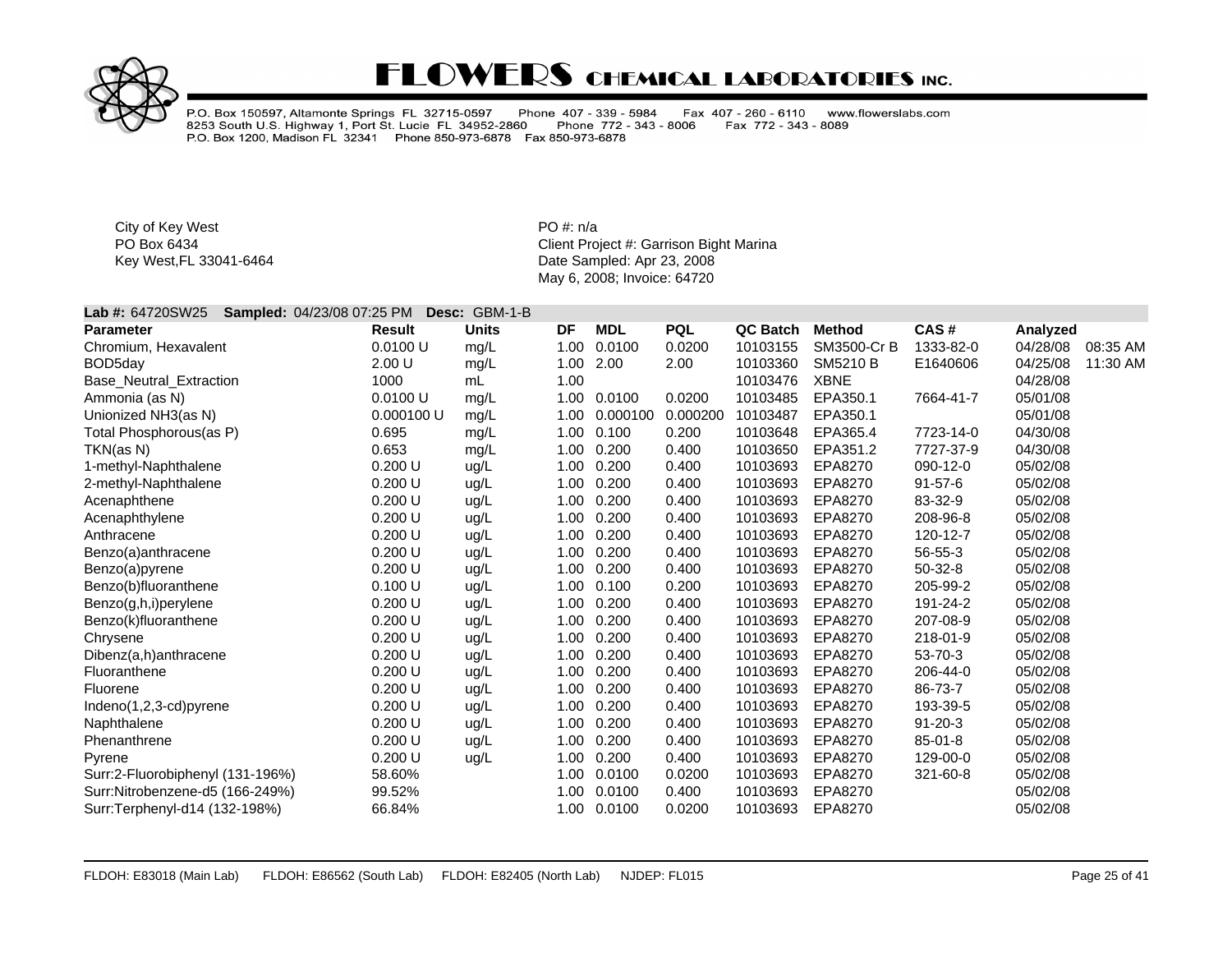

P.O. Box 150597, Altamonte Springs FL 32715-0597 Phone 407 - 339 - 5984<br>8253 South U.S. Highway 1, Port St. Lucie FL 34952-2860 Phone 772 - 343<br>P.O. Box 1200, Madison FL 32341 Phone 850-973-6878 Fax 850-973-6878 Fax 407 - 260 - 6110 www.flowerslabs.com Phone 772 - 343 - 8006 Fax 772 - 343 - 8089

City of Key West **PO** #: n/a

PO Box 6434 **PO Box 6434** Client Project #: Garrison Bight Marina Key West,FL 33041-6464 **Date Sampled: Apr 23, 2008** May 6, 2008; Invoice: 64720

#### **Lab #:** 64720SW26 **Sampled:** 04/23/08 07:25 PM **Desc:** GBM-1-B Duplicate

| <b>Parameter</b>               | <b>Result</b> | <b>Units</b> | DF   | <b>MDL</b> | <b>PQL</b> | QC Batch | Method          | CAS#          | Analyzed |          |
|--------------------------------|---------------|--------------|------|------------|------------|----------|-----------------|---------------|----------|----------|
| Total Nitrogen(as N)           | 0.461         |              | 0    |            |            |          | TotNit          | 17778-88-0    |          |          |
| Orthophosphate(as P)           | 0.00200 U     | mg/L         | 1.00 | 0.00200    | 0.00400    | 10103088 | EPA365.1        | 14265-44-2    | 04/25/08 | 10:04 AM |
| Nitrate(as N)                  | 0.109         | mg/L         | 1.00 | 0.0100     | 0.0200     | 10103094 | EPA353.2        | 14797-55-8    | 04/25/08 | 12:13 PM |
| Nitrite(as N)                  | 0.0200 U      | mg/L         | 1.00 | 0.0200     | 0.0400     | 10103094 | EPA353.2        | 14797-65-0    | 04/25/08 | 12:13 PM |
| Arsenic                        | 0.154         | mg/L         | 1.00 | 0.00100    | 0.00200    | 10103134 | EPA200.8        | 7440-38-2     | 04/25/08 |          |
| Cadmium                        | 0.00100 U     | mg/L         | 1.00 | 0.00100    | 0.00200    | 10103134 | EPA200.8        | 7440-43-9     | 04/25/08 |          |
| Copper                         | 0.0268        | mg/L         | 1.00 | 0.00100    | 0.00200    | 10103134 | EPA200.8        | 7440-50-8     | 04/25/08 |          |
| Lead                           | 0.00521       | mg/L         | 1.00 | 0.00100    | 0.00200    | 10103134 | EPA200.8        | 7439-92-1     | 04/25/08 |          |
| Zinc                           | 0.0562        | mg/L         | 1.00 | 0.0100     | 0.0200     | 10103134 | EPA200.8        | 7440-66-6     | 04/25/08 |          |
| Chromium, Hexavalent           | 0.0100 U      | mg/L         | 1.00 | 0.0100     | 0.0200     | 10103155 | SM3500-Cr B     | 1333-82-0     | 04/28/08 | 08:35 AM |
| BOD5day                        | 2.00 U        | mg/L         | 1.00 | 2.00       | 2.00       | 10103360 | <b>SM5210 B</b> | E1640606      | 04/25/08 | 11:30 AM |
| <b>Base Neutral Extraction</b> | 1000          | mL           | 1.00 |            |            | 10103476 | <b>XBNE</b>     |               | 04/28/08 |          |
| Ammonia (as N)                 | 0.0100 U      | mg/L         | 1.00 | 0.0100     | 0.0200     | 10103485 | EPA350.1        | 7664-41-7     | 05/01/08 |          |
| Unionized NH3(as N)            | 0.000100 U    | mg/L         | 1.00 | 0.000100   | 0.000200   | 10103487 | EPA350.1        |               | 05/01/08 |          |
| Total Phosphorous(as P)        | 0.691         | mg/L         | 1.00 | 0.100      | 0.200      | 10103648 | EPA365.4        | 7723-14-0     | 04/30/08 |          |
| TKN(as N)                      | 0.3521        | mg/L         | 1.00 | 0.200      | 0.400      | 10103650 | EPA351.2        | 7727-37-9     | 04/30/08 |          |
| 1-methyl-Naphthalene           | 0.200 U       | ug/L         | 1.00 | 0.200      | 0.400      | 10103693 | EPA8270         | 090-12-0      | 05/02/08 |          |
| 2-methyl-Naphthalene           | 0.200 U       | ug/L         | 1.00 | 0.200      | 0.400      | 10103693 | EPA8270         | $91 - 57 - 6$ | 05/02/08 |          |
| Acenaphthene                   | 0.200 U       | ug/L         | 1.00 | 0.200      | 0.400      | 10103693 | EPA8270         | 83-32-9       | 05/02/08 |          |
| Acenaphthylene                 | 0.200 U       | ug/L         | 1.00 | 0.200      | 0.400      | 10103693 | EPA8270         | 208-96-8      | 05/02/08 |          |
| Anthracene                     | 0.200 U       | ug/L         | 1.00 | 0.200      | 0.400      | 10103693 | EPA8270         | 120-12-7      | 05/02/08 |          |
| Benzo(a)anthracene             | 0.200 U       | ug/L         | 1.00 | 0.200      | 0.400      | 10103693 | EPA8270         | 56-55-3       | 05/02/08 |          |
| Benzo(a)pyrene                 | 0.200 U       | ug/L         | 1.00 | 0.200      | 0.400      | 10103693 | EPA8270         | $50-32-8$     | 05/02/08 |          |
| Benzo(b)fluoranthene           | 0.100 U       | ug/L         | 1.00 | 0.100      | 0.200      | 10103693 | EPA8270         | 205-99-2      | 05/02/08 |          |
| Benzo(g,h,i)perylene           | 0.200 U       | ug/L         | 1.00 | 0.200      | 0.400      | 10103693 | EPA8270         | 191-24-2      | 05/02/08 |          |
| Benzo(k)fluoranthene           | 0.200 U       | uq/L         | 1.00 | 0.200      | 0.400      | 10103693 | EPA8270         | 207-08-9      | 05/02/08 |          |
| Chrysene                       | 0.200 U       | ug/L         | 1.00 | 0.200      | 0.400      | 10103693 | EPA8270         | 218-01-9      | 05/02/08 |          |
| Dibenz(a,h)anthracene          | 0.200 U       | ug/L         | 1.00 | 0.200      | 0.400      | 10103693 | EPA8270         | 53-70-3       | 05/02/08 |          |
| Fluoranthene                   | 0.200 U       | ug/L         | 1.00 | 0.200      | 0.400      | 10103693 | EPA8270         | 206-44-0      | 05/02/08 |          |
|                                |               |              |      |            |            |          |                 |               |          |          |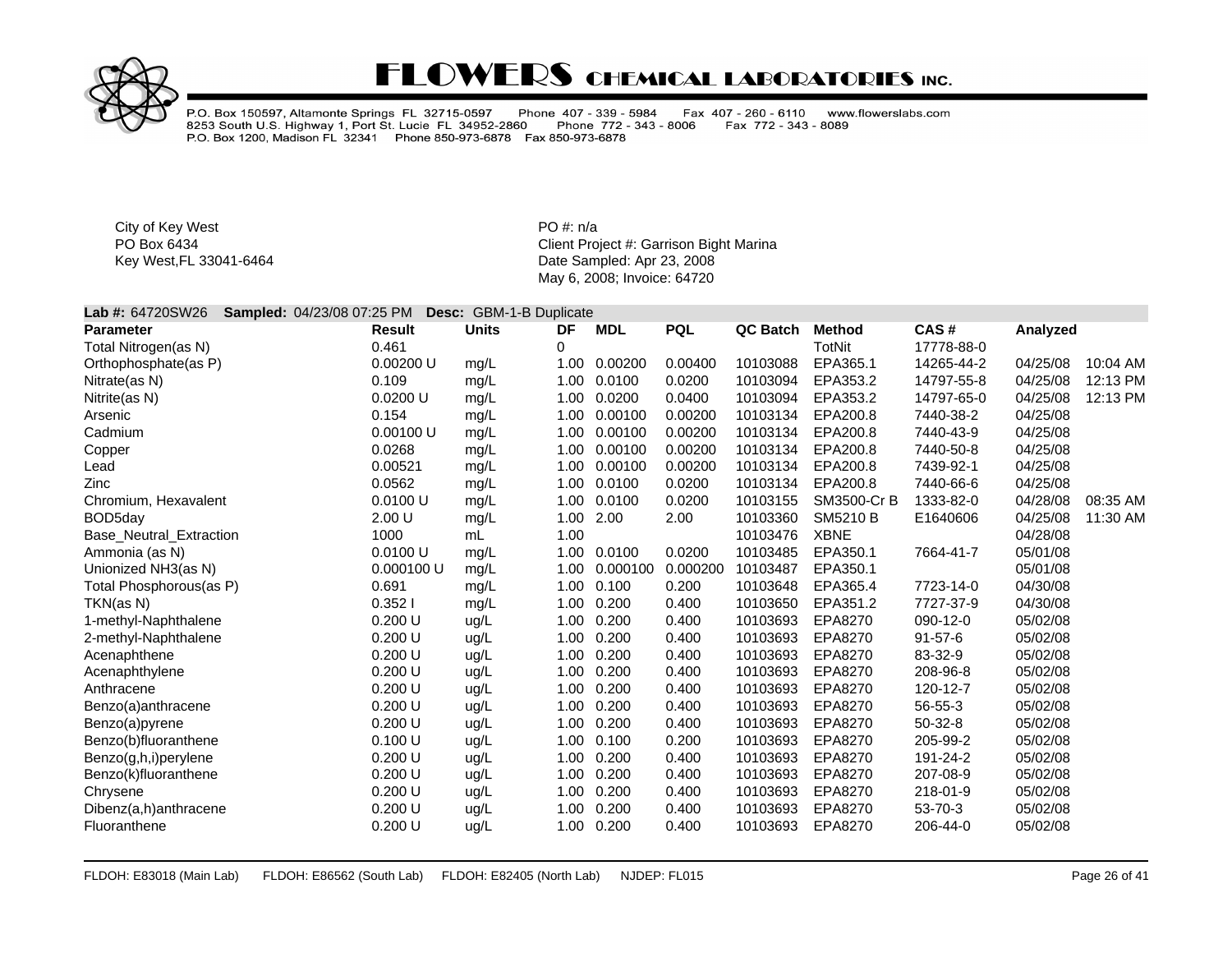

P.O. Box 150597, Altamonte Springs FL 32715-0597 Phone 407 - 339 - 5984<br>8253 South U.S. Highway 1, Port St. Lucie FL 34952-2860 Phone 772 - 343 -Fax 407 - 260 - 6110 www.flowerslabs.com Phone 772 - 343 - 8006 Fax 772 - 343 - 8089 P.O. Box 1200, Madison FL 32341 Phone 850-973-6878 Fax 850-973-6878

City of Key West **PO** #: n/a

PO Box 6434<br>
Rey West, FL 33041-6464<br>
Key West, FL 33041-6464<br>
Client Project #: Garrison Bight Marina Date Sampled: Apr 23, 2008 May 6, 2008; Invoice: 64720

| <b>Lab #: 64720SW26</b>          | <b>Sampled: 04/23/08 07:25 PM</b> | <b>Desc:</b> GBM-1-B Duplicate |      |             |            |          |         |               |          |  |
|----------------------------------|-----------------------------------|--------------------------------|------|-------------|------------|----------|---------|---------------|----------|--|
| <b>Parameter</b>                 | Result                            | Units                          | DF   | MDL         | <b>PQL</b> | QC Batch | Method  | CAS#          | Analyzed |  |
| Fluorene                         | 0.200 U                           | uq/L                           | 1.00 | 0.200       | 0.400      | 10103693 | EPA8270 | 86-73-7       | 05/02/08 |  |
| Indeno(1,2,3-cd)pyrene           | 0.200 U                           | uq/L                           | 1.00 | 0.200       | 0.400      | 10103693 | EPA8270 | 193-39-5      | 05/02/08 |  |
| Naphthalene                      | 0.200 U                           | uq/L                           |      | 1.00 0.200  | 0.400      | 10103693 | EPA8270 | $91 - 20 - 3$ | 05/02/08 |  |
| Phenanthrene                     | 0.200 U                           | uq/L                           |      | 1.00 0.200  | 0.400      | 10103693 | EPA8270 | $85 - 01 - 8$ | 05/02/08 |  |
| Pyrene                           | 0.200 U                           | uq/L                           | 1.00 | 0.200       | 0.400      | 10103693 | EPA8270 | 129-00-0      | 05/02/08 |  |
| Surr:2-Fluorobiphenyl (131-196%) | 65.54%                            |                                |      | 1.00 0.0100 | 0.0200     | 10103693 | EPA8270 | 321-60-8      | 05/02/08 |  |
| Surr:Nitrobenzene-d5 (166-249%)  | 106.18%                           |                                |      | 1.00 0.0100 | 0.400      | 10103693 | EPA8270 |               | 05/02/08 |  |
| Surr:Terphenyl-d14 (132-198%)    | 82.82%                            |                                |      | 1.00 0.0100 | 0.0200     | 10103693 | EPA8270 |               | 05/02/08 |  |

#### **Lab #:** 64720SW27 **Sampled:** 04/23/08 06:40 PM **Desc:** GBM-2-S

| <b>Parameter</b>        | Result     | <b>Units</b> | DF   | MDL         | <b>PQL</b> | QC Batch | Method   | CAS#       | Analyzed |          |
|-------------------------|------------|--------------|------|-------------|------------|----------|----------|------------|----------|----------|
| Total Nitrogen(as N)    | 0.464      |              |      |             |            |          | TotNit   | 17778-88-0 |          |          |
| Orthophosphate(as P)    | 0.00200 U  | mq/L         | 1.00 | 0.00200     | 0.00400    | 10103088 | EPA365.1 | 14265-44-2 | 04/25/08 | 10:05 AM |
| Nitrate(as N)           | 0.0294     | mg/L         | 1.00 | 0.0100      | 0.0200     | 10103094 | EPA353.2 | 14797-55-8 | 04/25/08 | 12:14 PM |
| Nitrite(as N)           | 0.0200 U   | mg/L         |      | 1.00 0.0200 | 0.0400     | 10103094 | EPA353.2 | 14797-65-0 | 04/25/08 | 12:14 PM |
| BOD5day                 | 2.00 U     | mq/L         | 1.00 | 2.00        | 2.00       | 10103360 | SM5210 B | E1640606   | 04/25/08 | 11:30 AM |
| Ammonia (as N)          | 0.0100 U   | mg/L         | 1.00 | 0.0100      | 0.0200     | 10103485 | EPA350.1 | 7664-41-7  | 05/01/08 |          |
| Unionized NH3(as N)     | 0.000100 U | mq/L         | 1.00 | 0.000100    | 0.000200   | 10103487 | EPA350.1 |            | 05/01/08 |          |
| Total Phosphorous(as P) | 0.604      | mq/L         | 1.00 | 0.100       | 0.200      | 10103648 | EPA365.4 | 7723-14-0  | 04/30/08 |          |
| TKN(as N)               | 0.435      | mg/L         | 1.00 | 0.200       | 0.400      | 10103650 | EPA351.2 | 7727-37-9  | 04/30/08 |          |

| <b>Lab #: 64720SW28</b> | <b>Sampled: 04/23/08 06:40 PM</b> |               | <b>Desc: GBM-2-S Duplicate</b> |           |             |            |          |          |            |          |          |
|-------------------------|-----------------------------------|---------------|--------------------------------|-----------|-------------|------------|----------|----------|------------|----------|----------|
| <b>Parameter</b>        |                                   | <b>Result</b> | <b>Units</b>                   | DF        | MDL         | <b>PQL</b> | QC Batch | Method   | CAS#       | Analyzed |          |
| Total Nitrogen(as N)    |                                   | 0.314         |                                |           |             |            |          | TotNit   | 17778-88-0 |          |          |
| Orthophosphate(as P)    |                                   | 0.00200 U     | mq/L                           | 1.00      | 0.00200     | 0.00400    | 10103088 | EPA365.1 | 14265-44-2 | 04/25/08 | 10:06 AM |
| Nitrate(as N)           |                                   | 0.0272        | mq/L                           | 1.00      | 0.0100      | 0.0200     | 10103094 | EPA353.2 | 14797-55-8 | 04/25/08 | 12:15 PM |
| Nitrite(as N)           |                                   | 0.0200 U      | mg/L                           |           | 1.00 0.0200 | 0.0400     | 10103094 | EPA353.2 | 14797-65-0 | 04/25/08 | 12:15 PM |
| BOD5day                 |                                   | 2.00 U        | mq/L                           | 1.00 2.00 |             | 2.00       | 10103360 | SM5210 B | E1640606   | 04/25/08 | 11:30 AM |
| Ammonia (as N)          |                                   | 0.0100 U      | mg/L                           |           | 1.00 0.0100 | 0.0200     | 10103485 | EPA350.1 | 7664-41-7  | 05/01/08 |          |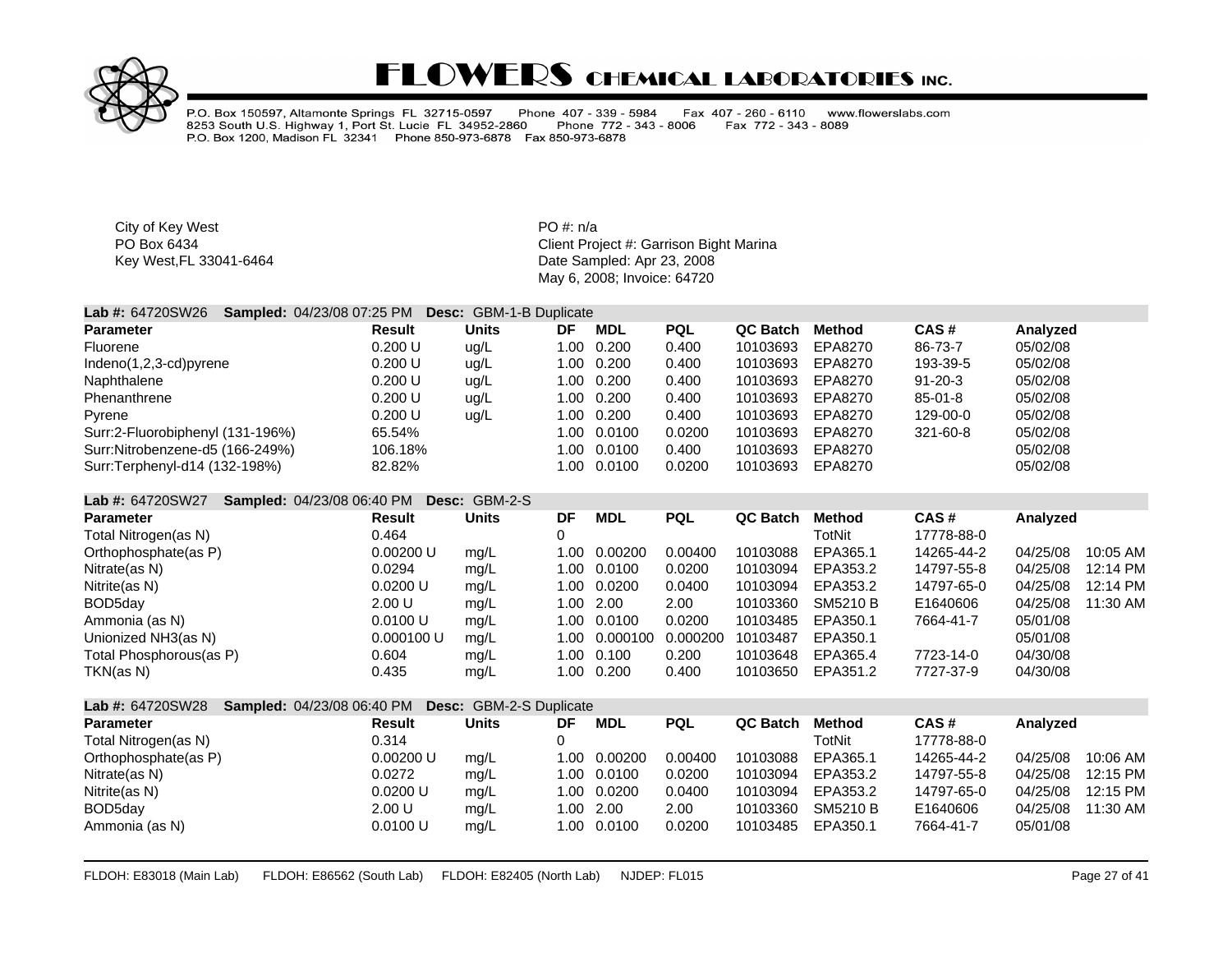

P.O. Box 150597, Altamonte Springs FL 32715-0597 Phone 407 - 339 - 5984 Fax 407 - 260 - 6110 www.flowerslabs.com 8253 South U.S. Highway 1, Port St. Lucie FL 34952-2860 Fax 772 - 343 - 8089 Phone 772 - 343 - 8006 P.O. Box 1200, Madison FL 32341 Phone 850-973-6878 Fax 850-973-6878

City of Key West **PO** #: n/a

|           | Lab #: 64720SW28 <b>Sampled:</b> 04/23/08 06:40 PM <b>Desc:</b> GBM-2-S Duplicate |         |        |  |
|-----------|-----------------------------------------------------------------------------------|---------|--------|--|
| Daramotor | Docult.                                                                           | l Inite | DE MDI |  |

| <b>Parameter</b>        | Result     | <b>Units</b> | DF  | <b>MDL</b>          | <b>PQL</b> | QC Batch | <b>Method</b> | CAS#      | Analvzed |
|-------------------------|------------|--------------|-----|---------------------|------------|----------|---------------|-----------|----------|
| Unionized NH3(as N)     | 0.000100 U | mg/L         | .00 | $0.000100$ 0.000200 |            | 10103487 | EPA350.1      |           | 05/01/08 |
| Total Phosphorous(as P) | ა.653      | mg/L         | .00 | 0.100               | 0.200      | 10103648 | EPA365.4      | 7723-14-0 | 04/30/08 |
| TKN(as N)               | 0.287      | mg/L         | .00 | 0.200               | ).400      | 10103650 | EPA351.2      | 7727-37-9 | 04/30/08 |

| <b>Lab #: 64720SW29</b> | <b>Sampled: 04/23/08 06:43 PM</b> |            | Desc: GBM-2-M |      |             |            |          |          |            |          |            |
|-------------------------|-----------------------------------|------------|---------------|------|-------------|------------|----------|----------|------------|----------|------------|
| <b>Parameter</b>        |                                   | Result     | <b>Units</b>  | DF   | <b>MDL</b>  | <b>PQL</b> | QC Batch | Method   | CAS#       | Analyzed |            |
| Total Nitrogen(as N)    | 0.593                             |            |               |      |             |            |          | TotNit   | 17778-88-0 |          |            |
| Orthophosphate(as P)    |                                   | 0.00200 U  | mq/L          | 1.00 | 0.00200     | 0.00400    | 10103089 | EPA365.1 | 14265-44-2 | 04/25/08 | $10:09$ AM |
| Nitrate(as N)           |                                   | 0.0280     | mg/L          | 1.00 | 0.0100      | 0.0200     | 10103095 | EPA353.2 | 14797-55-8 | 04/25/08 | 12:19 PM   |
| Nitrite(as N)           |                                   | 0.0200 U   | mq/L          |      | 1.00 0.0200 | 0.0400     | 10103095 | EPA353.2 | 14797-65-0 | 04/25/08 | 12:19 PM   |
| BOD5day                 |                                   | 2.00 U     | mq/L          | 1.00 | 2.00        | 2.00       | 10103361 | SM5210 B | E1640606   | 04/25/08 | 12:00 PM   |
| Ammonia (as N)          |                                   | 0.0100 U   | mq/L          | 1.00 | 0.0100      | 0.0200     | 10103485 | EPA350.1 | 7664-41-7  | 05/01/08 |            |
| Unionized NH3(as N)     |                                   | 0.000100 U | mq/L          | 1.00 | 0.000100    | 0.000200   | 10103487 | EPA350.1 |            | 05/01/08 |            |
| Total Phosphorous(as P) | 0.741                             |            | mq/L          | 1.00 | 0.100       | 0.200      | 10103648 | EPA365.4 | 7723-14-0  | 04/30/08 |            |
| TKN(as N)               | 0.565                             |            | mg/L          | 1.00 | 0.200       | 0.400      | 10103650 | EPA351.2 | 7727-37-9  | 04/30/08 |            |

| <b>Lab #: 64720SW30</b> | <b>Sampled: 04/23/08 06:43 PM</b> |               | <b>Desc:</b> GBM-2-M Duplicate |        |              |            |          |               |            |          |          |
|-------------------------|-----------------------------------|---------------|--------------------------------|--------|--------------|------------|----------|---------------|------------|----------|----------|
| <b>Parameter</b>        |                                   | <b>Result</b> | <b>Units</b>                   | DF     | <b>MDL</b>   | <b>PQL</b> | QC Batch | <b>Method</b> | CAS#       | Analyzed |          |
| Total Nitrogen(as N)    |                                   | 0.465         |                                |        |              |            |          | TotNit        | 17778-88-0 |          |          |
| Orthophosphate(as P)    |                                   | 0.00200 U     | mg/L                           | 1.00   | 0.00200      | 0.00400    | 10103089 | EPA365.1      | 14265-44-2 | 04/25/08 | 10:12 AM |
| Nitrate(as N)           |                                   | 0.0287        | mg/L                           |        | 1.00 0.0100  | 0.0200     | 10103095 | EPA353.2      | 14797-55-8 | 04/25/08 | 12:23 PM |
| Nitrite(as N)           |                                   | 0.0200 U      | mg/L                           |        | 1.00  0.0200 | 0.0400     | 10103095 | EPA353.2      | 14797-65-0 | 04/25/08 | 12:23 PM |
| BOD <sub>5</sub> day    |                                   | 2.00 U        | mg/L                           | 1.00   | 2.00         | 2.00       | 10103361 | SM5210 B      | E1640606   | 04/25/08 | 12:00 PM |
| Ammonia (as N)          |                                   | 0.0100 U      | mg/L                           |        | 1.00 0.0100  | 0.0200     | 10103485 | EPA350.1      | 7664-41-7  | 05/01/08 |          |
| Unionized NH3(as N)     |                                   | 0.000100 U    | mg/L                           | 1.00 - | 0.000100     | 0.000200   | 10103487 | EPA350.1      |            | 05/01/08 |          |
| Total Phosphorous(as P) |                                   | 0.890         | mg/L                           |        | 1.00 0.100   | 0.200      | 10103648 | EPA365.4      | 7723-14-0  | 04/30/08 |          |
| TKN(as N)               |                                   | 0.436         | mg/L                           | 1.00   | 0.200        | 0.400      | 10103650 | EPA351.2      | 7727-37-9  | 04/30/08 |          |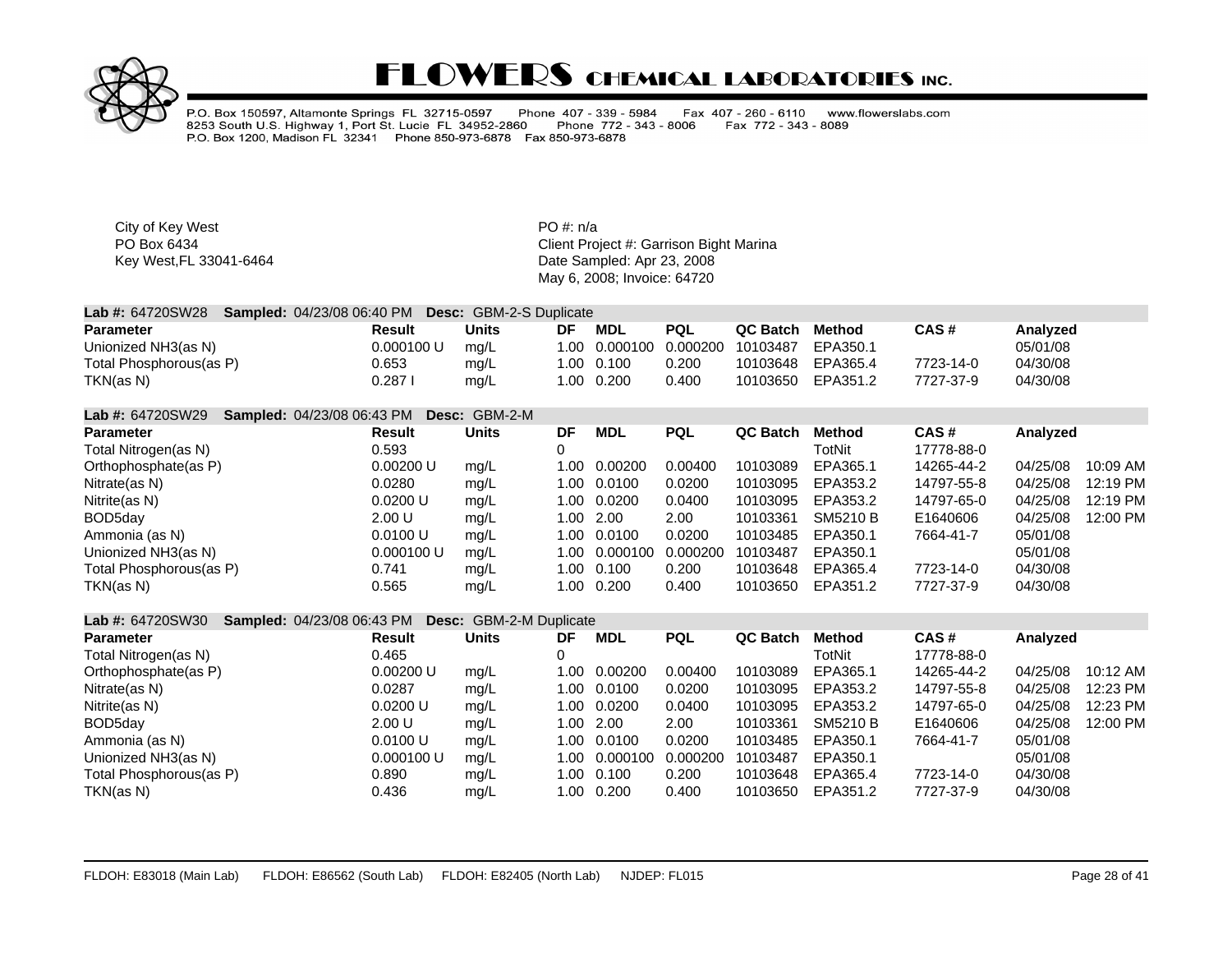

P.O. Box 150597, Altamonte Springs FL 32715-0597 Phone 407 - 339 - 5984<br>8253 South U.S. Highway 1, Port St. Lucie FL 34952-2860 Phone 772 - 343<br>P.O. Box 1200, Madison FL 32341 Phone 850-973-6878 Fax 850-973-6878 Fax 407 - 260 - 6110 www.flowerslabs.com Phone 772 - 343 - 8006 Fax 772 - 343 - 8089

City of Key West **PO** #: n/a

PO Box 6434<br>
Rey West, FL 33041-6464<br>
Key West, FL 33041-6464<br>
Client Project #: Garrison Bight Marina Date Sampled: Apr 23, 2008 May 6, 2008; Invoice: 64720

#### **Quality Report**

| Quality Control Batch: 10103088  | Analyst: PCW  |              |              |        |              |               |            |                |
|----------------------------------|---------------|--------------|--------------|--------|--------------|---------------|------------|----------------|
| <b>Blank</b>                     | <b>Result</b> | <b>Units</b> |              |        |              |               |            |                |
| Orthophosphate(as P)             | $0.00200$ U   | mg/L         |              |        |              |               |            |                |
| <b>Laboratory Control Sample</b> | <b>Result</b> | <b>Units</b> | <b>Spike</b> | %REC   | %REC Lim     |               |            |                |
| Orthophosphate(as P)             | 0.985         | mg/L         | 1.00         | 98.50  | 85.37-109.87 |               |            |                |
| <b>Matrix Spike</b>              | <b>Result</b> | <b>Units</b> | <b>Spike</b> | %REC   | %REC Lim     | <b>Sample</b> |            |                |
| Orthophosphate(as P)             | 0.454         | mg/L         | 0.500        | 98.44  | 70.25-122.48 | $-0.0382$     |            |                |
| <b>Matrix Spike Duplicate</b>    | <b>Result</b> | <b>Units</b> | <b>Spike</b> | %REC   | %REC Lim     | Sample        | <b>RPD</b> | <b>RPD Lim</b> |
| Orthophosphate(as P)             | 0.468         | mg/L         | 0.500        | 101.24 | 70.25-122.48 | $-0.0382$     | 3.04       | 17.11          |
| Quality Control Batch: 10103093  | Analyst: PCW  |              |              |        |              |               |            |                |
| <b>Blank</b>                     | <b>Result</b> | <b>Units</b> |              |        |              |               |            |                |
| Nitrate(as N)                    | 0.0100U       | mg/L         |              |        |              |               |            |                |
| Nitrite(as N)                    | $0.0200$ U    | mg/L         |              |        |              |               |            |                |
| <b>Laboratory Control Sample</b> | <b>Result</b> | <b>Units</b> | <b>Spike</b> | %REC   | %REC Lim     |               |            |                |
| Nitrate(as N)                    | 1.93          | mg/L         | 2.00         | 96.50  | 80.00-120.00 |               |            |                |
| Nitrite(as N)                    | 0.988         | mg/L         | 1.00         | 98.80  | 80.00-120.00 |               |            |                |
| <b>Matrix Spike</b>              | <b>Result</b> | <b>Units</b> | <b>Spike</b> | %REC   | %REC Lim     | Sample        |            |                |
| Nitrate(as N)                    | 3.86          | mg/L         | 4.00         | 92.95  | 80.00-120.00 | 0.142         |            |                |
| Nitrite(as N)                    | 3.74          | mg/L         | 4.00         | 93.85  | 80.00-120.00 | $-0.0141$     |            |                |
| <b>Matrix Spike Duplicate</b>    | <b>Result</b> | <b>Units</b> | <b>Spike</b> | %REC   | %REC Lim     | <b>Sample</b> | <b>RPD</b> | <b>RPD Lim</b> |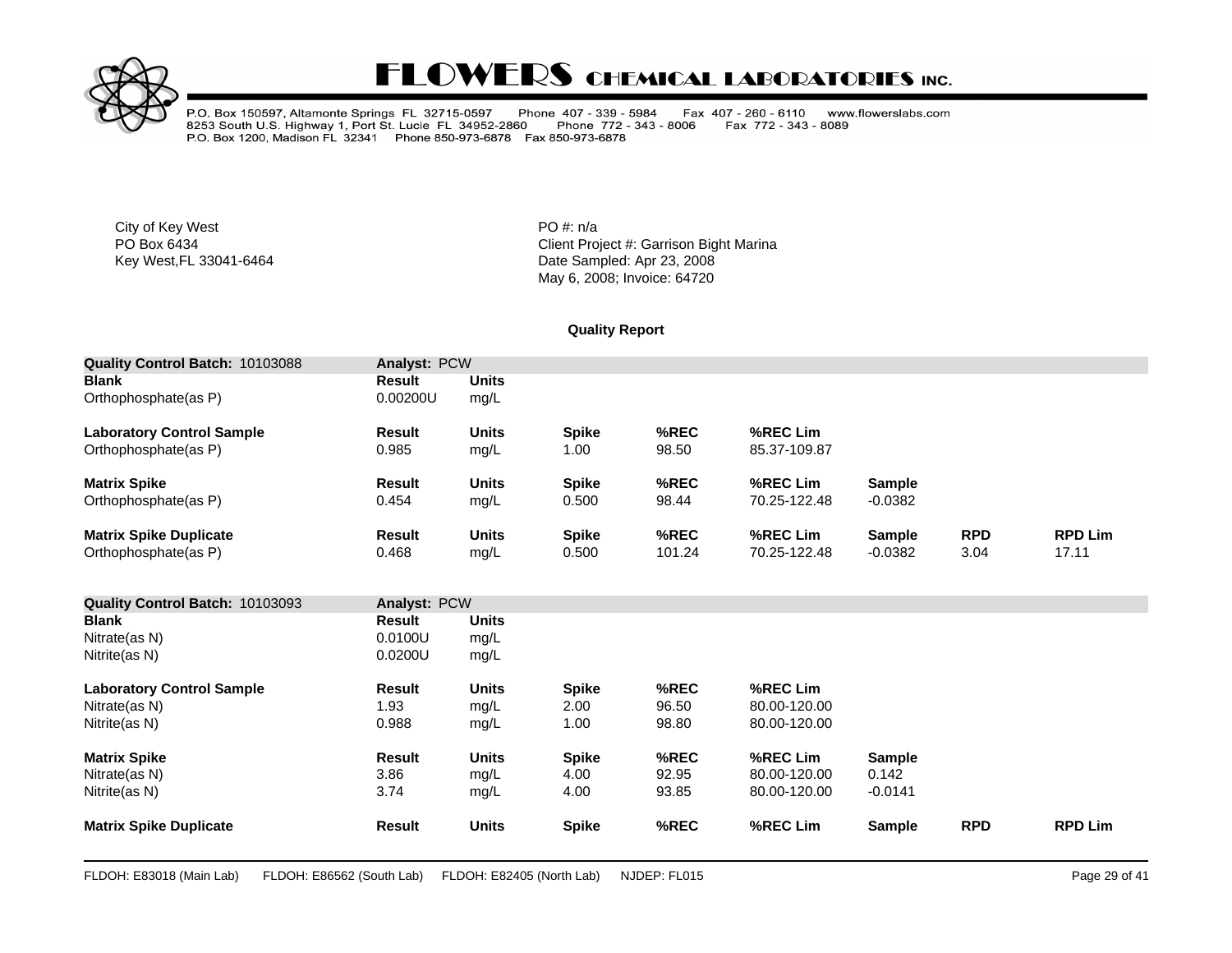

P.O. Box 150597, Altamonte Springs FL 32715-0597 Phone 407 - 339 - 5984<br>8253 South U.S. Highway 1, Port St. Lucie FL 34952-2860 Phone 772 - 343<br>P.O. Box 1200, Madison FL 32341 Phone 850-973-6878 Fax 850-973-6878 Fax 407 - 260 - 6110 www.flowerslabs.com Phone 772 - 343 - 8006 Fax 772 - 343 - 8089

City of Key West **PO** #: n/a

| <b>Quality Control Batch: 10103093</b> | Analyst: PCW  |              |              |        |              |               |            |                |
|----------------------------------------|---------------|--------------|--------------|--------|--------------|---------------|------------|----------------|
| <b>Matrix Spike Duplicate</b>          | Result        | <b>Units</b> | <b>Spike</b> | %REC   | %REC Lim     | <b>Sample</b> | <b>RPD</b> | <b>RPD Lim</b> |
| Nitrate(as N)                          | 3.86          | mg/L         | 4.00         | 92.95  | 80.00-120.00 | 0.142         | 0.00       | 20.00          |
| Nitrite(as N)                          | 3.74          | mg/L         | 4.00         | 93.85  | 80.00-120.00 | $-0.0141$     | 0.00       | 20.00          |
| Quality Control Batch: 10103094        | Analyst: PCW  |              |              |        |              |               |            |                |
| <b>Blank</b>                           | <b>Result</b> | <b>Units</b> |              |        |              |               |            |                |
| Nitrate(as N)                          | 0.0100U       | mg/L         |              |        |              |               |            |                |
| Nitrite(as N)                          | 0.0200U       | mg/L         |              |        |              |               |            |                |
| <b>Laboratory Control Sample</b>       | <b>Result</b> | <b>Units</b> | <b>Spike</b> | %REC   | %REC Lim     |               |            |                |
| Nitrate(as N)                          | 1.97          | mg/L         | 2.00         | 98.50  | 80.00-120.00 |               |            |                |
| Nitrite(as N)                          | 0.981         | mg/L         | 1.00         | 98.10  | 80.00-120.00 |               |            |                |
| <b>Matrix Spike</b>                    | Result        | <b>Units</b> | <b>Spike</b> | %REC   | %REC Lim     | <b>Sample</b> |            |                |
| Nitrate(as N)                          | 3.63          | mg/L         | 4.00         | 90.09  | 80.00-120.00 | 0.0266        |            |                |
| Nitrite(as N)                          | 3.67          | mg/L         | 4.00         | 92.24  | 80.00-120.00 | $-0.0194$     |            |                |
| <b>Matrix Spike Duplicate</b>          | <b>Result</b> | <b>Units</b> | <b>Spike</b> | %REC   | %REC Lim     | <b>Sample</b> | <b>RPD</b> | <b>RPD Lim</b> |
| Nitrate(as N)                          | 3.45          | mg/L         | 4.00         | 85.59  | 80.00-120.00 | 0.0266        | 5.08       | 20.00          |
| Nitrite(as N)                          | 3.49          | mg/L         | 4.00         | 87.74  | 80.00-120.00 | $-0.0194$     | 5.03       | 20.00          |
| Quality Control Batch: 10103095        | Analyst: PCW  |              |              |        |              |               |            |                |
| <b>Blank</b>                           | Result        | <b>Units</b> |              |        |              |               |            |                |
| Nitrate(as N)                          | 0.0100U       | mg/L         |              |        |              |               |            |                |
| Nitrite(as N)                          | 0.0200U       | mg/L         |              |        |              |               |            |                |
| <b>Laboratory Control Sample</b>       | <b>Result</b> | <b>Units</b> | <b>Spike</b> | %REC   | %REC Lim     |               |            |                |
| Nitrate(as N)                          | 2.00          | mg/L         | 2.00         | 100.00 | 80.00-120.00 |               |            |                |
| Nitrite(as N)                          | 0.991         | mg/L         | 1.00         | 99.10  | 80.00-120.00 |               |            |                |
|                                        |               |              |              |        |              |               |            |                |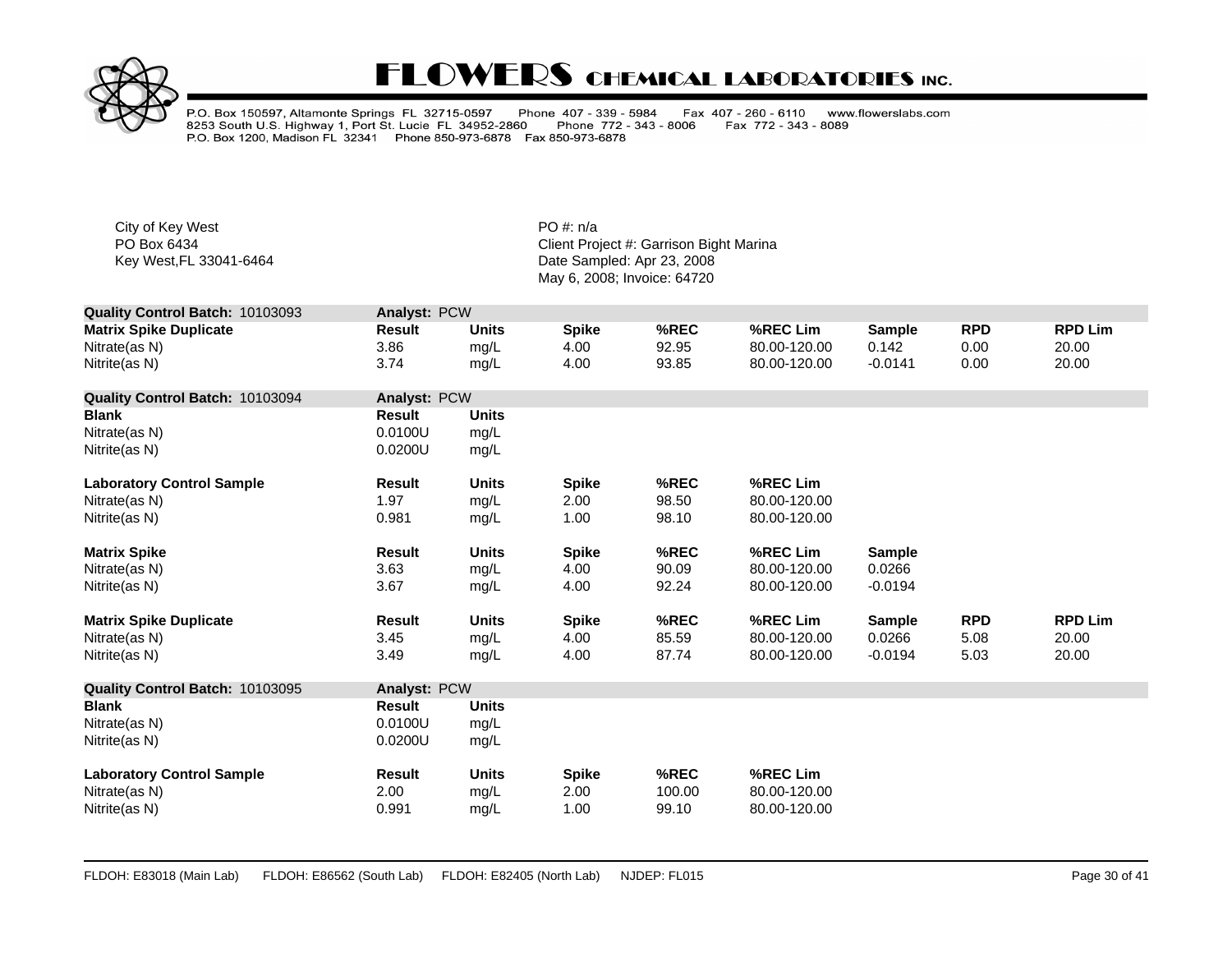

P.O. Box 150597, Altamonte Springs FL 32715-0597 Phone 407 - 339 - 5984<br>8253 South U.S. Highway 1, Port St. Lucie FL 34952-2860 Phone 772 - 343<br>P.O. Box 1200, Madison FL 32341 Phone 850-973-6878 Fax 850-973-6878 Fax 407 - 260 - 6110 www.flowerslabs.com Phone 772 - 343 - 8006 Fax 772 - 343 - 8089

City of Key West **PO** #: n/a

| <b>Matrix Spike</b>           | <b>Result</b> | <b>Units</b> | <b>Spike</b> | %REC  | %REC Lim     | <b>Sample</b> |            |                |
|-------------------------------|---------------|--------------|--------------|-------|--------------|---------------|------------|----------------|
| Nitrate(as N)                 | 3.78          | mq/L         | 4.00         | 93.80 | 80.00-120.00 | 0.0280        |            |                |
| Nitrite(as N)                 | 3.80          | mq/L         | 4.00         | 95.47 | 80.00-120.00 | $-0.0188$     |            |                |
|                               |               |              |              |       |              |               |            |                |
| <b>Matrix Spike Duplicate</b> | <b>Result</b> | <b>Units</b> | <b>Spike</b> | %REC  | %REC Lim     | <b>Sample</b> | <b>RPD</b> | <b>RPD Lim</b> |
| Nitrate(as N)                 | 3.78          | mg/L         | 4.00         | 93.80 | 80.00-120.00 | 0.0280        | 0.00       | 20.00          |

| Quality Control Batch: 10103134  | <b>Analyst: EVB</b> |              |              |        |              |               |            |                |
|----------------------------------|---------------------|--------------|--------------|--------|--------------|---------------|------------|----------------|
| <b>Blank</b>                     | Result              | <b>Units</b> |              |        |              |               |            |                |
| Arsenic                          | 0.00100U            | mg/L         |              |        |              |               |            |                |
| Cadmium                          | 0.00100U            | mg/L         |              |        |              |               |            |                |
| Copper                           | 0.00100U            | mg/L         |              |        |              |               |            |                |
| Lead                             | 0.00100U            | mg/L         |              |        |              |               |            |                |
| Zinc                             | 0.0100U             | mg/L         |              |        |              |               |            |                |
| <b>Laboratory Control Sample</b> | Result              | <b>Units</b> | <b>Spike</b> | %REC   | %REC Lim     |               |            |                |
| Arsenic                          | 0.0995              | mg/L         | 0.100        | 99.48  | 81.93-119.74 |               |            |                |
| Cadmium                          | 0.103               | mg/L         | 0.100        | 102.66 | 85.61-121.52 |               |            |                |
| Copper                           | 0.101               | mg/L         | 0.100        | 100.72 | 83.47-123.46 |               |            |                |
| Lead                             | 0.104               | mg/L         | 0.100        | 103.52 | 85.29-122.99 |               |            |                |
| Zinc                             | 0.107               | mg/L         | 0.100        | 106.59 | 78.11-124.45 |               |            |                |
| <b>Matrix Spike</b>              | <b>Result</b>       | <b>Units</b> | <b>Spike</b> | %REC   | %REC Lim     | <b>Sample</b> |            |                |
| Arsenic                          | 0.0786              | mg/L         | 0.0800       | 98.21  | 69.79-148.76 | 0.00100U      |            |                |
| Cadmium                          | 0.0780              | mg/L         | 0.0800       | 97.46  | 74.04-138.49 | 0.00100U      |            |                |
| Copper                           | 0.496               | mg/L         | 0.0800       | 82.59  | 49.86-141.65 | 0.430         |            |                |
| Lead                             | 0.0997              | mg/L         | 0.0800       | 96.40  | 65.33-149.14 | 0.0226        |            |                |
| Zinc                             | 0.445               | mg/L         | 0.0800       | 91.74  | 49.35-144.25 | 0.371         |            |                |
| <b>Matrix Spike Duplicate</b>    | <b>Result</b>       | <b>Units</b> | <b>Spike</b> | %REC   | %REC Lim     | <b>Sample</b> | <b>RPD</b> | <b>RPD Lim</b> |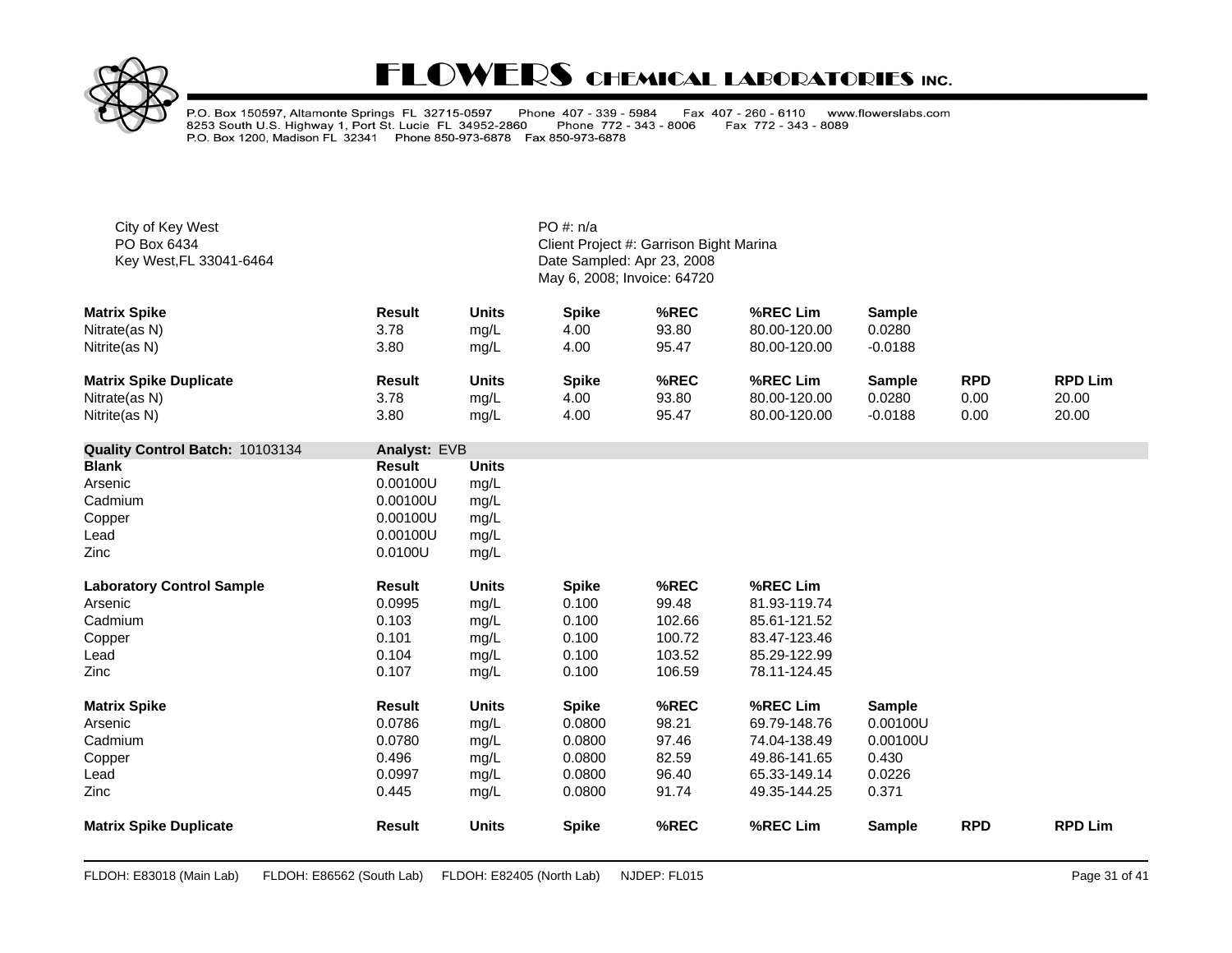

P.O. Box 150597, Altamonte Springs FL 32715-0597 Phone 407 - 339 - 5984<br>8253 South U.S. Highway 1, Port St. Lucie FL 34952-2860 Phone 772 - 343<br>P.O. Box 1200, Madison FL 32341 Phone 850-973-6878 Fax 850-973-6878 Fax 407 - 260 - 6110 www.flowerslabs.com Phone 772 - 343 - 8006 Fax 772 - 343 - 8089

City of Key West **PO** #: n/a

| Quality Control Batch: 10103134  | Analyst: EVB |              |              |        |              |               |            |                |
|----------------------------------|--------------|--------------|--------------|--------|--------------|---------------|------------|----------------|
| <b>Matrix Spike Duplicate</b>    | Result       | Units        | <b>Spike</b> | %REC   | %REC Lim     | <b>Sample</b> | <b>RPD</b> | <b>RPD Lim</b> |
| Arsenic                          | 0.0857       | mg/L         | 0.0800       | 107.18 | 69.79-148.76 | 0.00100U      | 8.73       | 23.88          |
| Cadmium                          | 0.0864       | mg/L         | 0.0800       | 108.04 | 74.04-138.49 | 0.00100U      | 10.29      | 24.44          |
| Copper                           | 0.525        | mg/L         | 0.0800       | 118.03 | 49.86-141.65 | 0.430         | 5.55       | 24.86          |
| Lead                             | 0.108        | mg/L         | 0.0800       | 106.16 | 65.33-149.14 | 0.0226        | 7.54       | 25.57          |
| Zinc                             | 0.462        | mg/L         | 0.0800       | 112.96 | 49.35-144.25 | 0.371         | 3.75       | 25.37          |
| Quality Control Batch: 10103136  | Analyst: EVB |              |              |        |              |               |            |                |
| <b>Blank</b>                     | Result       | <b>Units</b> |              |        |              |               |            |                |
| Arsenic                          | 0.00100U     | mg/L         |              |        |              |               |            |                |
| Cadmium                          | 0.00100U     | mg/L         |              |        |              |               |            |                |
| Copper                           | 0.00100U     | mg/L         |              |        |              |               |            |                |
| Lead                             | 0.00100U     | mg/L         |              |        |              |               |            |                |
| Zinc                             | 0.0100U      | mg/L         |              |        |              |               |            |                |
| <b>Laboratory Control Sample</b> | Result       | <b>Units</b> | <b>Spike</b> | %REC   | %REC Lim     |               |            |                |
| Arsenic                          | 0.210        | mg/L         | 0.200        | 105.16 | 76.69-122.02 |               |            |                |
| Cadmium                          | 0.211        | mg/L         | 0.200        | 105.28 | 83.55-122.24 |               |            |                |
| Copper                           | 0.210        | mg/L         | 0.200        | 105.24 | 84.94-123.97 |               |            |                |
| Lead                             | 0.221        | mg/L         | 0.200        | 110.32 | 90.62-122.65 |               |            |                |
| Zinc                             | 0.223        | mg/L         | 0.200        | 111.50 | 80.98-122.30 |               |            |                |
| <b>Matrix Spike</b>              | Result       | <b>Units</b> | <b>Spike</b> | %REC   | %REC Lim     | <b>Sample</b> |            |                |
| Arsenic                          | 0.366        | mg/L         | 0.200        | 106.40 | 72.43-140.81 | 0.154         |            |                |
| Cadmium                          | 0.218        | mg/L         | 0.200        | 109.12 | 77.67-136.39 | 0.00100U      |            |                |
| Copper                           | 0.224        | mg/L         | 0.200        | 100.54 | 55.09-143.14 | 0.0226        |            |                |
| Lead                             | 0.209        | mg/L         | 0.200        | 103.64 | 73.93-150.56 | 0.00166       |            |                |
| Zinc                             | 0.254        | mg/L         | 0.200        | 108.91 | 54.51-142.91 | 0.0359        |            |                |
| <b>Matrix Spike Duplicate</b>    | Result       | <b>Units</b> | <b>Spike</b> | %REC   | %REC Lim     | <b>Sample</b> | <b>RPD</b> | <b>RPD Lim</b> |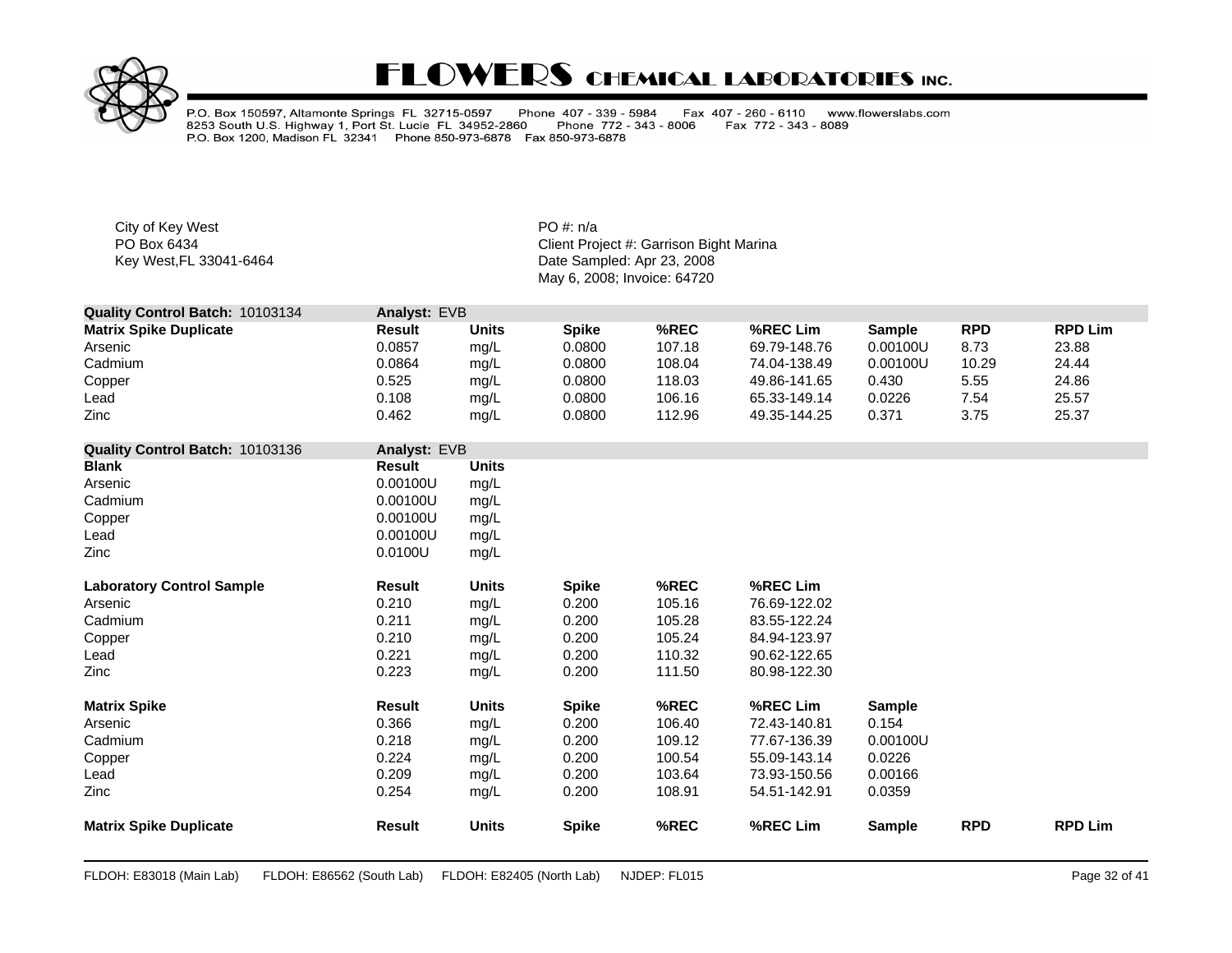

P.O. Box 150597, Altamonte Springs FL 32715-0597 Phone 407 - 339 - 5984<br>8253 South U.S. Highway 1, Port St. Lucie FL 34952-2860 Phone 772 - 343<br>P.O. Box 1200, Madison FL 32341 Phone 850-973-6878 Fax 850-973-6878 Fax 407 - 260 - 6110 www.flowerslabs.com Phone 772 - 343 - 8006 Fax 772 - 343 - 8089

City of Key West **PO** #: n/a

| Quality Control Batch: 10103136  | Analyst: EVB  |              |              |        |              |               |            |                |
|----------------------------------|---------------|--------------|--------------|--------|--------------|---------------|------------|----------------|
| <b>Matrix Spike Duplicate</b>    | Result        | <b>Units</b> | <b>Spike</b> | %REC   | %REC Lim     | <b>Sample</b> | <b>RPD</b> | <b>RPD Lim</b> |
| Arsenic                          | 0.391         | mg/L         | 0.200        | 118.79 | 72.43-140.81 | 0.154         | 6.54       | 33.14          |
| Cadmium                          | 0.233         | mg/L         | 0.200        | 116.69 | 77.67-136.39 | 0.00100U      | 6.70       | 30.49          |
| Copper                           | 0.239         | mg/L         | 0.200        | 108.27 | 55.09-143.14 | 0.0226        | 6.68       | 24.08          |
| Lead                             | 0.225         | mg/L         | 0.200        | 111.81 | 73.93-150.56 | 0.00166       | 7.52       | 24.91          |
| Zinc                             | 0.266         | mg/L         | 0.200        | 115.31 | 54.51-142.91 | 0.0359        | 4.93       | 24.70          |
| Quality Control Batch: 10103155  | Analyst: EVB  |              |              |        |              |               |            |                |
| <b>Blank</b>                     | <b>Result</b> | <b>Units</b> |              |        |              |               |            |                |
| Chromium, Hexavalent             | 0.0100U       | mg/L         |              |        |              |               |            |                |
| <b>Laboratory Control Sample</b> | Result        | <b>Units</b> | <b>Spike</b> | %REC   | %REC Lim     |               |            |                |
| Chromium, Hexavalent             | 0.0914        | mg/L         | 0.100        | 91.37  | 80.00-120.00 |               |            |                |
| <b>Matrix Spike</b>              | Result        | <b>Units</b> | <b>Spike</b> | %REC   | %REC Lim     | <b>Sample</b> |            |                |
| Chromium, Hexavalent             | 0.0466        | mg/L         | 0.0500       | 93.21  | 80.00-120.00 | 0.0100U       |            |                |
| <b>Matrix Spike Duplicate</b>    | Result        | <b>Units</b> | <b>Spike</b> | %REC   | %REC Lim     | <b>Sample</b> | <b>RPD</b> | <b>RPD Lim</b> |
| Chromium, Hexavalent             | 0.0469        | mg/L         | 0.0500       | 93.75  | 80.00-120.00 | 0.0100U       | 0.58       | 20.00          |
| Quality Control Batch: 10103305  | Analyst: JGK  |              |              |        |              |               |            |                |
| <b>Blank</b>                     | Result        | <b>Units</b> |              |        |              |               |            |                |
| Total Phosphorous(as P)          | 0.100U        | mg/L         |              |        |              |               |            |                |
| <b>Laboratory Control Sample</b> | Result        | <b>Units</b> | <b>Spike</b> | %REC   | %REC Lim     |               |            |                |
| Total Phosphorous(as P)          | 2.14          | mg/L         | 2.00         | 107.15 | 89.44-107.01 |               |            |                |
| <b>Matrix Spike</b>              | <b>Result</b> | <b>Units</b> | <b>Spike</b> | %REC   | %REC Lim     | <b>Sample</b> |            |                |
| Total Phosphorous(as P)          | 2.49          | mg/L         | 1.50         | 119.47 | 81.99-117.81 | 0.700         |            |                |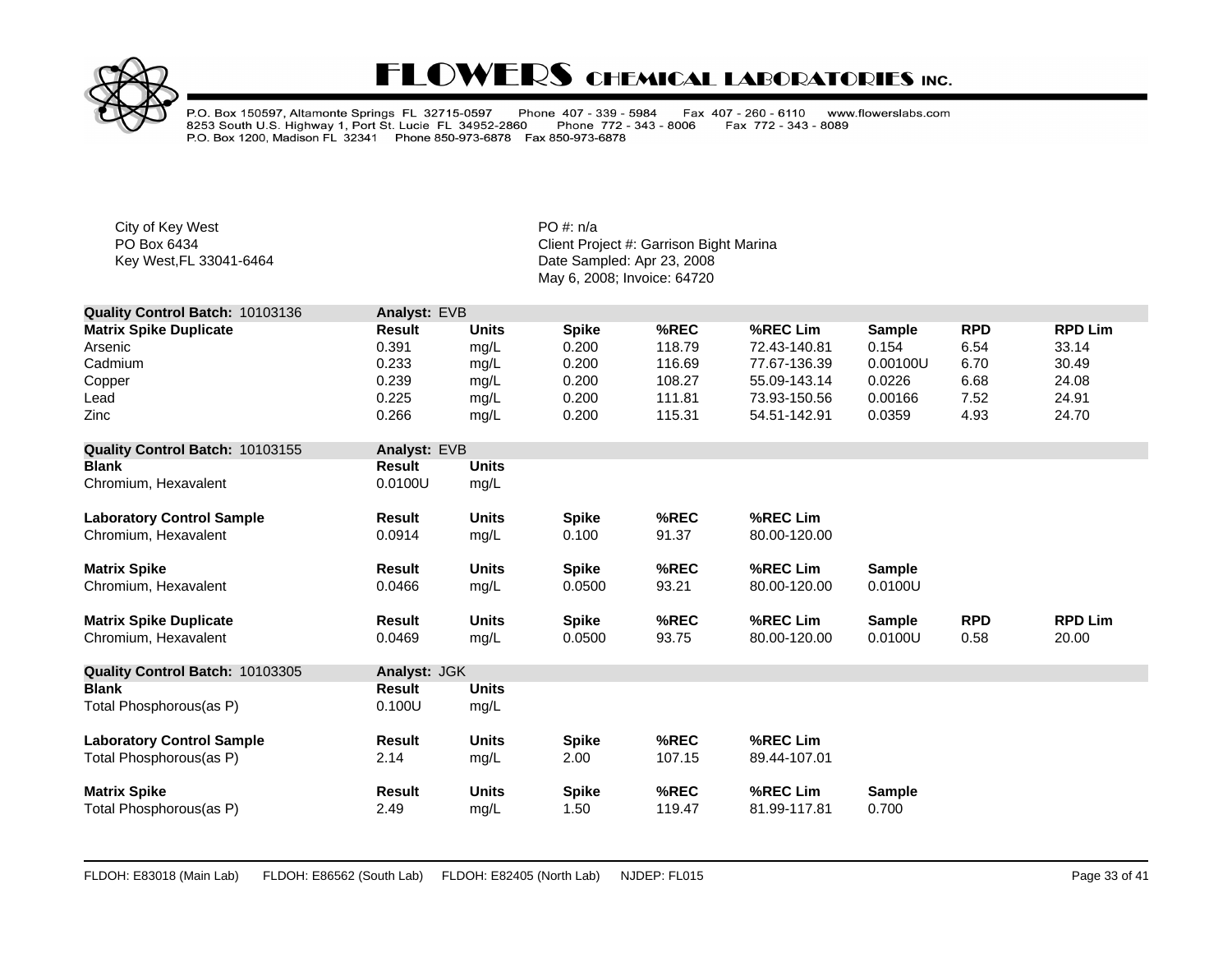

P.O. Box 150597, Altamonte Springs FL 32715-0597 Phone 407 - 339 - 5984<br>8253 South U.S. Highway 1, Port St. Lucie FL 34952-2860 Phone 772 - 343<br>P.O. Box 1200, Madison FL 32341 Phone 850-973-6878 Fax 850-973-6878 Fax 407 - 260 - 6110 www.flowerslabs.com Phone 772 - 343 - 8006 Fax 772 - 343 - 8089

City of Key West **PO** #: n/a

| <b>Quality Control Batch: 10103306</b> | Analyst: JGK  |              |              |        |              |               |
|----------------------------------------|---------------|--------------|--------------|--------|--------------|---------------|
| <b>Blank</b>                           | Result        | <b>Units</b> |              |        |              |               |
| Total Phosphorous(as P)                | 0.100U        | mg/L         |              |        |              |               |
| <b>Laboratory Control Sample</b>       | <b>Result</b> | <b>Units</b> | <b>Spike</b> | %REC   | %REC Lim     |               |
| Total Phosphorous(as P)                | 0.959         | mg/L         | 1.00         | 95.85  | 89.44-107.01 |               |
| <b>Matrix Spike</b>                    | Result        | <b>Units</b> | <b>Spike</b> | %REC   | %REC Lim     | <b>Sample</b> |
| Total Phosphorous(as P)                | 2.46          | mg/L         | 1.50         | 130.13 | 81.99-117.81 | 0.510         |

| <b>Quality Control Batch: 10103307</b> | Analyst: VLB  |              |              |        |              |               |  |
|----------------------------------------|---------------|--------------|--------------|--------|--------------|---------------|--|
| <b>Blank</b>                           | <b>Result</b> | <b>Units</b> |              |        |              |               |  |
| TKN(as N)                              | 0.200U        | mg/L         |              |        |              |               |  |
| <b>Laboratory Control Sample</b>       | <b>Result</b> | <b>Units</b> | <b>Spike</b> | %REC   | %REC Lim     |               |  |
| TKN(as N)                              | 3.98          | mg/L         | 4.00         | 99.51  | 82.56-111.48 |               |  |
| <b>Matrix Spike</b>                    | <b>Result</b> | <b>Units</b> | <b>Spike</b> | %REC   | %REC Lim     | <b>Sample</b> |  |
| TKN(as N)                              | 3.79          | ma/L         | 3.00         | 103.84 | 70.42-125.50 | 0.676         |  |

| <b>Quality Control Batch: 10103308</b> | Analyst: VLB  |              |              |       |              |               |
|----------------------------------------|---------------|--------------|--------------|-------|--------------|---------------|
| <b>Blank</b>                           | <b>Result</b> | <b>Units</b> |              |       |              |               |
| TKN(as N)                              | 0.200U        | mg/L         |              |       |              |               |
| <b>Laboratory Control Sample</b>       | <b>Result</b> | <b>Units</b> | <b>Spike</b> | %REC  | %REC Lim     |               |
| TKN(as N)                              | l.92          | mg/L         | 2.00         | 96.18 | 82.56-111.48 |               |
| <b>Matrix Spike</b>                    | <b>Result</b> | <b>Units</b> | <b>Spike</b> | %REC  | %REC Lim     | <b>Sample</b> |
| TKN(as N)                              | 3.31          | mg/L         | 3.00         | 99.61 | 70.42-125.50 | 0.320         |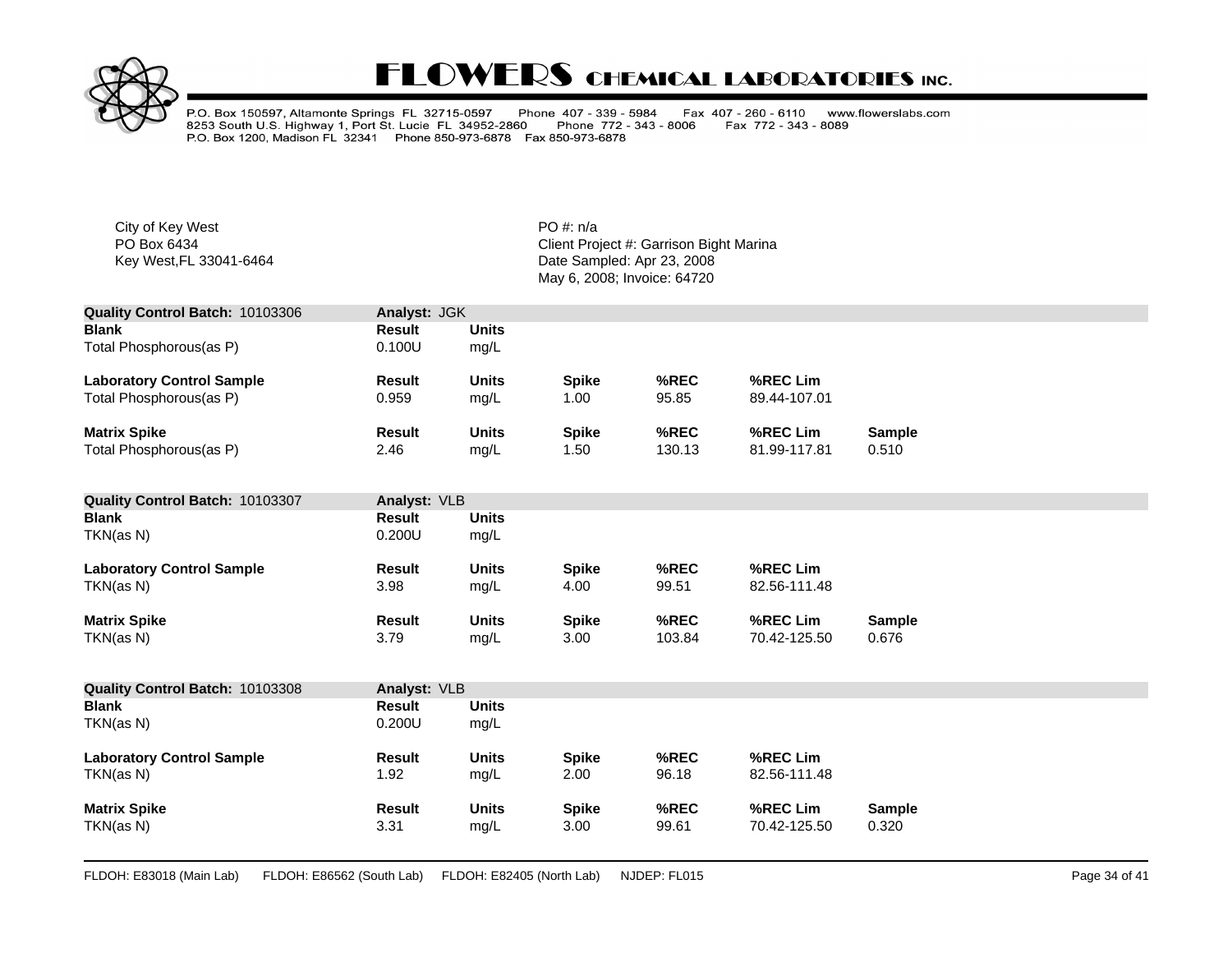

P.O. Box 150597, Altamonte Springs FL 32715-0597 Phone 407 - 339 - 5984<br>8253 South U.S. Highway 1, Port St. Lucie FL 34952-2860 Phone 772 - 343<br>P.O. Box 1200, Madison FL 32341 Phone 850-973-6878 Fax 850-973-6878 Fax 407 - 260 - 6110 www.flowerslabs.com Phone 772 - 343 - 8006 Fax 772 - 343 - 8089

City of Key West **PO** #: n/a

| Quality Control Batch: 10103358  | Analyst: CCP  |              |              |        |              |
|----------------------------------|---------------|--------------|--------------|--------|--------------|
| <b>Blank</b>                     | <b>Result</b> | <b>Units</b> |              |        |              |
| BOD5day                          | 2.00U         | mg/L         |              |        |              |
|                                  |               |              |              |        |              |
| <b>Laboratory Control Sample</b> | Result        | <b>Units</b> | <b>Spike</b> | %REC   | %REC Lim     |
| BOD5day                          | 212           | mg/L         | 198          | 107.09 | 70.21-117.96 |
| Quality Control Batch: 10103360  | Analyst: CCP  |              |              |        |              |
| <b>Blank</b>                     | Result        | <b>Units</b> |              |        |              |
| BOD5day                          | 2.00U         |              |              |        |              |
|                                  |               | mg/L         |              |        |              |
| <b>Laboratory Control Sample</b> | Result        | <b>Units</b> | <b>Spike</b> | %REC   | %REC Lim     |
| BOD5day                          | 212           | mg/L         | 198          | 107.09 | 70.21-117.96 |
|                                  |               |              |              |        |              |
| Quality Control Batch: 10103361  | Analyst: CCP  |              |              |        |              |
| <b>Blank</b>                     | Result        | <b>Units</b> |              |        |              |
| BOD <sub>5day</sub>              | 2.00U         | mg/L         |              |        |              |
|                                  |               |              |              |        |              |
| <b>Laboratory Control Sample</b> | Result        | <b>Units</b> | <b>Spike</b> | %REC   | %REC Lim     |
| BOD5day                          | 197           | mg/L         | 198          | 99.36  | 70.21-117.96 |
|                                  |               |              |              |        |              |
| Quality Control Batch: 10103456  | Analyst: VLB  |              |              |        |              |
| <b>Blank</b>                     | Result        | <b>Units</b> |              |        |              |
| TKN(as N)                        | 0.200U        | mg/L         |              |        |              |
|                                  |               |              |              |        |              |
| <b>Laboratory Control Sample</b> | <b>Result</b> | <b>Units</b> | <b>Spike</b> | %REC   | %REC Lim     |
| TKN(as N)                        | 4.12          | mg/L         | 4.00         | 102.96 | 82.56-111.48 |
|                                  |               |              |              |        |              |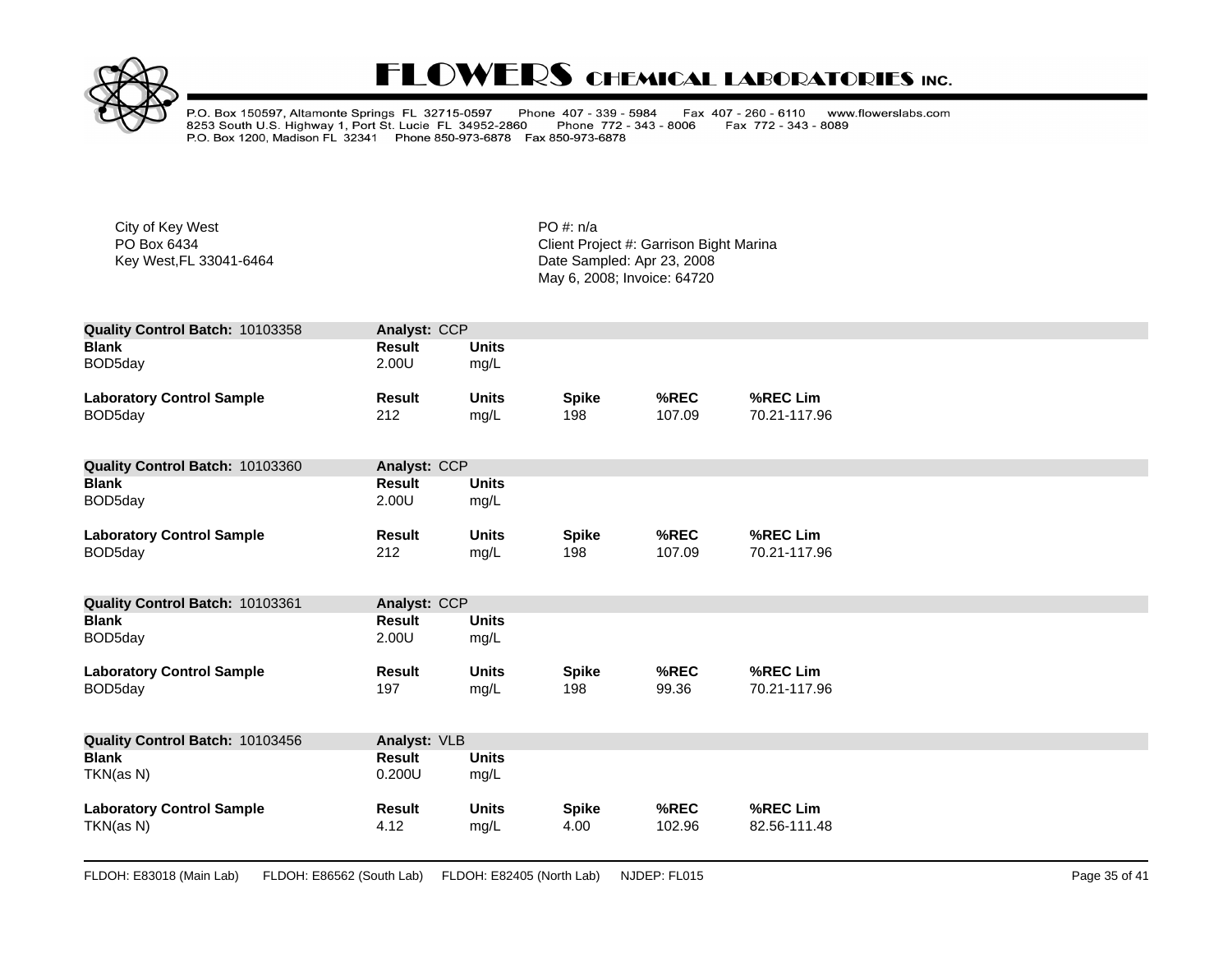

P.O. Box 150597, Altamonte Springs FL 32715-0597 Phone 407 - 339 - 5984<br>8253 South U.S. Highway 1, Port St. Lucie FL 34952-2860 Phone 772 - 343<br>P.O. Box 1200, Madison FL 32341 Phone 850-973-6878 Fax 850-973-6878 Fax 407 - 260 - 6110 www.flowerslabs.com Phone 772 - 343 - 8006 Fax 772 - 343 - 8089

City of Key West **PO** #: n/a

PO Box 6434<br>
Rey West, FL 33041-6464<br>
Key West, FL 33041-6464<br>
Client Project #: Garrison Bight Marina Date Sampled: Apr 23, 2008 May 6, 2008; Invoice: 64720

| <b>Quality Control Batch: 10103456</b> | Analyst: VLB  |       |       |        |              |               |
|----------------------------------------|---------------|-------|-------|--------|--------------|---------------|
| <b>Matrix Spike</b>                    | <b>Result</b> | Units | Spike | %REC   | %REC Lim     | <b>Sample</b> |
| TKN(as N)                              | 3.57          | ma/L  | 3.00  | 107.02 | 70.42-125.50 | 0.362         |

| Quality Control Batch: 10103485        | <b>Analyst: PCW</b> |              |              |        |              |               |            |                |
|----------------------------------------|---------------------|--------------|--------------|--------|--------------|---------------|------------|----------------|
| Blank                                  | Result              | <b>Units</b> |              |        |              |               |            |                |
| Ammonia (as N)                         | 0.0100U             | mg/L         |              |        |              |               |            |                |
| <b>Laboratory Control Sample</b>       | Result              | <b>Units</b> | <b>Spike</b> | %REC   | %REC Lim     |               |            |                |
| Ammonia (as N)                         | 0.473               | mg/L         | 0.500        | 94.60  | 79.00-119.89 |               |            |                |
| <b>Matrix Spike</b>                    | Result              | <b>Units</b> | <b>Spike</b> | %REC   | %REC Lim     | <b>Sample</b> |            |                |
| Ammonia (as N)                         | 0.957               | mg/L         | 1.00         | 100.67 | 50.68-137.76 | $-0.0497$     |            |                |
| <b>Matrix Spike Duplicate</b>          | Result              | <b>Units</b> | <b>Spike</b> | %REC   | %REC Lim     | <b>Sample</b> | <b>RPD</b> | <b>RPD Lim</b> |
| Ammonia (as N)                         | 0.956               | mg/L         | 1.00         | 100.57 | 50.68-137.76 | $-0.0497$     | 0.10       | 7.78           |
| Quality Control Batch: 10103486        | Analyst: PCW        |              |              |        |              |               |            |                |
| <b>Blank</b>                           | Result              | <b>Units</b> |              |        |              |               |            |                |
| Unionized NH3(as N)                    | 0.000100U           | mg/L         |              |        |              |               |            |                |
| <b>Quality Control Batch: 10103487</b> | Analyst: PCW        |              |              |        |              |               |            |                |
| <b>Blank</b>                           | Result              | <b>Units</b> |              |        |              |               |            |                |

Unionized NH3(as N) 0.000100U mg/L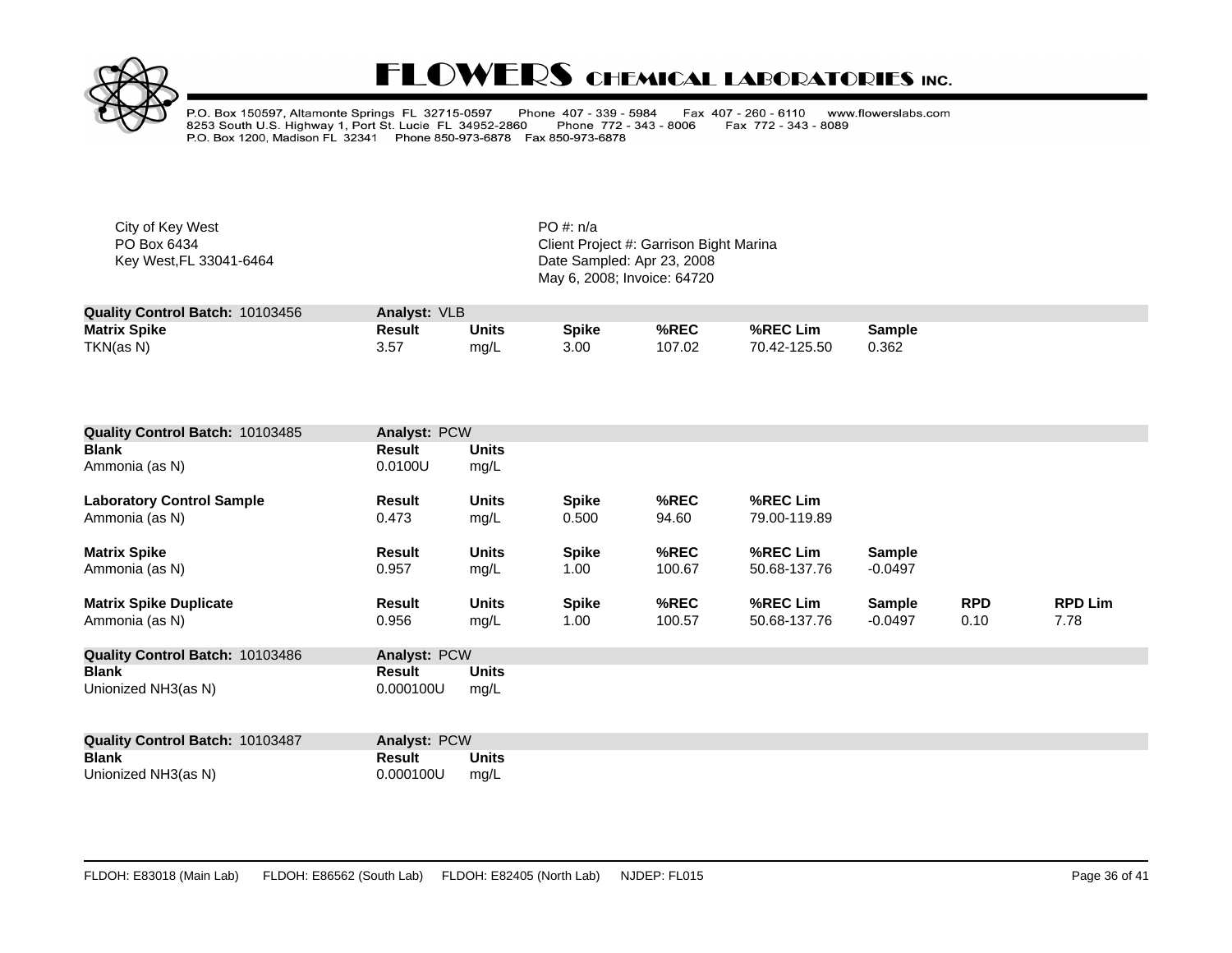

P.O. Box 150597, Altamonte Springs FL 32715-0597 Phone 407 - 339 - 5984<br>8253 South U.S. Highway 1, Port St. Lucie FL 34952-2860 Phone 772 - 343<br>P.O. Box 1200, Madison FL 32341 Phone 850-973-6878 Fax 850-973-6878 Fax 407 - 260 - 6110 www.flowerslabs.com Phone 772 - 343 - 8006 Fax 772 - 343 - 8089

City of Key West **PO** #: n/a

| Quality Control Batch: 10103648  | Analyst: VLB  |              |              |        |              |               |
|----------------------------------|---------------|--------------|--------------|--------|--------------|---------------|
| <b>Blank</b>                     | <b>Result</b> | <b>Units</b> |              |        |              |               |
| Total Phosphorous(as P)          | 0.100U        | mg/L         |              |        |              |               |
| <b>Laboratory Control Sample</b> | <b>Result</b> | <b>Units</b> | <b>Spike</b> | %REC   | %REC Lim     |               |
| Total Phosphorous(as P)          | 2.15          | mg/L         | 2.00         | 107.60 | 84.77-111.07 |               |
| <b>Matrix Spike</b>              | <b>Result</b> | <b>Units</b> | <b>Spike</b> | %REC   | %REC Lim     | <b>Sample</b> |
| Total Phosphorous(as P)          | 1.97          | mg/L         | 1.50         | 112.30 | 81.14-116.06 | 0.286         |

| <b>Quality Control Batch: 10103650</b> | <b>Analyst: VLB</b> |              |              |        |              |               |  |
|----------------------------------------|---------------------|--------------|--------------|--------|--------------|---------------|--|
| <b>Blank</b>                           | <b>Result</b>       | <b>Units</b> |              |        |              |               |  |
| TKN(as N)                              | 0.200U              | mg/L         |              |        |              |               |  |
| <b>Laboratory Control Sample</b>       | <b>Result</b>       | <b>Units</b> | <b>Spike</b> | %REC   | %REC Lim     |               |  |
| TKN(as N)                              | 4.12                | mq/L         | 4.00         | 102.96 | 82.56-111.48 |               |  |
| <b>Matrix Spike</b>                    | <b>Result</b>       | <b>Units</b> | <b>Spike</b> | %REC   | %REC Lim     | <b>Sample</b> |  |
| TKN(as N)                              | 3.57                | mq/L         | 3.00         | 107.02 | 70.42-125.50 | 0.362         |  |

| Quality Control Batch: 10103693 | Analyst: CLS |              |
|---------------------------------|--------------|--------------|
| <b>Blank</b>                    | Result       | <b>Units</b> |
| Acenaphthene                    | 0.200U       | uq/L         |
| Acenaphthylene                  | 0.200U       | ug/L         |
| Anthracene                      | 0.200U       | uq/L         |
| Benzo(a)anthracene              | 0.200U       | uq/L         |
| Benzo(a)pyrene                  | 0.200U       | ug/L         |
| Benzo(b)fluoranthene            | 0.100U       | uq/L         |
| Benzo(g,h,i)perylene            | 0.200U       | ug/L         |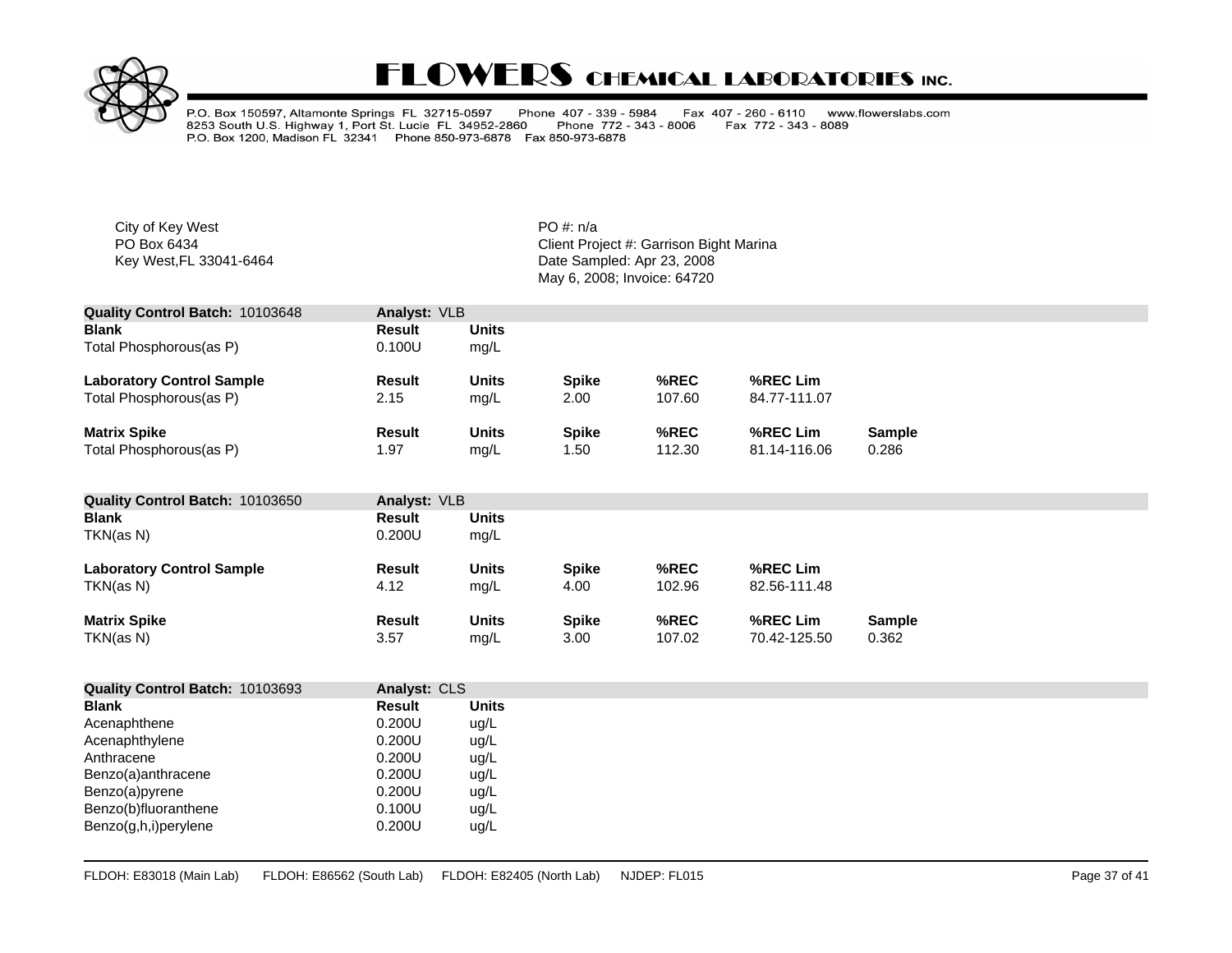

P.O. Box 150597, Altamonte Springs FL 32715-0597 Phone 407 - 339 - 5984<br>8253 South U.S. Highway 1, Port St. Lucie FL 34952-2860 Phone 772 - 343<br>P.O. Box 1200, Madison FL 32341 Phone 850-973-6878 Fax 850-973-6878 Fax 407 - 260 - 6110 www.flowerslabs.com Phone 772 - 343 - 8006 Fax 772 - 343 - 8089

City of Key West **PO** #: n/a

| <b>Quality Control Batch: 10103693</b> | Analyst: CLS  |              |              |        |              |
|----------------------------------------|---------------|--------------|--------------|--------|--------------|
| <b>Blank</b>                           | <b>Result</b> | <b>Units</b> |              |        |              |
| Benzo(k)fluoranthene                   | 0.200U        | ug/L         |              |        |              |
| Chrysene                               | 0.200U        | ug/L         |              |        |              |
| Dibenz(a,h)anthracene                  | 0.200U        | ug/L         |              |        |              |
| Fluoranthene                           | 0.200U        | ug/L         |              |        |              |
| Fluorene                               | 0.200U        | ug/L         |              |        |              |
| Indeno(1,2,3-cd)pyrene                 | 0.200U        | ug/L         |              |        |              |
| Naphthalene                            | 0.200U        | ug/L         |              |        |              |
| Phenanthrene                           | 0.200U        | ug/L         |              |        |              |
| Pyrene                                 | 0.200U        | ug/L         |              |        |              |
| 1-methyl-Naphthalene                   | 0.200U        | ug/L         |              |        |              |
| 2-methyl-Naphthalene                   | 0.200U        | ug/L         |              |        |              |
| Surr:Nitrobenzene-d5                   | 60.1          | ug/L         |              |        |              |
| Surr:Terphenyl-d14                     | 56.9          | ug/L         |              |        |              |
| Surr:2-Fluorobiphenyl                  | 36.5          | ug/L         |              |        |              |
| <b>Laboratory Control Sample</b>       | <b>Result</b> | <b>Units</b> | <b>Spike</b> | %REC   | %REC Lim     |
| Acenaphthene                           | 52.2          | ug/L         | 50.0         | 104.48 | 80.00-120.00 |
| Acenaphthylene                         | 47.2          | ug/L         | 50.0         | 94.34  | 80.00-120.00 |
| Anthracene                             | 49.6          | ug/L         | 50.0         | 99.28  | 80.00-120.00 |
| Benzo(a)anthracene                     | 52.5          | ug/L         | 50.0         | 104.96 | 80.00-120.00 |
| Benzo(a)pyrene                         | 50.5          | ug/L         | 50.0         | 100.92 | 80.00-120.00 |
| Benzo(b)fluoranthene                   | 48.7          | ug/L         | 50.0         | 97.46  | 80.00-120.00 |
| Benzo(g,h,i)perylene                   | 58.4          | ug/L         | 50.0         | 116.88 | 80.00-120.00 |
| Benzo(k)fluoranthene                   | 51.7          | ug/L         | 50.0         | 103.34 | 80.00-120.00 |
| Chrysene                               | 52.6          | ug/L         | 50.0         | 105.22 | 80.00-120.00 |
| Dibenz(a,h)anthracene                  | 60.9          | ug/L         | 50.0         | 121.86 | 80.00-120.00 |
| Fluoranthene                           | 55.5          | ug/L         | 50.0         | 110.92 | 80.00-120.00 |
| Fluorene                               | 53.8          | ug/L         | 50.0         | 107.54 | 80.00-120.00 |
| Indeno(1,2,3-cd)pyrene                 | 59.6          | ug/L         | 50.0         | 119.10 | 80.00-120.00 |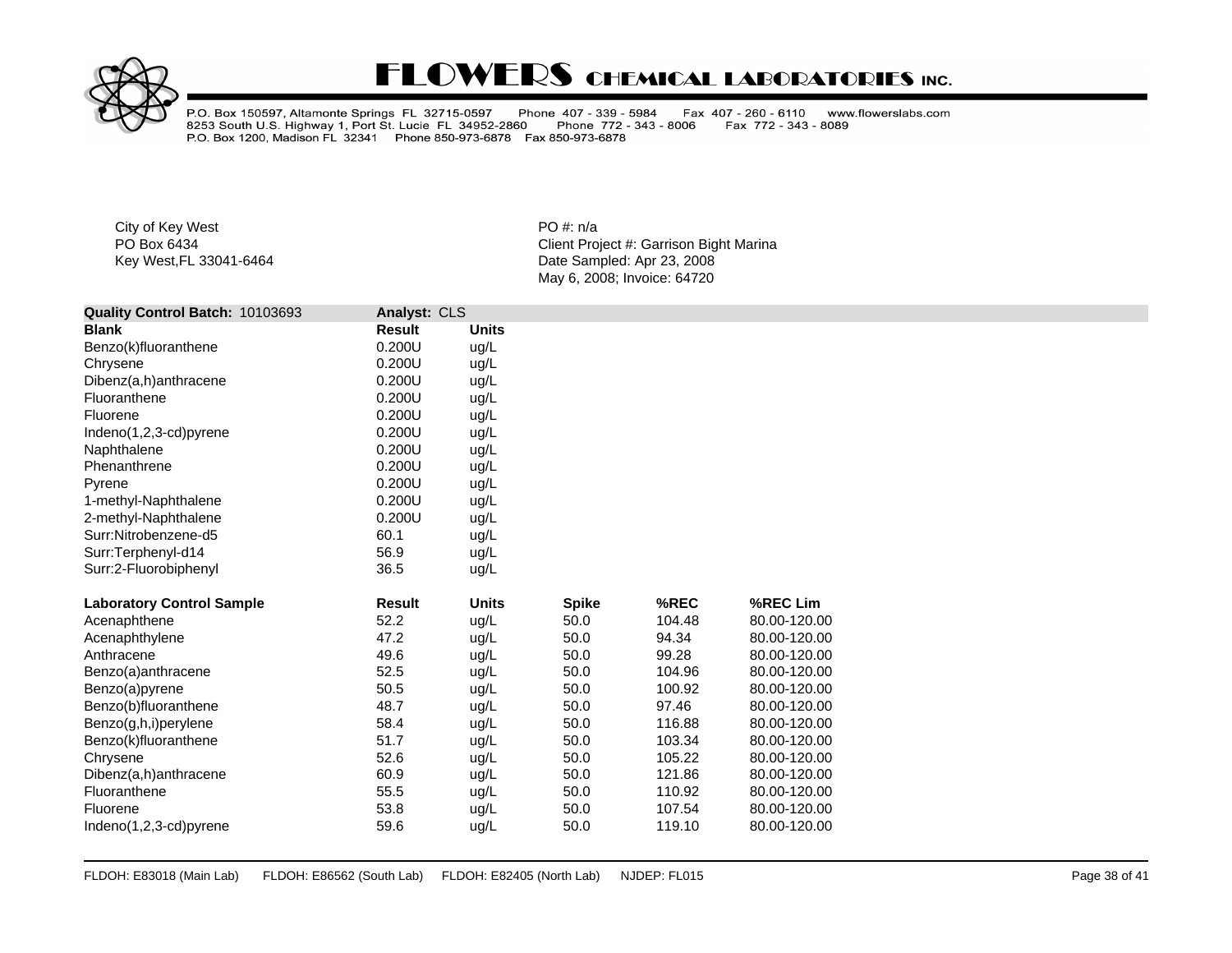

P.O. Box 150597, Altamonte Springs FL 32715-0597 Phone 407 - 339 - 5984<br>8253 South U.S. Highway 1, Port St. Lucie FL 34952-2860 Phone 772 - 343<br>P.O. Box 1200, Madison FL 32341 Phone 850-973-6878 Fax 850-973-6878 Fax 407 - 260 - 6110 www.flowerslabs.com Phone 772 - 343 - 8006 Fax 772 - 343 - 8089

City of Key West **PO** #: n/a

| <b>Result</b> | <b>Units</b> | <b>Spike</b>                                                         | %REC   | %REC Lim     |               |
|---------------|--------------|----------------------------------------------------------------------|--------|--------------|---------------|
| 50.2          | ug/L         | 50.0                                                                 | 100.34 | 80.00-120.00 |               |
| 51.8          | ug/L         | 50.0                                                                 | 103.64 | 80.00-120.00 |               |
| 48.9          | ug/L         | 50.0                                                                 | 97.70  | 80.00-120.00 |               |
| 45.2          | ug/L         | 50.0                                                                 | 90.30  | 80.00-120.00 |               |
| 48.9          | ug/L         | 50.0                                                                 | 97.78  | 80.00-120.00 |               |
| 53.8          | ug/L         | 50.0                                                                 | 107.60 | 80.00-120.00 |               |
| 51.9          | ug/L         | 50.0                                                                 | 103.88 | 80.00-120.00 |               |
| 50.6          | ug/L         | 50.0                                                                 | 101.18 | 80.00-120.00 |               |
| <b>Result</b> | <b>Units</b> | <b>Spike</b>                                                         | %REC   | %REC Lim     | <b>Sample</b> |
| 43.4          | ug/L         | 50.0                                                                 | 86.78  | 80.00-120.00 | 0.200U        |
| 39.4          | ug/L         | 50.0                                                                 | 78.74  | 80.00-120.00 | 0.200U        |
| 45.0          | ug/L         | 50.0                                                                 | 89.92  | 80.00-120.00 | 0.200U        |
| 45.5          | ug/L         | 50.0                                                                 | 90.96  | 80.00-120.00 | 0.200U        |
| 43.1          | ug/L         | 50.0                                                                 | 86.16  | 80.00-120.00 | 0.200U        |
| 42.0          |              | 50.0                                                                 | 84.02  | 80.00-120.00 | 0.100U        |
| 49.1          | ug/L         | 50.0                                                                 | 98.10  | 80.00-120.00 | 0.200U        |
| 46.8          | ug/L         | 50.0                                                                 | 93.52  | 80.00-120.00 | 0.200U        |
| 45.3          |              | 50.0                                                                 | 90.66  | 80.00-120.00 | 0.200U        |
| 50.4          |              | 50.0                                                                 | 100.74 | 80.00-120.00 | 0.200U        |
| 49.4          | ug/L         | 50.0                                                                 | 98.74  | 80.00-120.00 | 0.200U        |
| 47.1          |              | 50.0                                                                 | 94.24  | 80.00-120.00 | 0.200U        |
| 49.0          | ug/L         | 50.0                                                                 | 97.98  | 80.00-120.00 | 0.200U        |
| 42.3          | ug/L         | 50.0                                                                 | 84.62  | 80.00-120.00 | 0.200U        |
| 47.1          |              | 50.0                                                                 | 94.26  | 80.00-120.00 | 0.200U        |
| 44.9          |              | 50.0                                                                 | 89.78  | 80.00-120.00 | 0.200U        |
| 38.6          | ug/L         | 50.0                                                                 | 77.26  | 80.00-120.00 | 0.200U        |
| 41.6          |              | 50.0                                                                 | 83.18  | 80.00-120.00 | 0.200U        |
| 46.0          | ug/L         | 50.0                                                                 | 92.00  | 80.00-120.00 |               |
|               |              | Analyst: CLS<br>ug/L<br>ug/L<br>ug/L<br>ug/L<br>ug/L<br>ug/L<br>ug/L |        |              |               |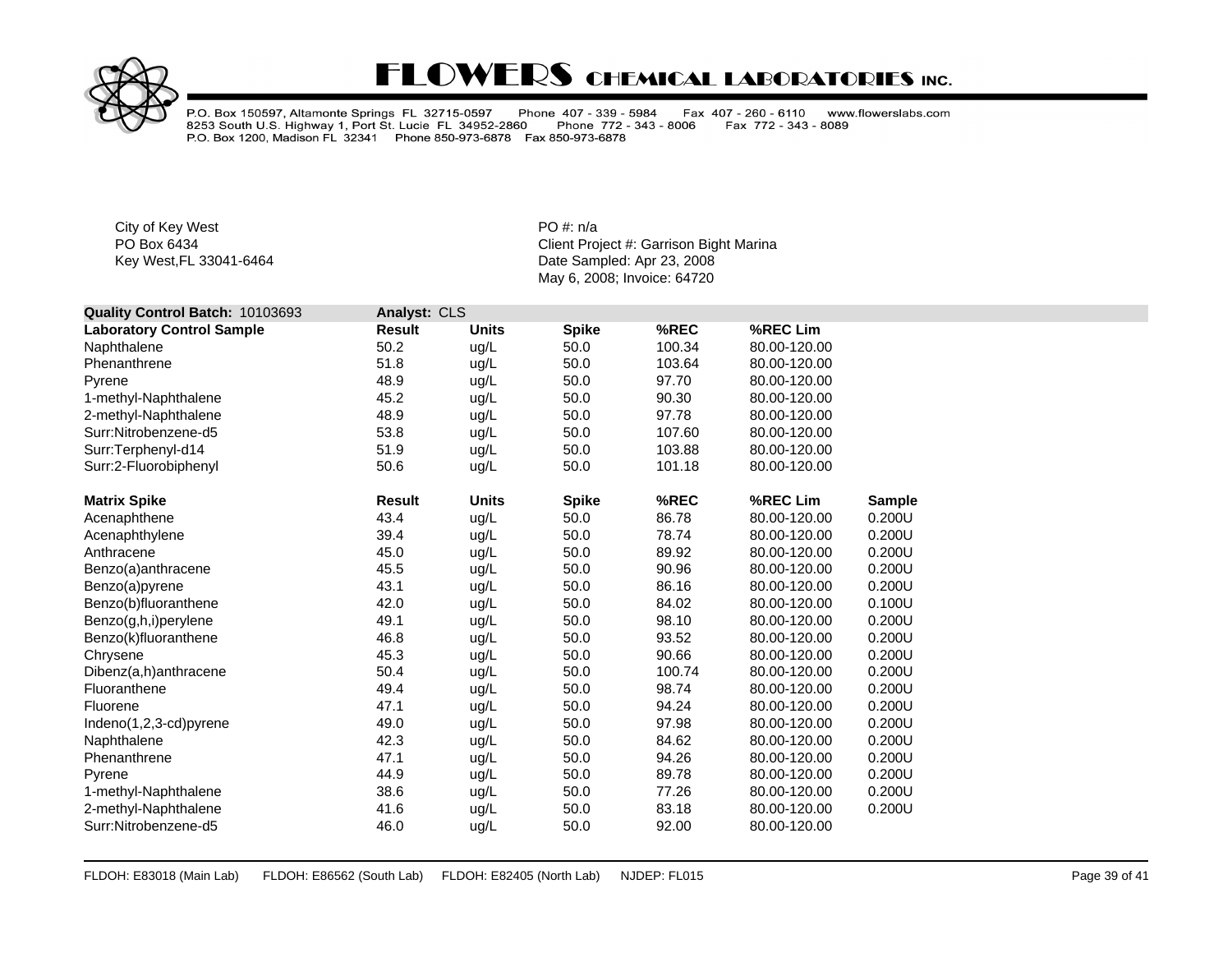

P.O. Box 150597, Altamonte Springs FL 32715-0597 Phone 407 - 339 - 5984<br>8253 South U.S. Highway 1, Port St. Lucie FL 34952-2860 Phone 772 - 343<br>P.O. Box 1200, Madison FL 32341 Phone 850-973-6878 Fax 850-973-6878 Fax 407 - 260 - 6110 www.flowerslabs.com Phone 772 - 343 - 8006 Fax 772 - 343 - 8089

City of Key West **PO** #: n/a

| Quality Control Batch: 10103693 | Analyst: CLS  |              |              |        |              |               |            |                |
|---------------------------------|---------------|--------------|--------------|--------|--------------|---------------|------------|----------------|
| <b>Matrix Spike</b>             | Result        | <b>Units</b> | <b>Spike</b> | %REC   | %REC Lim     | <b>Sample</b> |            |                |
| Surr:Terphenyl-d14              | 46.2          | ug/L         | 50.0         | 92.30  | 80.00-120.00 |               |            |                |
| Surr:2-Fluorobiphenyl           | 41.2          | ug/L         | 50.0         | 82.32  | 80.00-120.00 |               |            |                |
| <b>Matrix Spike Duplicate</b>   | <b>Result</b> | <b>Units</b> | <b>Spike</b> | %REC   | %REC Lim     | <b>Sample</b> | <b>RPD</b> | <b>RPD Lim</b> |
| Acenaphthene                    | 47.6          | ug/L         | 50.0         | 95.18  | 80.00-120.00 | 0.200U        | 9.23       | 20.00          |
| Acenaphthylene                  | 43.3          | ug/L         | 50.0         | 86.64  | 80.00-120.00 | 0.200U        | 9.55       | 20.00          |
| Anthracene                      | 45.0          | ug/L         | 50.0         | 89.90  | 80.00-120.00 | 0.200U        | 0.02       | 20.00          |
| Benzo(a)anthracene              | 47.7          | ug/L         | 50.0         | 95.48  | 80.00-120.00 | 0.200U        | 4.85       | 20.00          |
| Benzo(a)pyrene                  | 44.5          | ug/L         | 50.0         | 88.90  | 80.00-120.00 | 0.200U        | 3.13       | 20.00          |
| Benzo(b)fluoranthene            | 45.8          | ug/L         | 50.0         | 91.62  | 80.00-120.00 | 0.100U        | 8.65       | 20.00          |
| Benzo(g,h,i)perylene            | 50.2          | ug/L         | 50.0         | 100.32 | 80.00-120.00 | 0.200U        | 2.24       | 20.00          |
| Benzo(k)fluoranthene            | 45.0          | ug/L         | 50.0         | 90.00  | 80.00-120.00 | $0.200$ U     | 3.84       | 20.00          |
| Chrysene                        | 47.0          | ug/L         | 50.0         | 93.96  | 80.00-120.00 | 0.200U        | 3.57       | 20.00          |
| Dibenz(a,h)anthracene           | 51.8          | ug/L         | 50.0         | 103.54 | 80.00-120.00 | 0.200U        | 2.74       | 20.00          |
| Fluoranthene                    | 50.2          | ug/L         | 50.0         | 100.44 | 80.00-120.00 | 0.200U        | 1.71       | 20.00          |
| Fluorene                        | 50.2          | ug/L         | 50.0         | 100.42 | 80.00-120.00 | 0.200U        | 6.35       | 20.00          |
| Indeno(1,2,3-cd)pyrene          | 50.9          | ug/L         | 50.0         | 101.78 | 80.00-120.00 | 0.200U        | 3.80       | 20.00          |
| Naphthalene                     | 49.0          | ug/L         | 50.0         | 97.96  | 80.00-120.00 | 0.200U        | 14.61      | 20.00          |
| Phenanthrene                    | 47.6          | ug/L         | 50.0         | 95.14  | 80.00-120.00 | 0.200U        | 0.93       | 20.00          |
| Pyrene                          | 45.8          | ug/L         | 50.0         | 91.62  | 80.00-120.00 | 0.200U        | 2.03       | 20.00          |
| 1-methyl-Naphthalene            | 41.6          | ug/L         | 50.0         | 83.26  | 80.00-120.00 | 0.200U        | 7.48       | 20.00          |
| 2-methyl-Naphthalene            | 45.8          | ug/L         | 50.0         | 91.56  | 80.00-120.00 | 0.200U        | 9.59       | 20.00          |
| Surr:Nitrobenzene-d5            | 53.1          | ug/L         | 50.0         | 106.20 | 80.00-120.00 |               | 14.33      | 20.00          |
| Surr:Terphenyl-d14              | 50.3          | ug/L         | 50.0         | 100.54 | 80.00-120.00 |               | 8.55       | 20.00          |
| Surr:2-Fluorobiphenyl           | 47.1          | ug/L         | 50.0         | 94.26  | 80.00-120.00 |               | 13.52      | 20.00          |